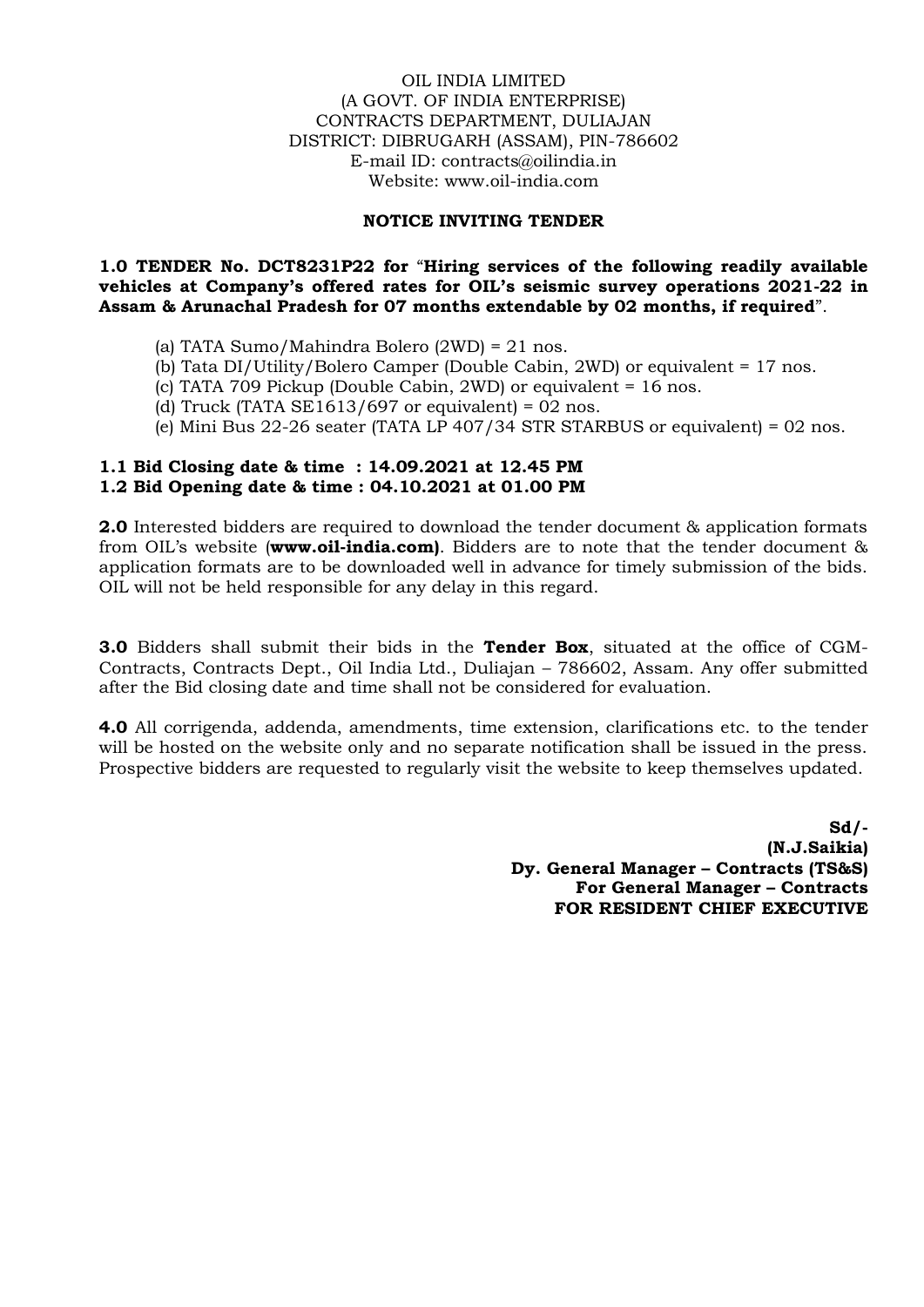## **OIL INDIA LIMITED (A GOVT. OF INDIA ENTERPRISE) CONTRACTS DEPT, DULIAJAN**

# **COVERING LETTER / INSTRUCTION TO BIDDERS (ITB)**

OIL INDIA LIMITED (OIL) invites applications from interested persons for the under mentioned services on the basis of one-person-one-vehicle per category as under:

| Tender No. / IFB No.                   | DCT8231P22                                                                                                                                                 |
|----------------------------------------|------------------------------------------------------------------------------------------------------------------------------------------------------------|
| Description of Work /                  | Hiring services of the following readily available vehicles at                                                                                             |
| Service                                | Company's offered rates for OIL's seismic survey operations<br>2021-22 in Assam & Arunachal Pradesh for 07 months<br>extendable by 02 months, if required. |
|                                        | (a) TATA Sumo/Mahindra Bolero $(2WD) = 21$ nos.                                                                                                            |
|                                        | (There is no restriction regarding vehicles with AC/Non-AC<br>and/or $4WD$ )                                                                               |
|                                        | (b) Tata DI/Utility/Bolero Camper (Double Cabin, 2WD) or<br>equivalent = $17$ nos.                                                                         |
|                                        | (There is no restriction regarding vehicles with AC/Non-AC<br>and/or $4WD$ )                                                                               |
|                                        | (c) TATA 709 Pickup (Double Cabin, 2WD) or equivalent = $16$<br>nos.                                                                                       |
|                                        | (There is no restriction regarding vehicles with AC/Non-AC                                                                                                 |
|                                        | and/or $4WD$ )                                                                                                                                             |
|                                        | (d) Truck (TATA SE1613/697 or equivalent) = 02 nos.                                                                                                        |
|                                        | Mini Bus 22-26 seater (TATA LP 407/34 STR STARBUS or<br>(e)<br>equivalent) = $02$ nos.                                                                     |
| Location of Work                       | OIL's operational areas in Assam & Arunachal Pradesh.                                                                                                      |
| Period of Contract                     | 07 (seven) months extendable by 02 (two) months, if required.                                                                                              |
| Period of Submission of                | 14.09.2021<br>(Till 12:45 HRS IST on<br>04.10.2021<br>to                                                                                                   |
| Applications.                          | 04.10.2021)                                                                                                                                                |
| Bid/Application<br>opening date & time | 04.10.2021 at 13:00 HRS IST.                                                                                                                               |
| Tender Fee                             | Not Applicable                                                                                                                                             |
| Application submission                 | To be submitted in the <b>Tender Box</b> situated at the office of                                                                                         |
| location                               | GM-Contracts, Contracts Dept., Oil India Ltd., Duliajan –                                                                                                  |
|                                        | 786602, Assam.                                                                                                                                             |

**2.0** Interested bidders may download the application form & other relevant formats from OIL's website (**[www.oil-india.com\)](http://www.oil-india.com/)** within the date and time for submission of Applications. Applicants(s) are to note that the application form & other relevant formats are to be downloaded well in advance for timely submission of applications. OIL will not be held responsible for any delay in this regard.

## **3.0** Application form & other relevant formats consist of the following:

- (i) Application Format (Annexure-I)
- (ii) Format for Bidder details (Annexure-II)
- (iii) Affidavit Format (Annexure-III)
- (iv) Dependent Joint Declaration Format for applicants who are dependent of OIL employees (Annexure-IV)

# **4.0 BID SUBMISSION:**

4.1 The applicants will have to submit the following documents: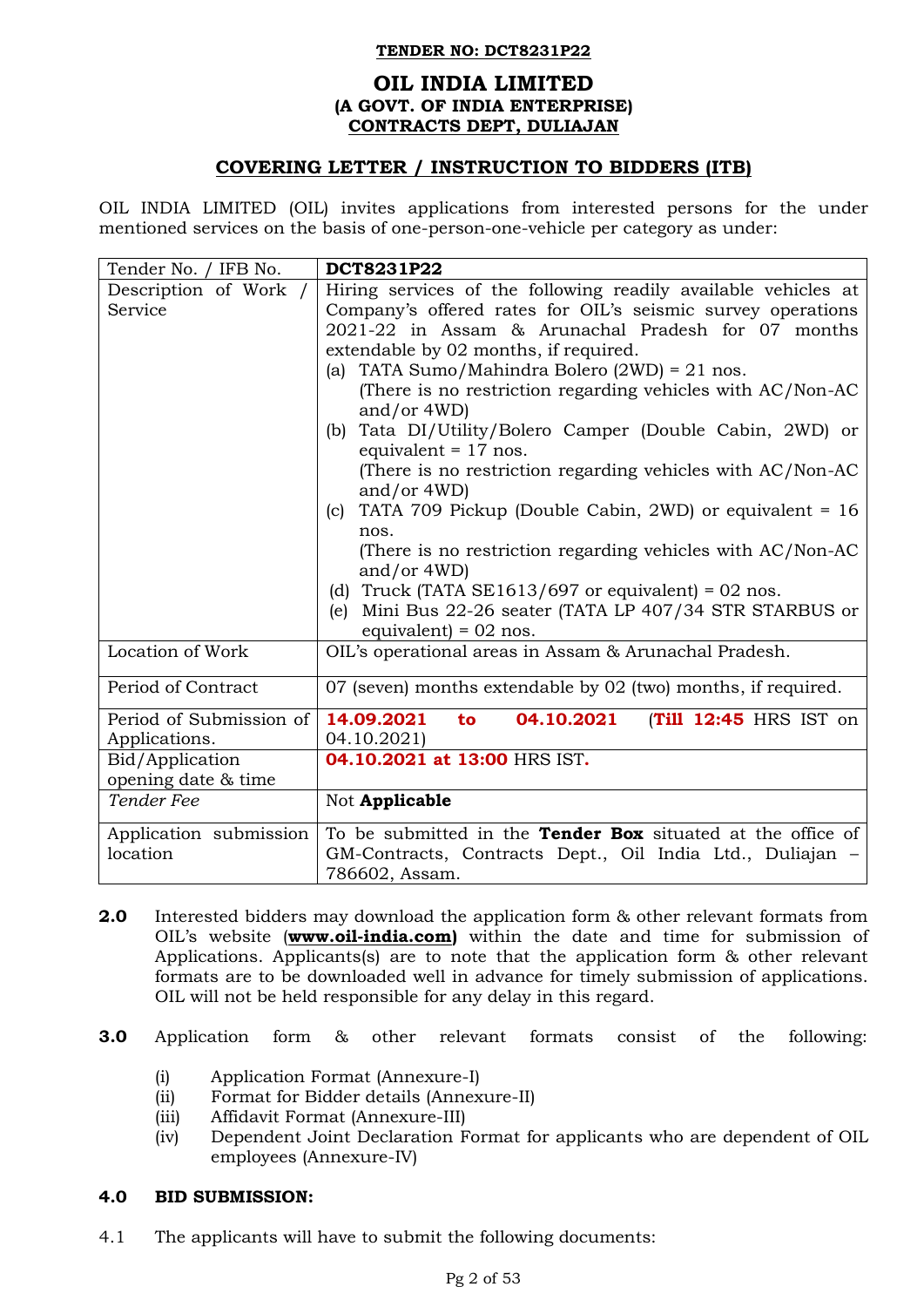- (i) Duly filled up Application Format (Annexure-I) in duplicate.
- (ii) Duly filled up Format for Bidder details (Annexure-II)
- (iii) Court Affidavit in original as per Format (Annexure-III)
- (iv) In case of Applicants, who are dependent of OIL employees, Joint Declaration in the form of Court Affidavit in original as per Format (Annexure-IV)
- (v) Attested /self-attested vehicle documents like Regd. Certificate (RC), Insurance, Fitness Certificate, Road Permit, Pollution Certificate etc. which should be valid & up to date.

In case the Insurance, Fitness Certificate, Road Permit, Pollution Certificate are not upto date at the time of submission of application, then the applicant/contractor shall have to submit the upto-date documents (Insurance, Fitness Certificate, Road Permit, Pollution Certificate) on or before placement of the vehicle. Without the up to date documents (Insurance, Fitness Certificate, Road Permit, Pollution Certificate) the Contractor(s) will not be allowed to place the vehicle(s) and the LOA issued/Contract awarded shall stand terminated without any notice.

4.2 Applicant(s) may send their bids to the address mentioned below by post or submit the same in the **TENDER BOX** situated at the same address:

> GM-CONTRACTS CONTRACTS DEPARTMENT OIL INDIA LIMITED DULIAJAN, DISTRICT: DIBRUGARH PIN- 786602 (ASSAM)

Company will not be held responsible for any postal delay or non-receipt of the same.

4.3 The following should be written on the envelope containing the offer:

Tender No.: **DCT823122** (Hiring services of **readily available vehicles for seismic survey operations**).

- 4.4 Any offer received after the appointed time on the Bid closing date shall be summarily rejected and returned to the tenderer(s) unopened within 01 (one) month of finalization of tender against request by the concerned bidders.
- 4.5 In case the bid closing date happens to be a bandh/holiday, the same will be deferred to the same time of the next working day (except Saturday).
- 4.6 No modification or alteration to the offer shall be permitted after the appointed time on the bid closing date. NO CLARIFICATION ON WHATSOEVER REASONS THEREOF WILL ALSO BE ENTERTAINED AFTER THE BID CLOSING DATE.
- 4.7 The applications will be scrutinized and provisional selection will be made solely as per technical criteria & procedures outlined. The provisionally selected applicants shall then be considered for further processing
- **5.0** Letter of Award (LOA) shall be issued to the provisionally selected parties.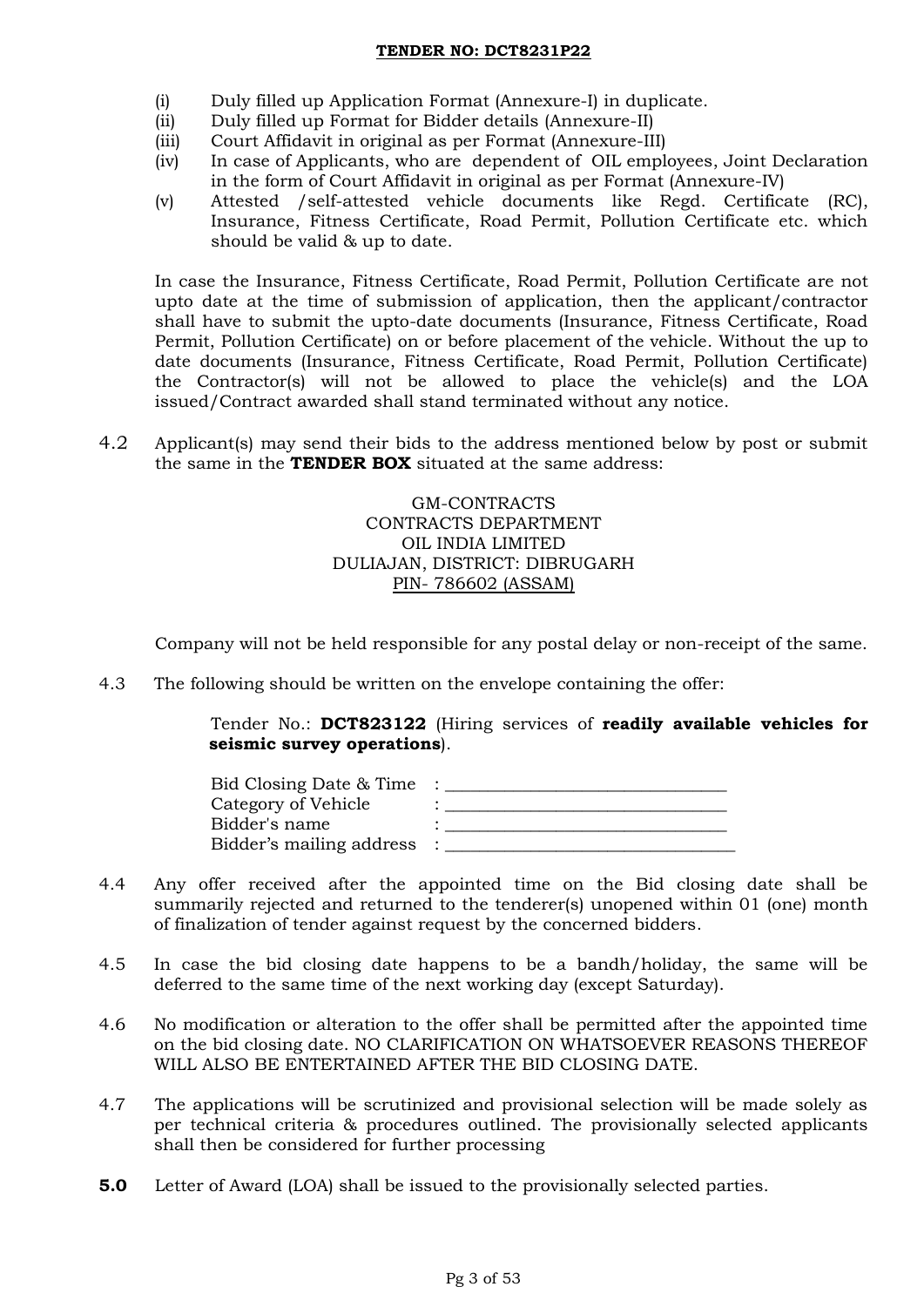- **6.0** Performance Security for an amount of 3% of Contract value shall have to be deposited by the parties to whom LOA shall be issued within 1 (one) week from the date of issue of LOA.
- **7.0** The parties to whom LOAs have been issued will then have to sign the formal contract agreement and report to GM-Geophysics for placement of the vehicles within 02(two) weeks from the date of issue of LOA or as mentioned in the LOA.
- **8.0** The contract shall be made in line with approved rates, terms and conditions of the Tender. The details of the tender may be viewed at OIL's website www.oil-india.com under National Tenders section and shall also be displayed at the notice board of Contracts Dept, Oil India Ltd., Duliajan.
- **9.0** Although the actual total requirement of vehicles to be hired in different categories is **58** *(fifty eight)*, a **waiting-list** of provisionally selected applicants in order of priority ranking shall/may be maintained with validity **up to 31.01.2022** as follows: **2** *(two)* each against Truck & Minibus category; **5** (*five*) each against categories of Sumo/Bolero & TATA 709 Pickup, **30** (thirty) against TATA DI/Utility/Camper category to fill up any vacant position due to cancellation or additional requirements. The wait-listed applicants if selected shall have to place the vehicles within 02(two) weeks from date of issue of LOA.
- **10.0** In case of any unprecedented Bandh /Holiday on the last date of submission and /or receipt of applications mentioned in the Tender, the same shall be extended to the next working day except Saturday.

## **11.0 PERFORMANCE SECURITY DEPOSIT**:

11.1 Successful bidder has to submit Performance Security amount as mentioned in Forwarding Letter, within 02 Weeks from the date of issue of Letter of Award (LOA).

a. The Performance Security should be submitted in the form of irrevocable Bank Guarantee (as per **PROFORMA to be provided to the successful applicants**) issued by Nationalized or Scheduled Bank in favour of M/s Oil India Limited and payable at DULIAJAN. The Bank Guarantee must be on Non-Judicial Stamp Paper of requisite value as per Indian Stamp Act purchased in the name of Banker.

b. Alternately, the Performance Security can also be paid through Bank Draft / Cashier's Cheque / Banker's Cheque / Fixed Deposit Receipt (Account OIL INDIA LIMITED) / irrevocable Letter of Credit / NEFT / RTGS / Electronic Fund Transfer (subject to credit in OIL's account within prescribed time) to designated account of OIL.

i. If the Performance Security is submitted in the form of Bank Draft, Banker's Cheque, Cashier's Cheque, Fixed Deposit Receipt or Letter of Credit, the same should be in favour of "Oil India Limited" payable at Duliajan.

ii. Performance Security amount through NEFT or RTGS mode may be deposited to the following designated OIL's bank account:

|              |                         | BANK DETAILS OF BENEFICIARY: OIL INDIA LIMITED |
|--------------|-------------------------|------------------------------------------------|
| a            | Bank Name               | STATE BANK OF INDIA                            |
| b            | <b>Branch Name</b>      | Duliajan                                       |
| $\mathbf{C}$ | <b>Branch Address</b>   | Duliajan Dist.- Dibrugarh                      |
| d            | <b>Bank Account No.</b> | 10494832599                                    |
| e            | Type of Account         | <b>Current Account</b>                         |
|              | <b>IFSC Code</b>        | <b>SBIN0002053</b>                             |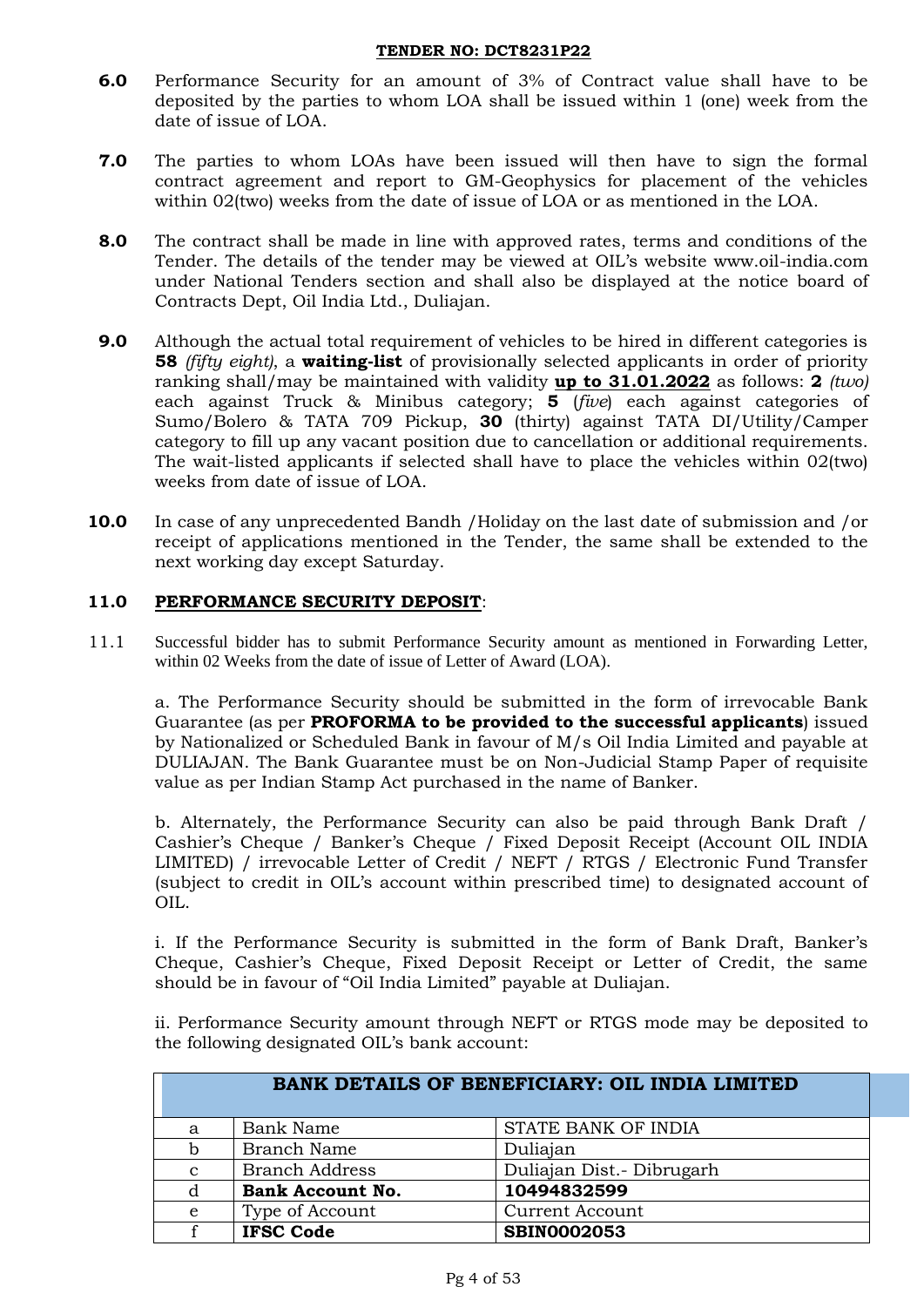| ~<br>. . | MIC<br>₩<br>ode           | 002302<br>ำเ<br>- v                      |
|----------|---------------------------|------------------------------------------|
| TT.      | . н<br>W<br>de<br><br>. . | 70<br>u<br>R4<br>ືື<br>- - - - - - - - - |

iii. If the Performance security is submitted through NEFT or RTGS mode, the bidder shall submit details such as **UTR No., Contract No., Bidder's name & Deposited Amount etc.** 

c. In case of Bidders submitting Performance Security in the form of Bank Guarantee/Bank Draft/Cashier's Cheque/Banker's Cheque/Fixed Deposit Receipt/Letter of Credit, the original hard copy of Performance Security shall be submitted within the time frame as stipulated in the LOA.

d. No other mode of payment other than the mode covered under Point Nos. a. & b. will be accepted by the Company.

- **11.2** Performance Security shall not accrue any interest during its period of validity or extended validity.
- **11.3** The Bank Guarantee issuing bank branch must ensure the following: The Bank Guarantee issued by the bank must be routed through SFMS platform as per the following details:
	- (i) MT 760/MT 760 COV for issuance of bank guarantee.

(ii) MT 760/MT 767 COV for amendment of bank guarantee.

[Tender Number should reflect in the SFMS text under MT 760/MT 760 COV]

The above message / intimation shall be sent through SFMS by the BG issuing Bank branch to HDFC Bank, Duliajan Branch, IFS Code – HDFC0002118; SWIFT Code - HDFCINBBCAL. Branch Address: HDFC Bank Limited, Duliajan Branch, Utopia Complex, BOC Gate, Jayanagar, Duliajan, Dibrugarh, PIN – 786602. The Bank details are as under:

|               | <b>BANK DETAILS OF BENEFICIARY</b> |                                      |  |  |  |
|---------------|------------------------------------|--------------------------------------|--|--|--|
| A             | <b>Bank Name</b>                   | <b>HDFC BANK LTD</b>                 |  |  |  |
| B             | Branch Name                        | Duliajan                             |  |  |  |
| $\mathcal{C}$ | <b>Branch Address</b>              | Utopia Complex, BOC Gate, Jayanagar, |  |  |  |
|               |                                    | Duliajan, Dibrugarh, PIN-786602      |  |  |  |
| D             | Banker Account No.                 | 21182320000016                       |  |  |  |
| Ε             | Type of Account                    | <b>Current Account</b>               |  |  |  |
| F             | <b>IFSC Code</b>                   | HDFC0002118                          |  |  |  |
| G             | <b>MICR Code</b>                   | 786240302                            |  |  |  |
| Н             | <b>SWIFT Code</b>                  | <b>HDFCINBBCAL</b>                   |  |  |  |

**5.3** This Performance Security must be valid for **03 (three) months** after the date of expiry of the contract period / defect liability period (if any). In the event of contract being extended within the provisions of the contract agreement, the contractor will have to extend suitably the validity of the "Security Deposit" for the extended period.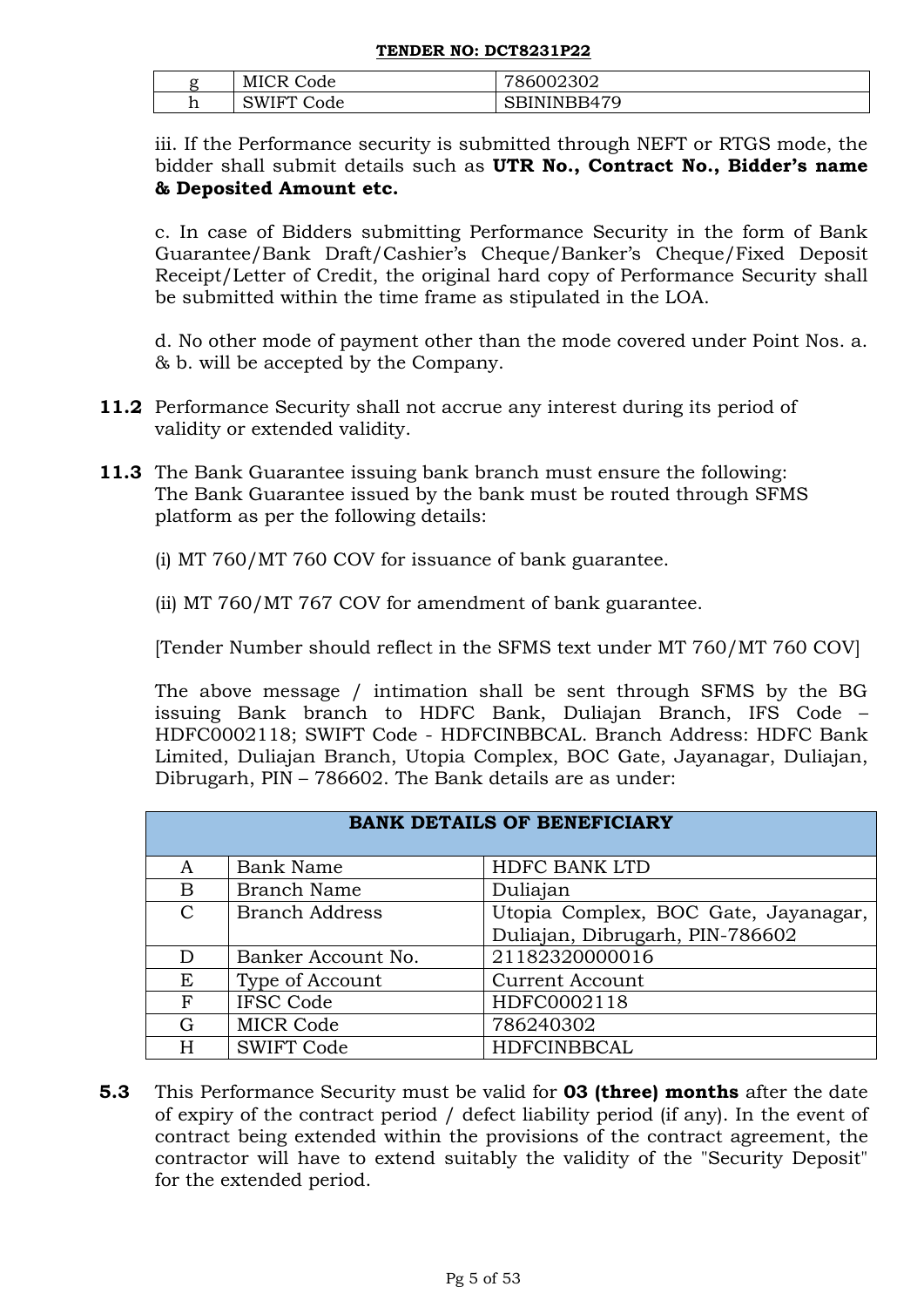- **5.4** The Performance Security Deposit will be refunded to the Contractor after **03 (three) months** of satisfactory completion of works / defect liability period (if any) under the contract (including extension, if any), but a part or whole of which shall be used by the Company in realization of liquidated damages or claims, if any or for adjustment of compensation or loss due to the Company for any reason
- **12.0** The rates, terms & conditions of the contracts are as per minimum rates of wages notified by Govt. of India and as detailed in SOQ & SCC.
- **13.0 TECHNICAL CRITERIA / SPECIFICATIONS FOR HIRING**: Applicants shall have to fulfil the following technical criteria specifications as under:
	- **(i) Sumo / Bolero - 2WD = 21 nos.**: **Vehicles with vintage prior to 2016 shall not be considered.**

There is no restriction regarding vehicles with AC/Non-AC and/or 2WD/4WD. However, the rates shall be same for vehicles with AC/Non-AC and/or 2WD/4WD. Also, all types of vehicles shall be considered at par during evaluation.

The vehicle should be provided with Services of 1 (one) Driver.

**(ii) Tata DI / Utility / Bolero Camper (Double Cabin, 2WD) or equivalent = 17 nos**.: **Vehicles with vintage prior to 2016 shall not be considered**.

There is no restriction regarding vehicles with AC/Non-AC and/or 2WD/4WD. However, the rates shall be same for vehicles with AC/Non-AC and/or 2WD/4WD. Also, all types of vehicles shall be considered at par during evaluation.

The vehicle should be provided with Services of 1 (one) Driver.

**Note**: In case, adequate numbers of DI/Utility/Camper (Double Cabin) or equivalent is not available, DI/Utility/Camper (Single Cabin) or equivalent will be given next preference for the remaining requirement(s) but vintage prior to 2016 will not be considered.

### **(iii) TATA 709 Pickup (Double Cabin, 2WD) or equivalent = 16 nos.**: **Vehicles with vintage prior to 2016 shall not be considered**.

Vehicles with 4WD will also be accepted. However, the rates shall be same as indicated in the Tender for 2WD vehicle. Also, 2WD & 4WD vehicles shall be considered at par during evaluation.

The vehicle should be provided with Services of 1 (one) Driver.

**Note**: In case, adequate numbers of TATA 709 PICKUP (Double Cabin) or equivalent is not available, Tata DI/ Utility / Bolero Camper (Double Cabin, 2WD) or equivalent will be given next preference for the remaining requirement(s) at the ratio of 2:3. However, vintage prior to 2016 will not be considered. Rates, shown in Table (b) under clause 9.0 of SOQ, Part II of this Tender will be applicable in such cases.

### **(iv) Trucks (TATA SE1613/697 or equivalent) = 02 nos.**: **Vehicles with vintage prior to 2016 shall not be considered**.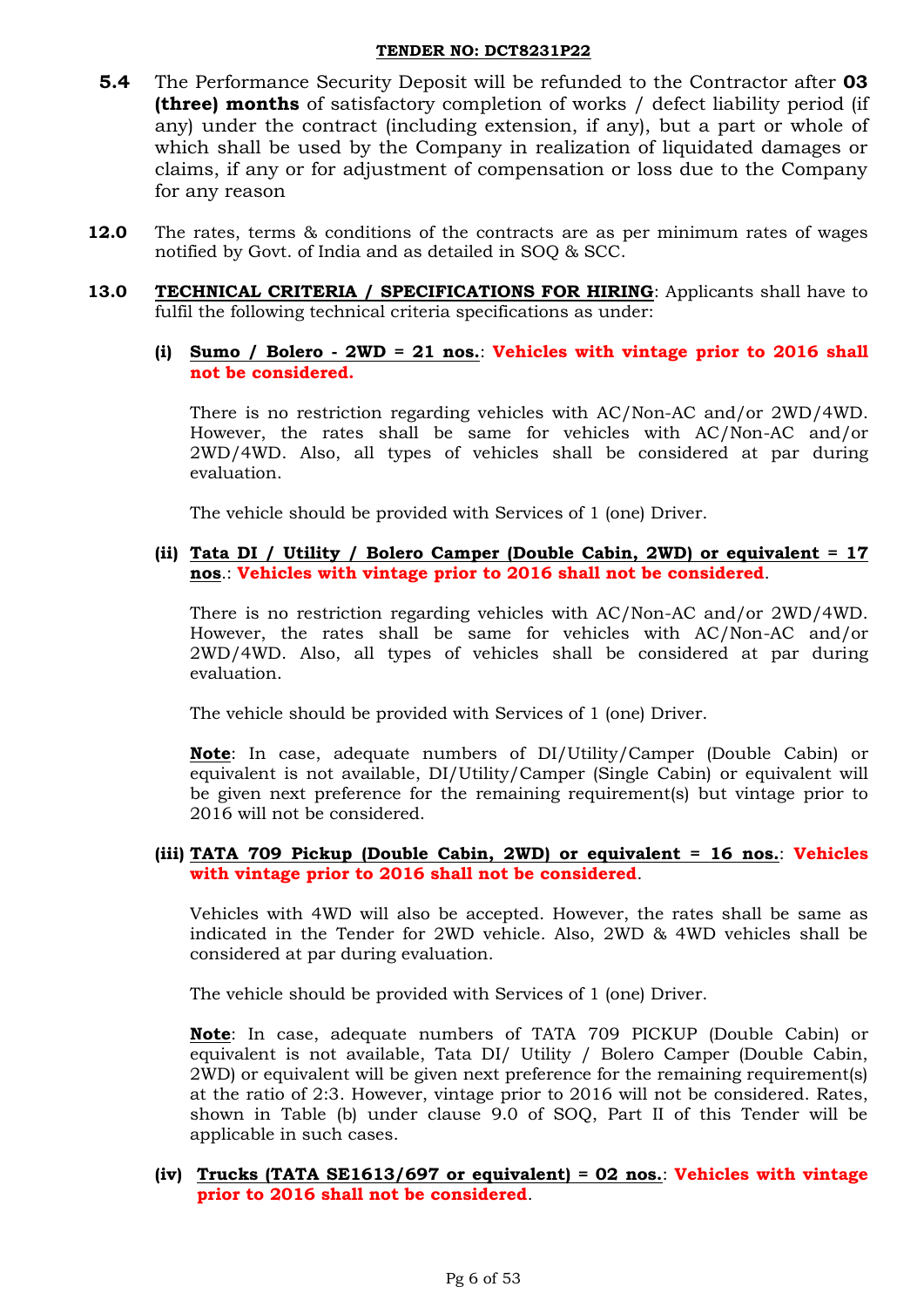Any Body type is acceptable. The vehicle should be provided with Services of 1 (one) Driver & 1 (one) Helper.

### **(v) Mini Bus 22-26 seater** (**TATA LP 407/34 STR STARBUS or equivalent) = 02 nos.**: **Vehicles with vintage prior to 2016 shall not be considered**.

The vehicle should be provided with services of 1 (one) Driver & 1 (one) Helper.

**Note for Para-13.0:** 

**a) Equivalent model having similar or higher technical specification is acceptable against all the five categories of vehicles.** 

**b) The vehicles will be hired in order of year of make (lesser vintage will get higher priority). In case two or more bidders offer vehicles with same vintage then vehicle with latest registration will be given higher priority. For other identical situations, priority amongst the similar bidders will be decided through draw of lots.** 

- **14.0 BID REJECTION CRITERIA (BRC)**: The applications shall generally conform to the technical specifications outlined under para 13.0 above with rates, terms and conditions as offered by Company.
	- **a)** Applications will be rejected in case vehicles offered do not conform to the required parameters stipulated in the technical specifications mentioned above.
	- **b)** The principle of **one-person-one-vehicle** only against each category of vehicle will be applicable to this tender.
	- **c)** Vehicles registered as **commercial/professional vehicles** only will be considered.
	- **d)** The applicant shall fill up the requisite application form in all respects and also submit the requisite affidavit(s) and other relevant declaration formats with proper & correct details affixing his/her signature & photograph on the application form. The same should be submitted at the **TENDER BOX** of the office of GM-Contracts within the stipulated period mentioned in the tender. Applications received after the deadline for submission as stipulated in the tender will not be accepted.
	- e) The vehicle must be registered in the applicant's name only with authentic vehicle documents like Regd. Certificate, Insurance, Fitness Certificate, Road Permit, Pollution certificate etc. which should be valid & up to date and to be submitted along with the application. In case the Insurance, Fitness Certificate, Road Permit, Pollution Certificate are not upto date at the time of submission of application, then the applicant/contractor shall have to submit the upto date documents (Insurance, Fitness Certificate, Road Permit, Pollution Certificate) on or before placement of the vehicle. Without the up to date documents (Insurance, Fitness Certificate, Road Permit, Pollution Certificate) the Contractor(s) will not be allowed to place the vehicle(s) and the LOA(s) issued/ Contract(s) awarded shall stand terminated without any notice.
	- f) If the applicant is a son/daughter/ spouse of any employees of OIL then the applicant shall have to submit a declaration jointly with the employee in the form of an affidavit in this regard and confirm thereby to produce a Certificate from the ER/Personnel Department that his/her name is deleted from the dependent list or his/her name is not in the dependent list before issuance of LOA. Ref. **Annexure-IV (Affidavit).** If the applicant happens to be a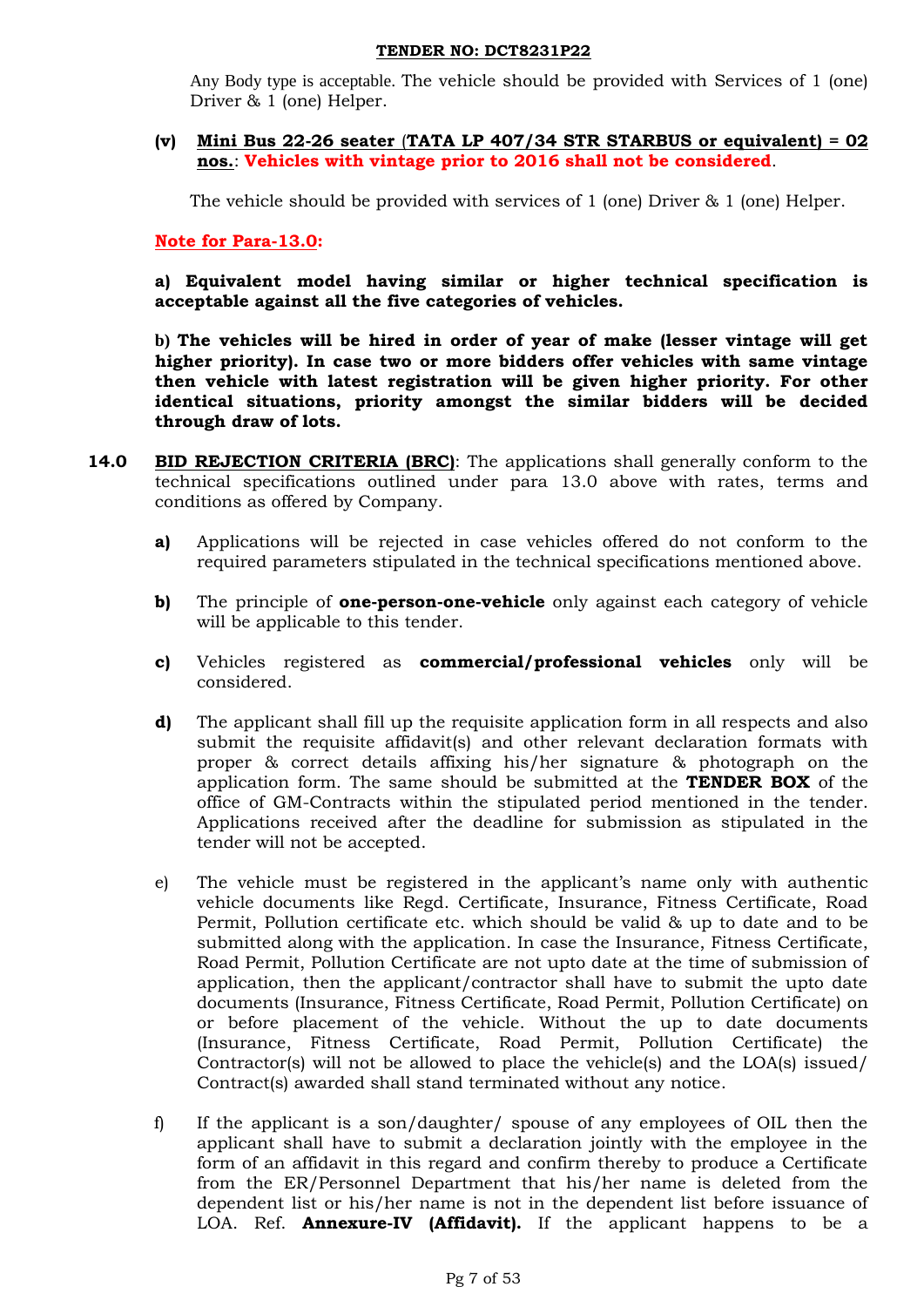son/daughter/ spouse of any OIL employee but does not submit Affidavit (as per Annexure-IV) and/or the Certificate from the ER/Personnel Department as mentioned above his/her application will be rejected.

- g) If the applicant happens to be an employee of any Government / Quasi Government / Public Sector Undertaking, same shall be rejected.
- h) Applications shall be received from individuals only. If application is found to be from any firm / organization / enterprise / company, then it shall be rejected.
- i) Date of manufacturing of the offered vehicles should be on or after 01.01.2016. Vehicles with manufacturing date prior to 01.01.2016 will be rejected. Vehicles of lesser vintage will get higher priority. In case only year of manufacturing is available, the vintage would be considered as 1st January of the year of manufacturing. In case both month and year of manufacturing are available, the vintage would be considered as the 1st day of the month of manufacturing. In case two or more bidders offer vehicles with same vintage then vehicle with latest registration will be given higher priority. For other identical situations, priority amongst the similar bidders will be decided through draw of lots.

# **15.0 IMPORTANT NOTES:**

# **The tender will be governed by the following bid documents:**

- **Covering Letter / ITB** Covering Letter with Instructions to Bidders (ITB).
- **General Conditions of Contract** GCC
- **Schedule of Work, Unit and Quantity** SOQ
- **Special Conditions of Contract** SCC
- **Safety Measures**  SM
- **Annexures** Application Format (Annexure-I), Bidder Details (Annexure-II), Court Affidavit (Annexure-III), Non-Dependent Joint Declaration Format (Annexure-IV).
- **16.0 TRANSFERRABILITY OF BID DOCUMENTS**: The applications / bid documents are not transferrable and can be submitted only in the name of the bidder in whose name the application has been issued. Unsolicited offers will not be considered and shall be rejected outright. No application can be modified or withdrawn after the last date for submission of application.
- **17.0 AMENDMENTS**: All corrigenda, addenda, amendments, time extension, clarifications etc. to the tender will be hosted on OIL's website only and no separate notification shall be issued in the press. Prospective bidders are requested to regularly visit the website to keep themselves updated.
- **18.0 NOTIFICATION OF RESULTS**: OIL shall display the results of successful applicants in the notice board at the office of GM-Contracts, Oil India Ltd., Duliajan, Assam.

**Sd/- (N.J.Saikia) Dy. General Manager – Contracts (TS&S) For General Manager – Contracts FOR RESIDENT CHIEF EXECUTIVE**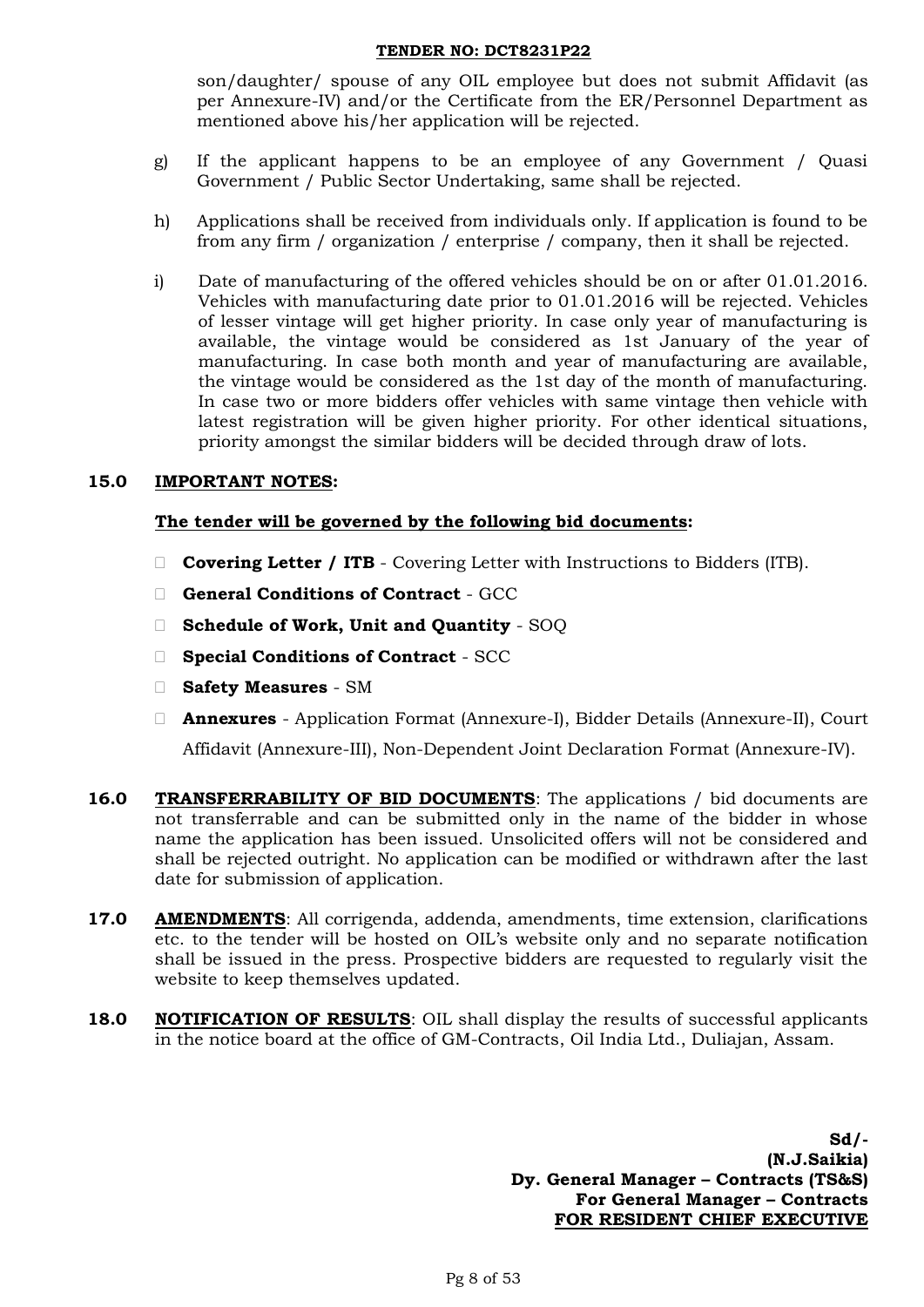

#### **APPLICATION FORMAT (Annexure – I) Tender No: DCT8231P22 - Hiring of short term vehicles (2021-22)**

(To be submitted in Duplicate)

|                | I hereby submit my application for participating in the above tender with details as below:-                                                                |                     |                                |  |  |  |
|----------------|-------------------------------------------------------------------------------------------------------------------------------------------------------------|---------------------|--------------------------------|--|--|--|
| a)             | Category of Vehicle                                                                                                                                         |                     |                                |  |  |  |
| b)             | Registration Number                                                                                                                                         |                     |                                |  |  |  |
| c)             |                                                                                                                                                             |                     |                                |  |  |  |
| d)             | Vehicle Model & Make                                                                                                                                        |                     | Paste recent<br>color photo of |  |  |  |
| e)             |                                                                                                                                                             |                     | Applicant                      |  |  |  |
| $\mathbf{f}$   | Date of Registration                                                                                                                                        |                     |                                |  |  |  |
| g)             | Engine Number                                                                                                                                               |                     |                                |  |  |  |
| h)             | Chassis Number                                                                                                                                              |                     |                                |  |  |  |
| $\mathbf{1}$   | Full Name of Applicant (in CAPITAL<br>letters)                                                                                                              |                     |                                |  |  |  |
| 2              | Father's Name (in CAPITAL letters)                                                                                                                          |                     |                                |  |  |  |
| 3              | Sex (Tick $\boxtimes$ ) in appropriate box)                                                                                                                 | Male $\Box$         | Female $\Box$                  |  |  |  |
| 4              | Date of birth of Applicant                                                                                                                                  | M M<br>D<br>D       | Y Y<br>Y<br>Y                  |  |  |  |
| 5              | Address of Applicant:-                                                                                                                                      |                     |                                |  |  |  |
|                |                                                                                                                                                             |                     |                                |  |  |  |
|                |                                                                                                                                                             |                     |                                |  |  |  |
|                |                                                                                                                                                             |                     |                                |  |  |  |
|                |                                                                                                                                                             |                     |                                |  |  |  |
| 6              | OIL Vendor Code No:<br>(if available, please provide or else tick $\boxtimes$<br>No)                                                                        | If Yes<br>(Code No) | No                             |  |  |  |
| $\overline{7}$ | Whether working in Central Govt/State<br>Govt/PSU (Tick $\boxtimes$ )                                                                                       | Yes                 | No l                           |  |  |  |
| 8              | Whether dependent of any OIL employee<br>in service. (Tick $\boxtimes$ )                                                                                    | Yes                 | No                             |  |  |  |
| 9              | In case of dependent of OIL employee,<br>Whether Affidavit as per the format<br>given<br>in<br>annexure-IV<br>has<br>been<br>submitted. (Tick $\boxtimes$ ) | Yes                 | N <sub>o</sub>                 |  |  |  |
| 10             | Copies of vehicle documents submitted<br>(Tick $\boxtimes$ )                                                                                                | Yes                 | No                             |  |  |  |

**Self-Declaration**: The information furnished by me in this format and enclosures are true and correct and I am solely responsible for their accuracy. In case any information provided by me is found to be false, my application is liable to be rejected and contract awarded to me, if any, shall also be terminated. I further hereby confirm my acceptance to all the rates, terms and conditions of the above noted tender.

Date: \_\_\_\_\_\_\_\_\_\_\_\_\_\_\_ (Signature of the Applicant)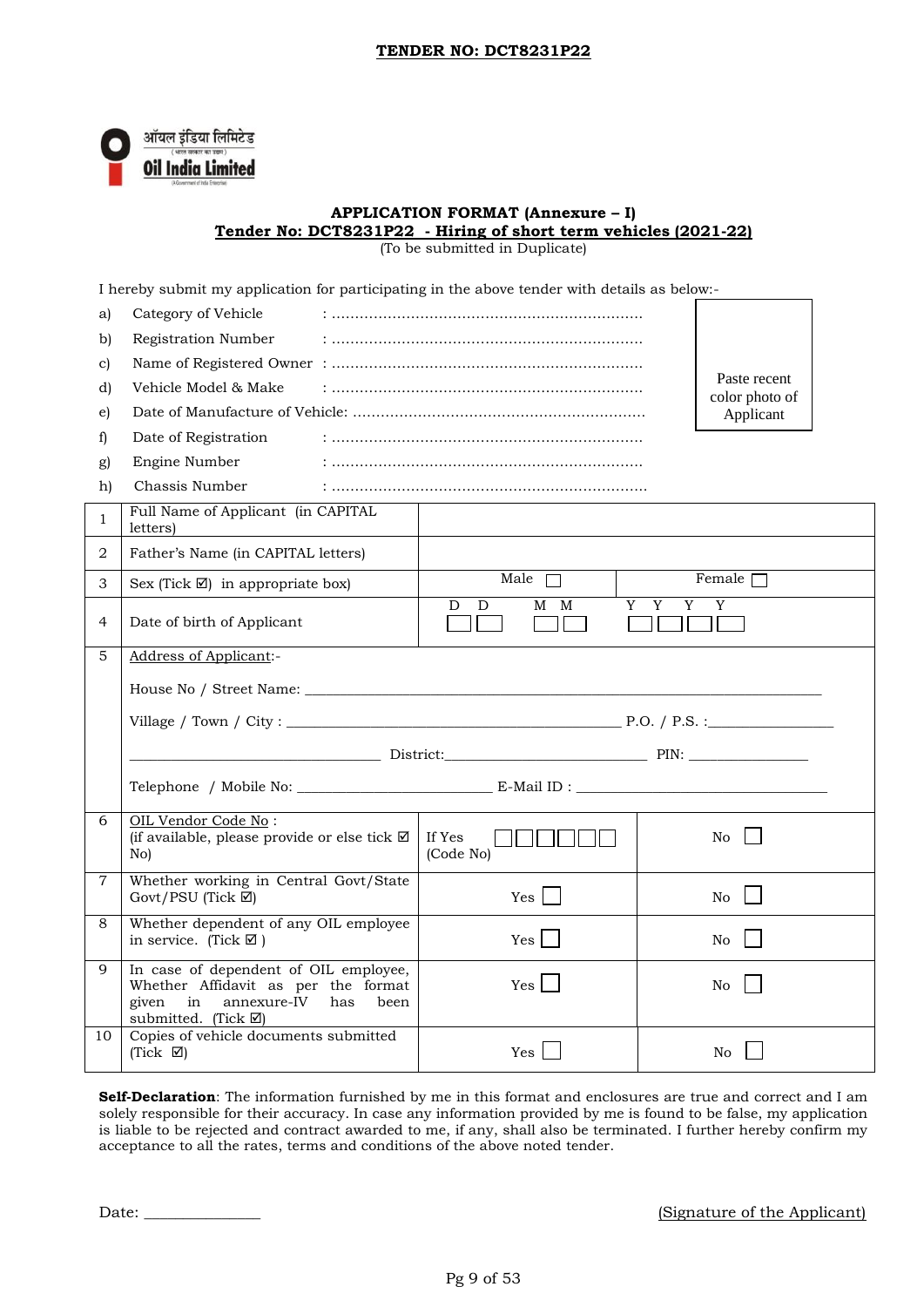## **ANNEXURE - II**

### FORMAT FOR BIDDER DETAILS

(To be filled up by the Bidder / Applicant)

# (TENDER NO: DCT8231P22)

(Hiring of short term vehicles for 2021-22)

| <b>BANK DETAILS OF BIDDER:</b>                                                           |                   |  |  |  |  |  |  |  |
|------------------------------------------------------------------------------------------|-------------------|--|--|--|--|--|--|--|
| (a)                                                                                      |                   |  |  |  |  |  |  |  |
| (b)                                                                                      |                   |  |  |  |  |  |  |  |
| Account No. (as appearing on Pass Book/Cheque Book): ____________________________<br>(c) |                   |  |  |  |  |  |  |  |
| (d)                                                                                      |                   |  |  |  |  |  |  |  |
| (e)                                                                                      |                   |  |  |  |  |  |  |  |
|                                                                                          | Yours faithfully, |  |  |  |  |  |  |  |
|                                                                                          |                   |  |  |  |  |  |  |  |

Pg 10 of 53

Name of Bidder / Applicant (in Capital Letters): \_\_\_\_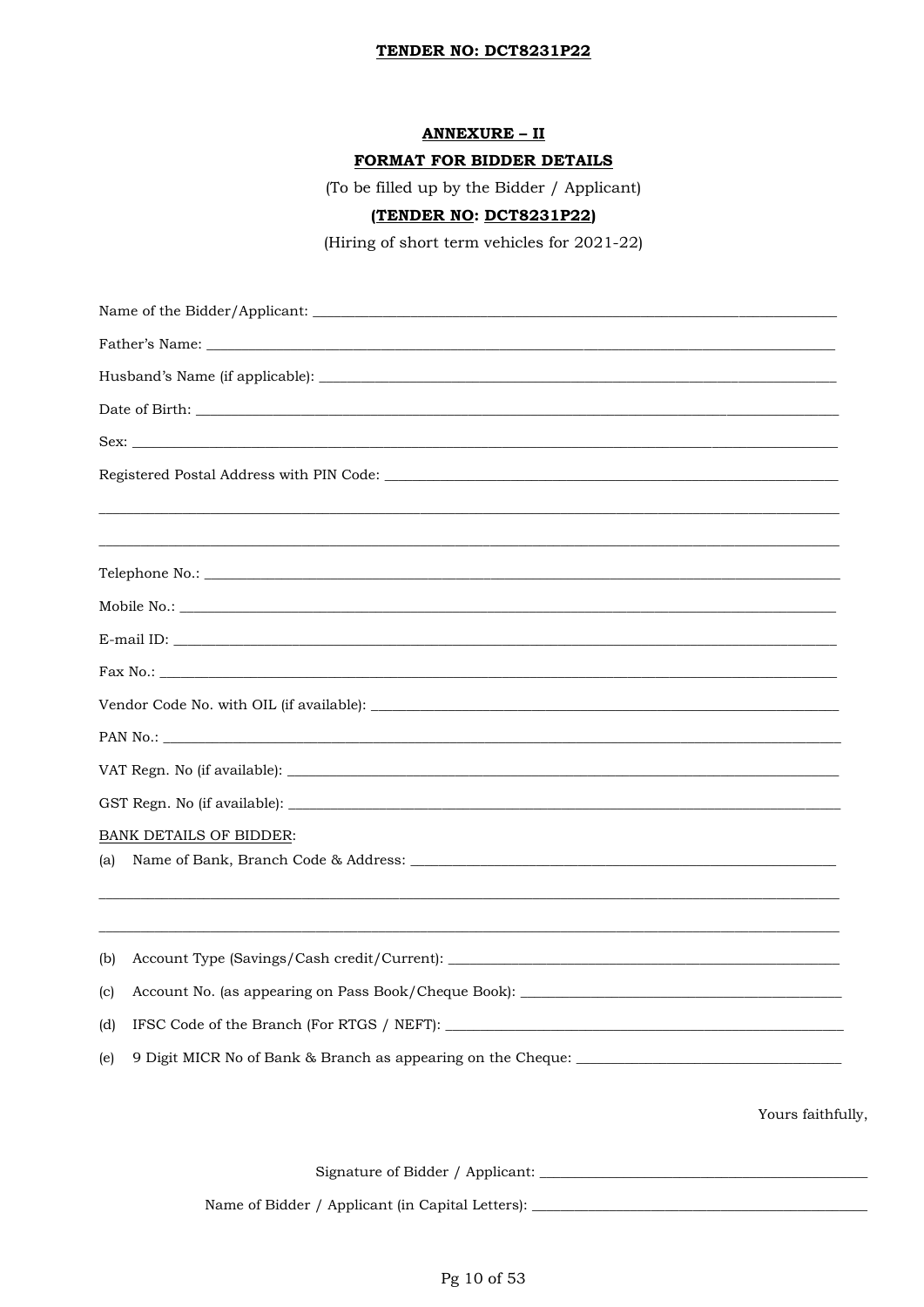### **Annexure – III FORMAT FOR COURT AFFIDAVIT**

### **(TO BE SUBMITTED ALONGWITH THE APPLICATION IN ORIGINAL BY THE APPLICANTS) (TENDER NO: DCT8231P22)**

### **BEFORE THE NOTARY AT ……….. ::: ASSAM**

## **A F F I D A V I T**

Dated ………

| I, Sri/Smti       |      |                                                                                                                       |            |                                          |    |
|-------------------|------|-----------------------------------------------------------------------------------------------------------------------|------------|------------------------------------------|----|
|                   | aged | about_______                                                                                                          | years,     | resident                                 | of |
|                   | P.S. | <u> 1990 - Jan Stein Harry Stein Harry Stein Harry Stein Harry Stein Harry Stein Harry Stein Harry Stein Harry St</u> | 85<br>P.O. |                                          |    |
| District          |      | State                                                                                                                 |            | do hereby solemnly affirm and declare on |    |
| oath as follows:- |      |                                                                                                                       |            |                                          |    |

- (1) That I am a citizen of India and permanent resident of the abovementioned address.
- (2) That I intend to participate in the Tender No. …………………………. Floated by Oil India Ltd., Duliajan, for supply of ………………………………(Type /Category of Vehicle), bearing ……………………. (Registration Number) with all standard fittings & accessories as supplied by the manufacturer and as specified in the tender to be stationed at any place of OIL's operational areas in Assam & Arunachal Pradesh
- (3) That, I am not an OIL Employee in service or employee in service of any other PSU/Government / Quasi Government or Semi Government Organisation.
- (4) That, my age on the date of submission of application under the tender is not below 18 years.
- (5) That, I have not submitted more than one application within the same category of vehicle in this Tender.
- (6) That the statements made hereinabove paras are true to the best of my knowledge and belief and I have not concealed any fact. I undertake that if the statement made hereinabove is found to be false / incorrect at any point of time or found to conceal any fact, either before award or after award of the contract, then the OIL shall have liberty to cancel my application or cancel the contract, as the case may be.

# OATH

"I swear that, this my declaration is true, that it conceals nothing and that no part of it is false, so help me God"

Identified By

D E P O N E N T

(Advocate)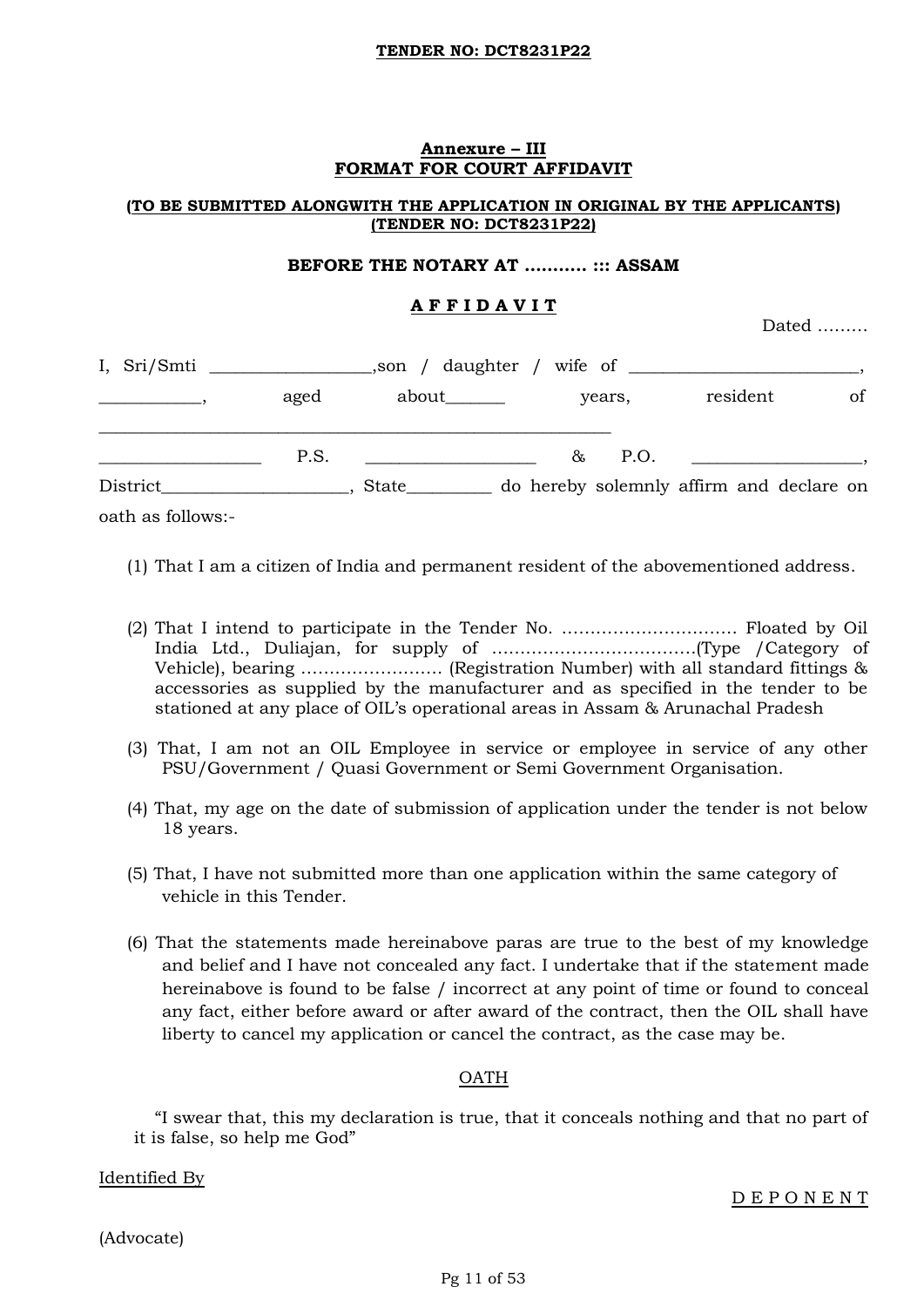Signed and sworn before me by the above named deponent after being read over the contents mentioned above by ………………..,Advocate so that the deponent seemed to understand properly the contents of this affidavit.

NOTARY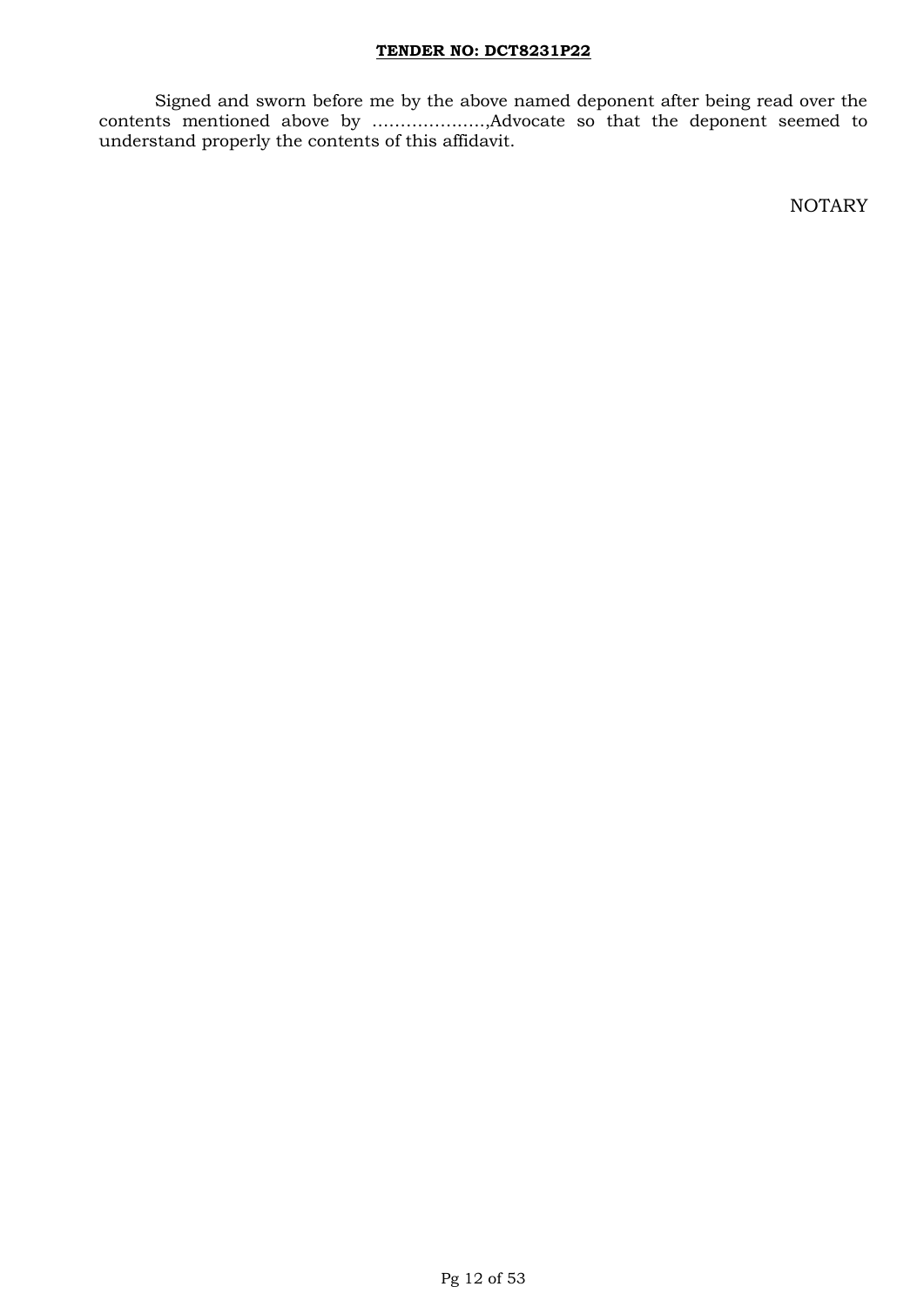### **ANNEXURE – IV**

## **JOINT DECLARATION IN THE FORM OF AFFIDAVIT BY THE OIL EMPLOYEE & THE APPLICANT, IF APPLICABLE**

# **(Applicable to the Dependent Sons/daughter/Spouse/parents only) BEFORE THE NOTARY AT ……….. ::: ASSAM**

### **TENDER NO : DCT8231P22**

Hiring the services of …………………………………………………………………… …..………………………………………………………………………………...…………

## **A F F I D A V I T**

Dated ………

|    |  | We, (1) Sri/Smti _______________________,son / daughter / wife/ husband of |                                          |  |                                            |  |                           |  |
|----|--|----------------------------------------------------------------------------|------------------------------------------|--|--------------------------------------------|--|---------------------------|--|
|    |  |                                                                            |                                          |  | aged about _______ years, and (2) Sri/Smti |  |                           |  |
|    |  |                                                                            |                                          |  | son / daughter / wife / husband of         |  |                           |  |
|    |  |                                                                            | <u> 1990 - Johann John Store, mars e</u> |  | aged about_______ years, resident          |  |                           |  |
| of |  |                                                                            |                                          |  |                                            |  |                           |  |
|    |  | P.S.                                                                       |                                          |  |                                            |  | $\&$ P.O. $\qquad \qquad$ |  |
|    |  |                                                                            | State___________                         |  | do hereby solemnly affirm and jointly      |  |                           |  |

declare on oath as follows:-

- (1) That, the abovenamed deponents are the citizens of India and permanent resident of the abovementioned address.
- (2) That, the Deponent No. 1, i.e. Shri/Smti. \_\_\_\_\_\_\_\_\_\_\_\_\_\_\_\_\_\_\_\_\_\_\_\_ is the father/mother/son/daughter/wife/husband of the Deponent No. 2, who is serving as \_\_\_\_\_\_\_\_\_\_\_\_\_\_\_\_\_\_under Oil India Limited, in the Department of \_\_\_\_\_\_\_\_\_\_\_\_\_\_\_\_\_\_\_\_\_\_\_\_, having Regd. No./Salary Code….. and hence the name of the Deponent No. 2 has been recorded as dependent in the dependent list of OIL.
- (3) That, the Deponent No. 2 intends to participate in the Tender No. …………………………. Floated by Oil India Ltd., Duliajan, for supply of ………………………………
- (4) That, the Deponent No. 1 & 2, jointly declares and undertakes that if the Deponent No. 2 is found eligible for the award of contract under the said Tender to supply of desired vehicle, then his/her name shall be deleted from the dependent list of OIL and accordingly Deponent No.2 will submit a certificate before the issuance of LOA from the concern department showing that his/her name is deleted from the dependent list of OIL.
- (5) That the statements made hereinabove paras are true to the best of my knowledge and belief and I have not concealed any fact. I undertake that if the statement made hereinabove is found to be false / incorrect at any point of time or found to conceal any fact, either before award or after award of the contract,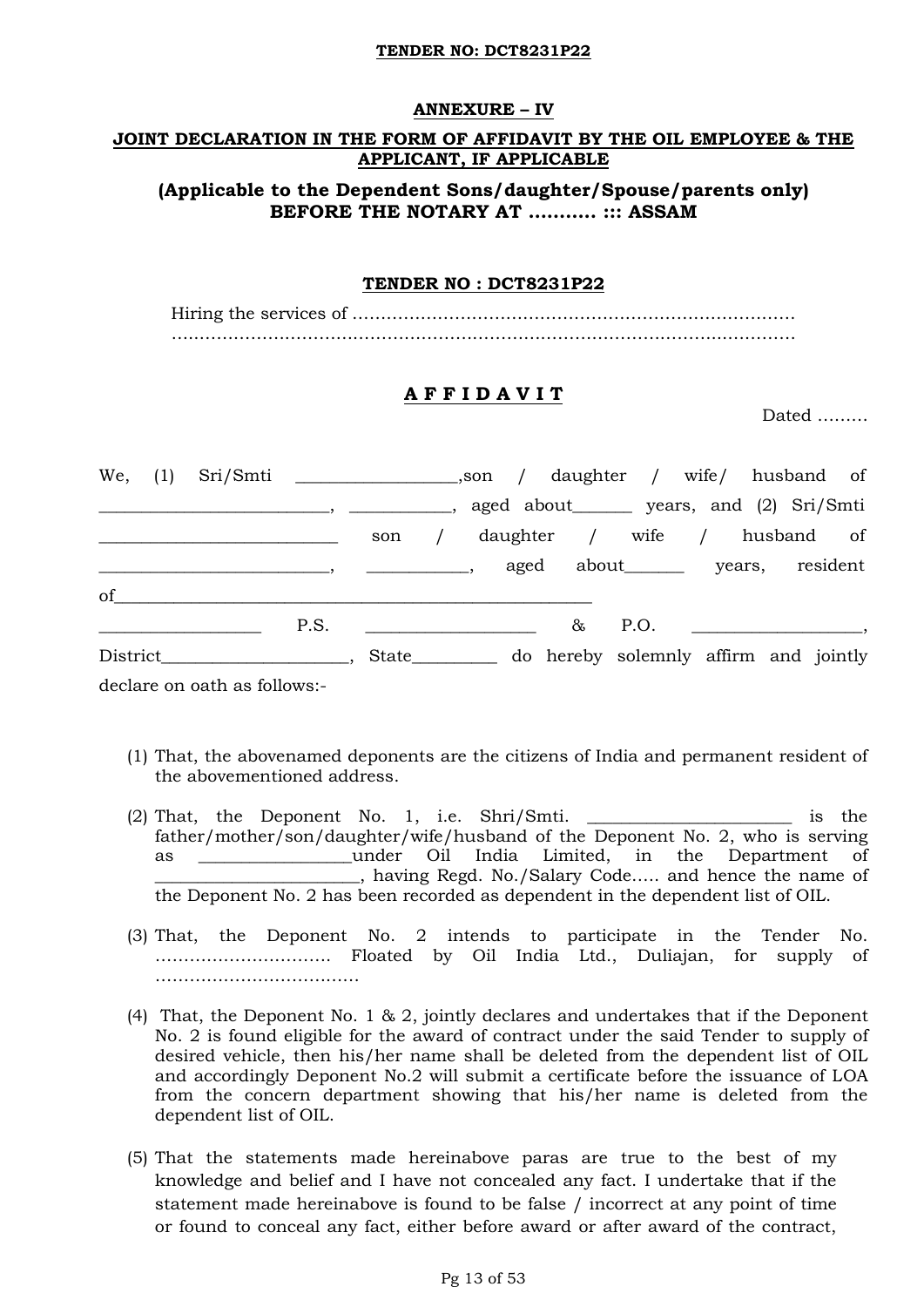then the OIL shall have liberty to cancel my application or cancel the contract, as the case may be.

## OATH

"We swear that, this our declaration is true, that it conceals nothing and that no part of it is false, so help us God"

Identified By

DEPONENT NO. 1

(Advocate)

DEPONENT NO. 2

Signed and sworn before me by the above named deponents after being read over the contents mentioned above by ………………..,Advocate so that the deponents seemed to understand properly the contents of this affidavit.

NOTARY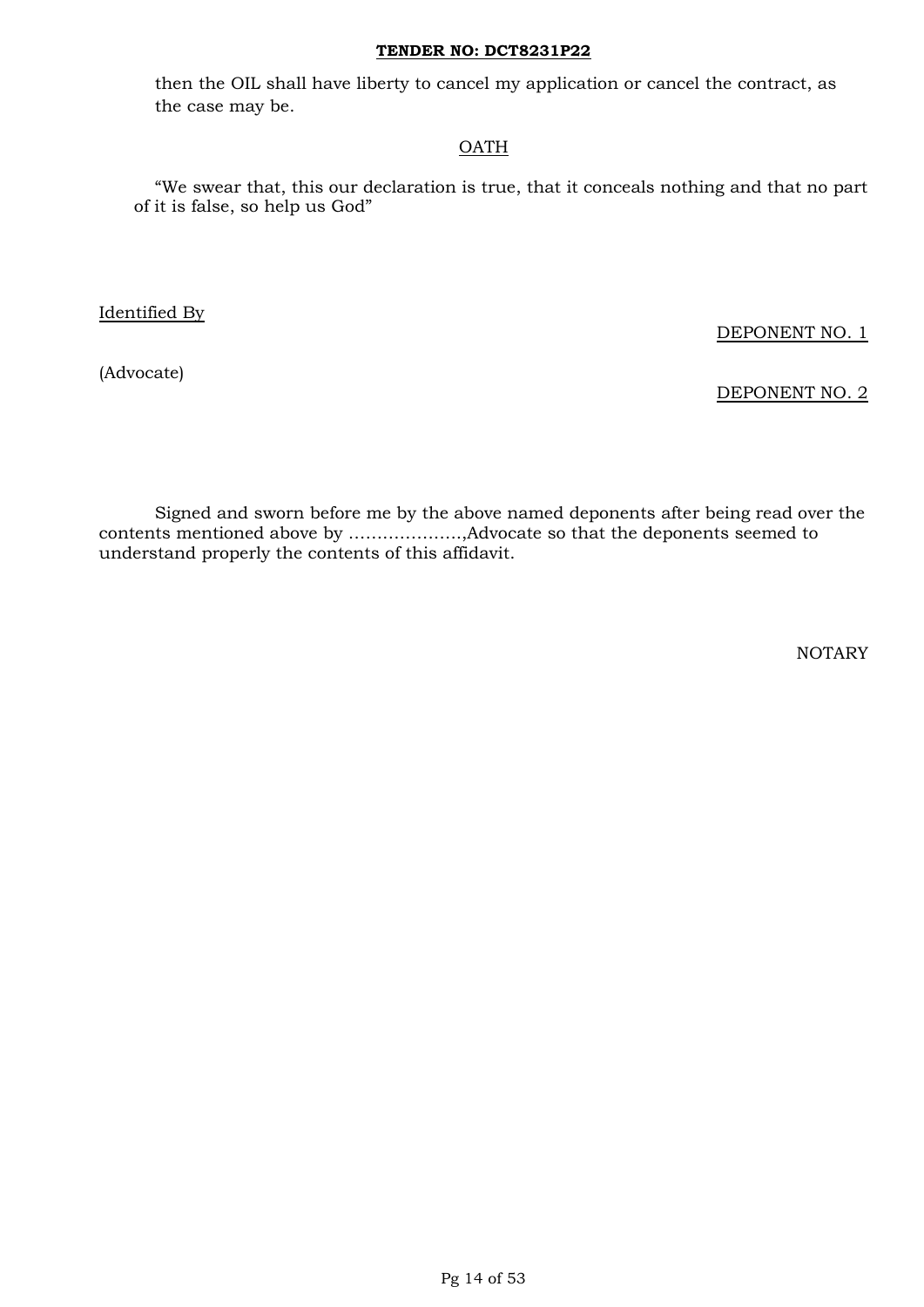# **Section-I GENERAL CONDITIONS OF CONTRACT (GCC)**

### **1.0 DEFINITION:**

In this contract, unless the context otherwise requires:

- 1.1 **"AGREEMENT"** means this service agreement.
- 1.2 **"AREA OF OPERATIONS"** means the Company's oilfield operations in the State of Assam & Arunachal Pradesh.
- 1.3 **"BASE STATION"** means the station as set out in Part-II hereof where the vehicle(s)/equipment shall be permanently based, (i.e. based for minimum period of 10 (Ten) days at a stretch) which may be changed at the discretion of the Company.
- 1.4 **"BID OPENING DATE"** means the date on which the Tender was opened by the Company against the finalisation of this agreement.
- 1.5 **"BREACH OF CONTRACTUAL OBLIGATION"** means amongst others also the following:

i) Carriage of unauthorised passengers by the Transport Supplier while under this agreement with the Company:

ii) Unauthorised use of the vehicle(s)/equipment when released to the Transport Supplier for undertaking its deployment for any other business purpose;

iii) Withdrawal of vehicle(s)/equipment from the service before expiry of the term of this Agreement for any reason whatsoever without the consent/instruction of the Company Engineer and;

iv) Failure of the Transport Supplier to place the vehicle(s)/equipment for periodic inspection as per schedule as directed by Company's Engineer.

v) Failure to park the vehicle(s)/equipment after release on close of working hours at place designated by Company's Engineers.

vi) The vehicle must be owned and registered in the name of the contractor during the entire tenure of the contractual period including extension period, if any.

- 1.6 **"COMPANY"** means Oil India Limited.
- 1.7 **"COMMENCEMENT OF SERVICE"** means the date of placement of the first vehicle/equipment under this Agreement.

## 1.8 **"COMPANY ENGINEER"** means the following:

- i) GM Geophysics or his nominee in case of the following events:
	- a) Initial and subsequent inspection of vehicle(s)/equipment;

b) Scrutiny of documents regarding Transport Supplier's compliance with the requirements under this agreement for permits, licenses, insurance documents, employees roster etc.;

c) Initial placement of vehicle(s)/equipment with a user department;

#### or

Daily allocation of vehicle(s)/equipment in the area of operations of the Company;

d) Release of vehicle(s)/equipment upon conclusion of this agreement;

e) Assessment of time to be allowed for repairs in case of accident;

f) Release of vehicle(s)/equipment and termination of this agreement in case of complaints as to its deteriorated mechanical condition;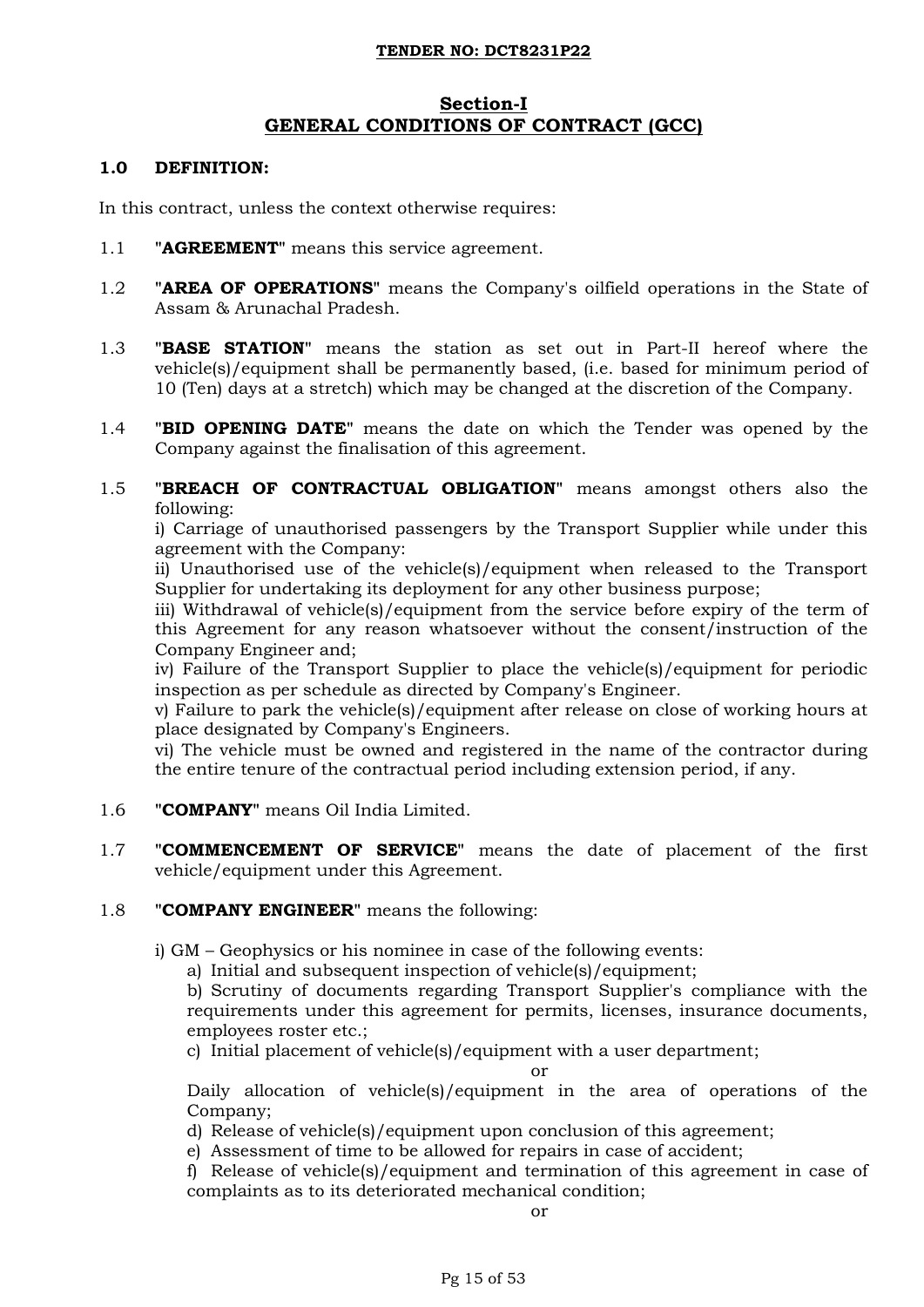Unruly behaviour of the crew or repeated defaults by the Transport Supplier; and

g) Instruct Transport Supplier to replace by more suitable hand of Driver(s)/crew engaged for operating the vehicle/equipment.

- ii) The Head of the User Department or his/her nominee in case of the following:
	- a) Normal day-to-day operation of service after placement under the respective department;
	- b) Release of vehicle(s)/equipment for maintenance/inspection/fuelling
	- c) Release of vehicle(s)/equipment for daily/periodic fuelling;
	- d) Allotment of daily duties and timings for reporting and release;
	- e) Certification of daily log sheets;
	- f) Authentication of monthly statement-cum-bill
	- g) Determination of undisputed instances of shutdown or standby, liquidated damages and penalties for defaults on breach of contract.
- iii) GM-Contracts in case of the following events:
	- a) Release/forfeiture of Security Deposit/Earnest Money;
	- b) Any dispute under this Agreement as to the Transport Supplier's obligations or otherwise;
	- c) Determination of instances of shut down or stand by due to Force Majeure, Bandhs etc. or defaults or otherwise in case of dispute by the Transport Supplier.
- 1.9 **CREW**: Means Supervisors, Operators, Drivers, Handymen/ Helper(s)/Jugalees attached to the vehicle(s)/equipment, as defined in the Clause: 1.13, 4.10.
- 1.10 **"DUE DATE OF PLACEMENT"** means the date stipulated in Clause No.7, Part-II hereof.
- 1.11 **"DETERIORATED CONDITION OF VEHICLE/EQUIPMENT"** means any vehicle(s)/equipment found not acceptable to Company's Engineer after mechanical inspection or/and vehicle(s)/equipment found to be unworthy of undertaking the services envisaged under the provisions of this Agreement or/and vehicle(s)/equipment which is/are facing repeated breakdown due to inadequate, improper and timely repairs and maintenance and / or vehicle(s)/equipment refused by the Company's Engineer/user department as being unfit.
- 1.12 **"DAILY LOG BOOK"** means the format as may be certified by the Company's Engineer on a day-to-day basis during the tenure of this Agreement.
- 1.13 **"DRIVER / OPERATOR"** means an individual possessing sound mental and physical health who must be in possession of an appropriate professional Driving License and P.S.V. Badge issued by the Regional Transport Authority who is having jurisdiction over the area of operations of the Company, who is (are) engaged by the Transport Supplier and provided with the service envisaged under this Agreement, cost whereof included in the fixed charge per month.
- 1.14(A) **"DEFAULT"** means any of the following commissions or omissions by the Transport Supplier or his/her crew which will lead to shut down of vehicle(s) and/or breach of contractual obligations:
	- a) Delay in initial placement of vehicle(s) beyond the stipulated date;
	- b) Unsuitability of the Driver or assigned/Attendant and/or working crew;
	- c) Drunkenness and intoxication of the driver and/or the Attendant/crew;

d) Non-availability of vehicle(s)/equipment due to any reason, whatsoever, including but not limited to the following conditions: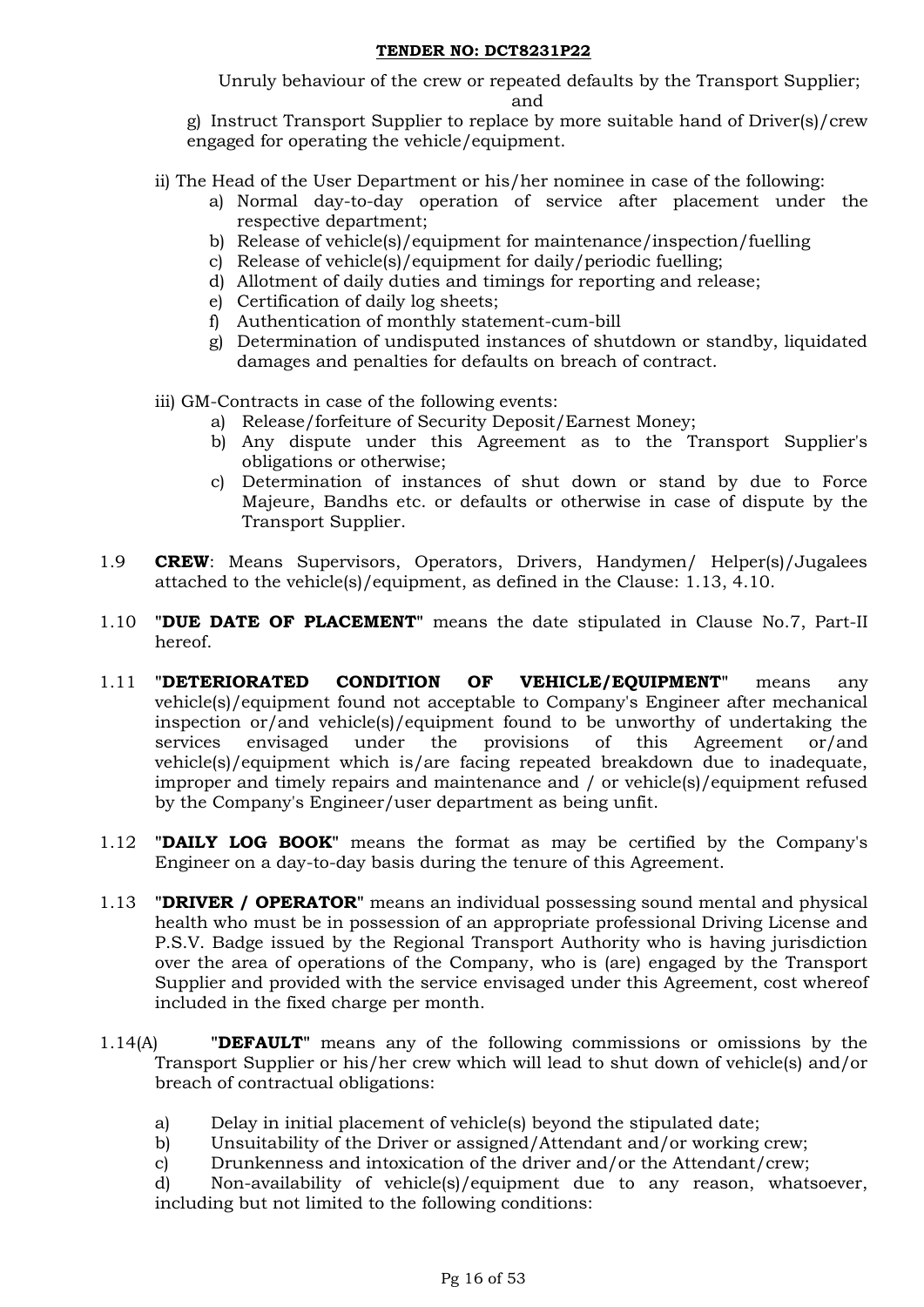- i) Deteriorated mechanical condition of the vehicle(s)/equipment and/or breakdown;
- ii) Due to inadequate routine maintenance
- iii) Time taken for routine servicing / maintenance in any particular month in excess of time allowed for such maintenance in any month
- e) Non-possession of valid permits and licenses for the crew and vehicle(s)/equipment;
- f) Non-supply of fuel;
- g) Delay in placement of vehicle(s)/equipment on any day as per the instruction of the Company's Engineer and or unauthorised and untimely release of vehicle(s)/equipment on any day without prior permission and authorisation from the Company Engineer during the tenure of this Agreement;
- h) If the Transport Supplier bases the vehicle(s)/equipment at a station other than the stipulated Base Station without the authorisation of the Company Engineer;
- i) Non-availability of vehicle(s)/equipment due to defects detected upon periodic inspection/tests by the Company;
- j) Non-rectification of defects expeditiously upon detection by the Company Engineer upon inspection/test undertaken by the Company;
- k) Non-availability of equipment/vehicle(s)/ crew beyond 48(Forty-Eight) Hours allowable for repair / maintenance time per month;
- l) Non-availability of the vehicle(s)/equipment or crew when required by the Company's Engineer; and
- m) Failure on part of the Transport Supplier to discharge his/her obligations as set out in Clause 4.0 hereof and/or failure on part of the Transport Supplier to abide with particular instructions as set out in Clause 5.0 hereof and/or failure on part of the Transport Supplier to obey the instruction of the Company's Engineer as set out in Clause 6.0 hereof.
- n) Any other acts or omissions by the Transport Supplier or his/her crew whether specified or not hereof which disrupt the continuity of the service envisaged under this Agreement.
- o) Non-availability of equipment/vehicle(s)/crew when the Company's operations are normal;
- p) Non-availability of services due to unauthorised/lightening strike by Transport Supplier or his/her crew for any reason whatsoever. The period of non-availability of services will be treated as shutdown.
- 1.14(B) In case of default not leading to shutdown, the Company's Engineer shall notify the Transport Supplier to remedy the default within reasonable time and till such default is remedied, if necessary the vehicle(s)/equipment shall be released to the Transport Supplier, whereupon it shall be treated as shut down and the pro-rata fixed charge per day shall not be paid for the period of shut down and liquidated damages/penalty as applicable shall be levied too.
- 1.15 **"FIXED CHARGE PER MONTH"** means fixed charge mentioned under of Part-II(SOQ) hereof which will be inclusive of depreciation, parking fee if applicable, all applicable taxes & duties (but excluding GST) as applicable, insurances, wages and other emoluments of Operator/Driver(s) /Helper(s) / Jugalees and other operation staff/crew inclusive of relief Operator / Driver(s) / Helper(s) / and other operating staff/crew, which the Transport Supplier will have to engage and provide at all times essentially for the continuous operation of the service envisaged under this Agreement. The Transport Supplier shall have to ensure full compliance with Motor Vehicles Act 1988 and Motor Transport Workers Act 1961 and the Rules framed there under all other applicable statutory acts as may be in force from time to time governing the engagement of staff, their conditions of service which must include minimum wages as per the aforesaid Acts, Statutory/weekly offs, holiday, overtime, annual leave etc. Fixed charge also includes the cost of consumables and fuel as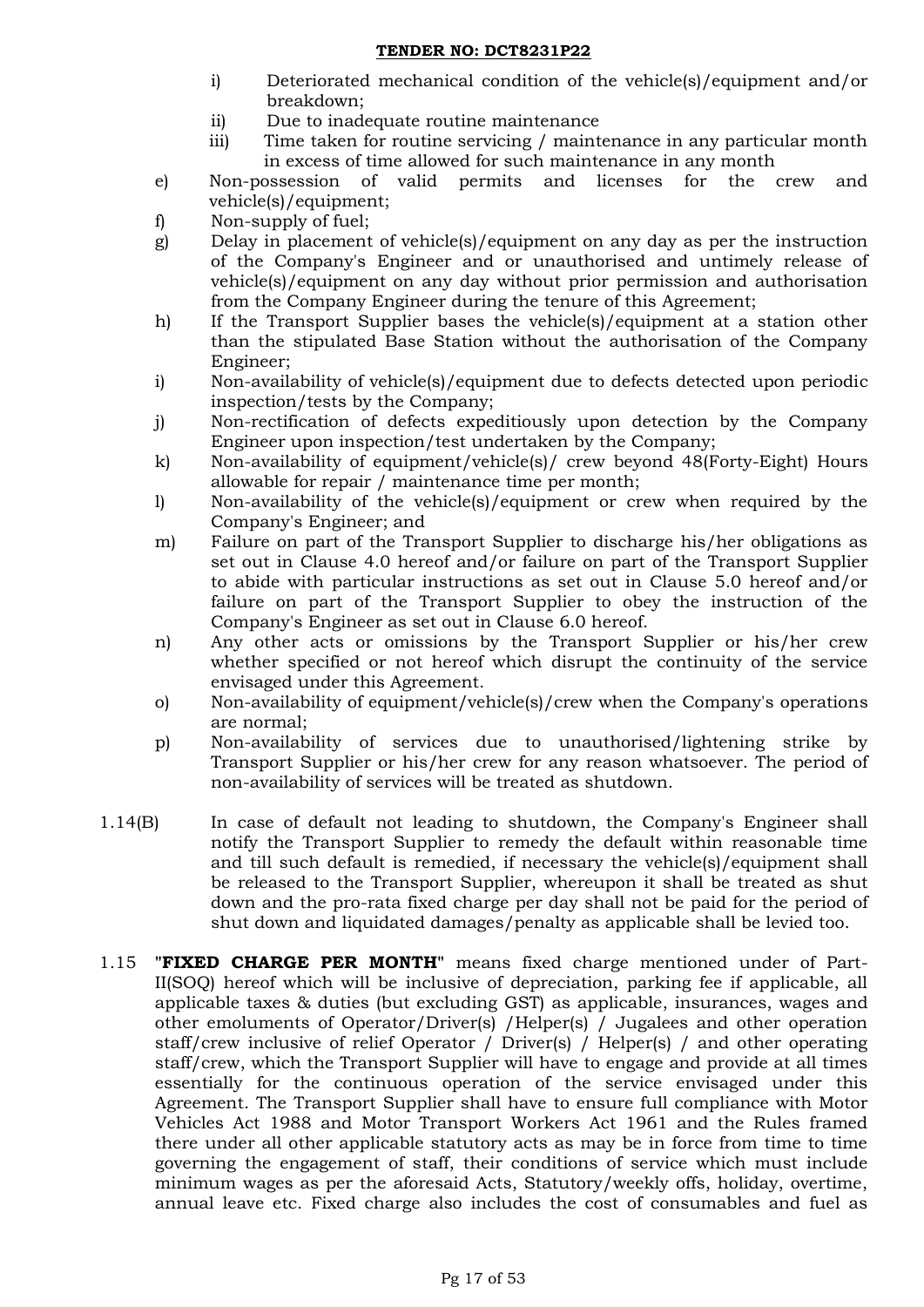may be required for stipulated normal hours of duty at a stationary place when there is no km run.

Fixed charge per month is exclusive of PF, ESI, cost of uniform and any other reimbursable charge/payment.

- 1.16 **"HOLIDAY"** means the National Holiday defined under the Motor Transport Workers Act, 1961 as may be in force from time to time, which the Transport Supplier would be required to give to his/her Crew as per the aforesaid Act.
- 1.17 **"NORMAL HOURS/TIMINGS OF DUTY**" means the duty hours, which may be stipulated or instructed by the Company's Engineer.
- 1.18 **"HANDIMEN/HELPER/JUGALEE"** means such crew engaged by the Transport Supplier and provided with the vehicle/equipment, cost whereof is included in the Fixed Charge per month.
- 1.19 **"INSPECTION"** means initial/periodic inspection carried out by the Company's Engineer to ascertain road worthiness of the vehicle(s)/equipment along with necessary Permits, Insurance etc. for the vehicle(s)/equipment as well as all the Crew engaged against this contract. The Company's decision in this regard shall be final.
- 1.20 **"INSURANCE"** means comprehensive insurance of the vehicle(s)/equipment and shall include insurance of the crew.
- 1.21 **"LICENCE AND PERMITS"** means any and all of the following which must be valid and updated periodically by the Transport Supplier to the satisfaction of the Company:
	- a) Professional driving license(s) and P.S.V. badge(s) for the driver(s)/Operator(s);
	- b) Registration Book(s) with endorsement of Road Tax;
	- c) Permits for plying the vehicle(s)/equipment for commercial purpose as may be required;
	- d) Road permits;
	- e) Fitness Certificate
	- f) Comprehensive insurance certificate(s) both for vehicle(s)/equipment as well as Crew;
	- g) Any other as required under law in force;
	- h) Pollution under control certificate
- 1.22(a) **"LIQUIDATED DAMAGES"** means pro-rata fixed charge per hour rate payable by the Transport Supplier in case of Default as mentioned in Para 1.14(A) sub clause (b) to (n) which shall be levied for the shutdown period on the basis of 0.5(Zero Point Five) times the rate subject to maximum of 12(Twelve) hours in a month arrived at on a cumulative basis. In case of continuing default beyond 12(Twelve) cumulative hours in a month, it would be treated, as breach of Contract and penalty as per clause No.1.27 will only be applicable.
- 1.22(b) **"SPECIAL LIQUIDATED DAMAGES"** means the amount payable by the Transport Supplier in case of default as mentioned in para 1.14 (A) sub clause (o) & (p) which shall be levied at the rate of twice the prorata fixed charge per day. Special L.D. shall be levied irrespective of whether such default resulted in a shutdown for the whole day or part thereof.
- 1.23 **"LEAVE"** means Annual Leave to be granted to the Crew who are employees of the Transport Supplier as per the stipulations of The Motor Transport Workers Act, 1961 as may be in force from time to time.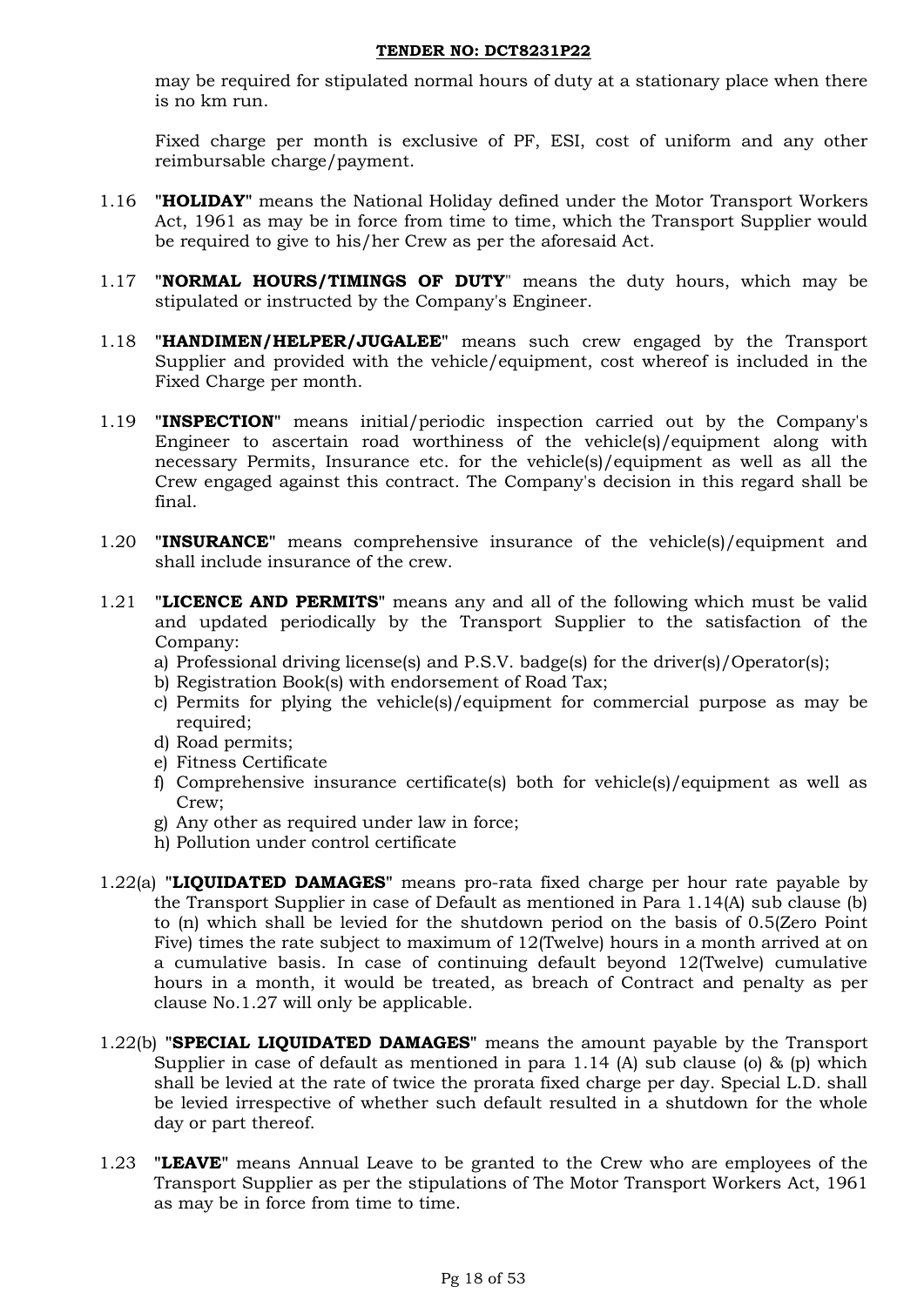- 1.24 **"MONTHLY KILOMETREAGE STATEMENT CUM BILL"** means the format specified by the Company.
- 1.25 **"HELPER/MAZDOOR"** means an unskilled labourer employed by the Transport Supplier who may be engaged as per the requirements of the Company from time to time along with vehicle/equipment, in respect of whom payments shall be made as per the rates of Minimum Wages Act as applicable to Motor Transport Workers in the area of operations of the Company as may be in force from time to time in force under the MTV Act from time to time.
- 1.26(a) **"PRO-RATA FIXED CHARGE PER DAY"** means the Fixed Charge per month as per item 10 of Clause 10 of Part-II, divided by 30(Thirty) days.
- 1.26(b) **"PRO-RATA FIXED CHARGE PER HOUR"** means the amount accrued at per Clause 1.26(a) divided by 24 (Twenty Four) hours.
- 1.27 **"PENALTY"** means the amount payable by the Transport Supplier in the event of breach of contract as stated in clause 1.14 which shall be at a rate of the pro-rata fixed charge per day. Penalty shall be levied irrespective of whether such breach resulted in a shut down or otherwise.
- 1.28 **"REGISTRATION"** means the vehicle(s)/equipment having registration in the name of the Supplier(s)/Firm with the R.T.O./D.T.O. having jurisdiction in the area of operations of the Company.
- 1.29 **"RUNNING CHARGE PER KILOMETER"** means the rates stipulated in Item-20 of clause 10 of Part-II (SOQ) hereof and shall be deemed to include all the expenditures of the Transport Supplier viz., cost of fuel, tyre/tube, battery & consumables like lubricants etc. and other maintenance expenditures including accessories as applicable towards movement of the vehicle(s)/equipment.
- 1.30 **"STIPULATED HOURS OF SERVICE PER DAY"** means hours of duty per day, normal hours/timings of duty whereof shall be determined by the Company's Engineer for which fixed charge shall be payable.
- 1.31 **"STATUTORY ACTS"** means all the State and Central Government statutes and regulations effecting the operation of the services under this Agreement as may be in force from time to time and shall particularly include but not be limited to the following:
	- a) The Motor Vehicle Act, 1988,
	- b) The Motor Transport Worker's Act, 1961,
	- c) The Contract Labour (Regulations & Abolition) Act, 1970,
	- d) The Minimum Wages Act, 1948
	- e) The Employees Provident Fund & Miscellaneous Act, 1952,
	- f) The Oil Mines Act, 1972 and Oil Mines Regulation, 1984,
	- g) The Workmen Compensation Act, 1923 &
	- h) Industrial Disputes Act, 1947
	- i) Industrial Employment (Standing Order Act, 1946)
	- j) Inter-state Migrant Workmen (Regulation of Employment and Condition of Service) Act, 1979
	- k) Payment of Wages Act, 1936
	- l) Any other Act as applicable from time to time.

The Transport Supplier shall be solely responsible for compliance with all statutory acts at all time during the tenure of the service Agreement.

1.32(a) **"SHUT DOWN"** means disruption/non-availability of the Transport Service due to any of the defaults in Clause 1.14(A).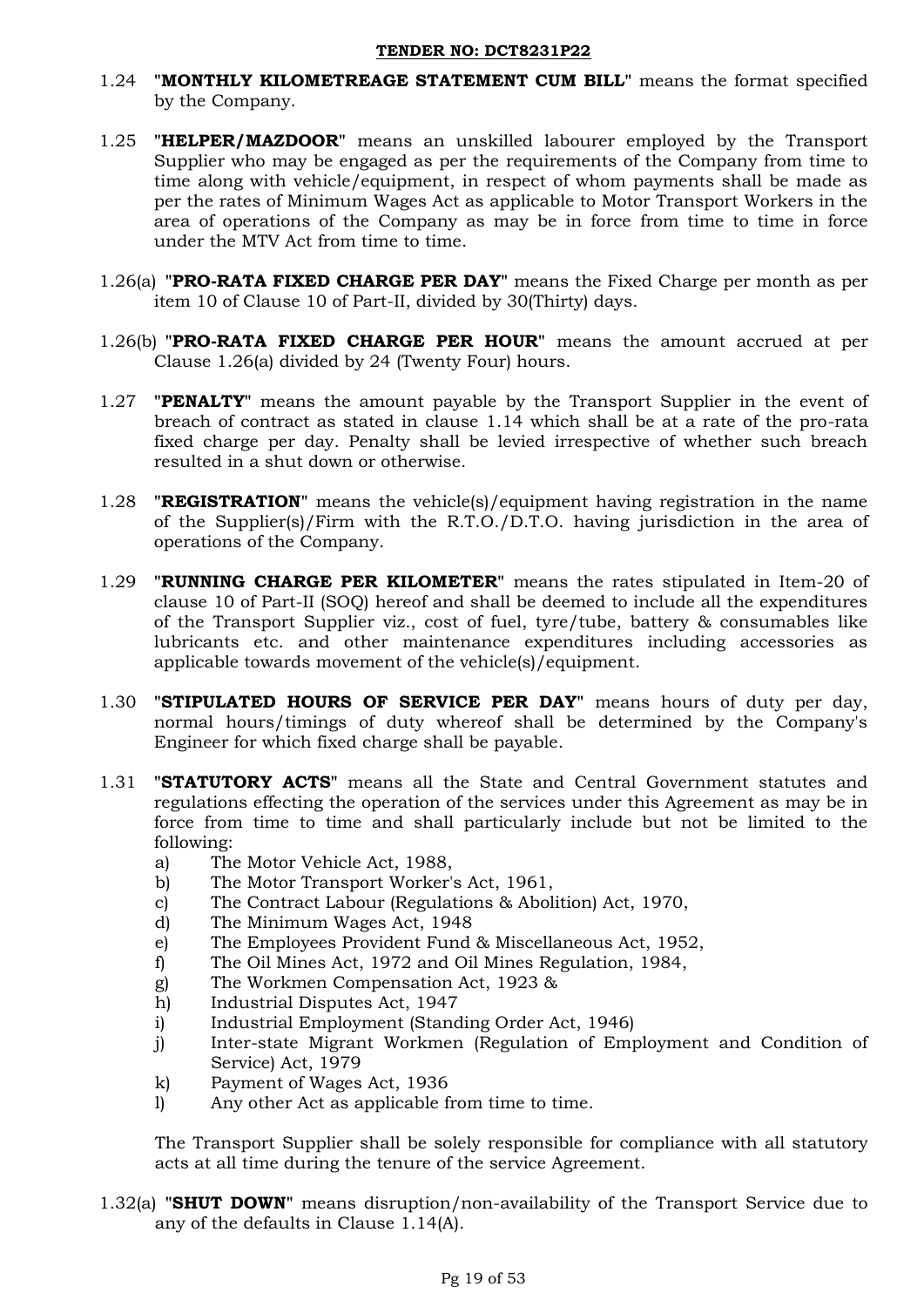- 1.32(b) **"SHUT DOWN**" shall also mean the non-availability of the Transport service due to an accident.
- 1.33 **"STAND BY"** means any of the following:
	- a) Payable fixed charge although the services are not available due to the following:

i) For maintenance up to 48(Forty Eight) hours per month, counted from the beginning of the month, the Company shall pay the fixed charge on certification from the Head of the User Department that the shutdown was due to maintenance of the vehicle(s)/equipment. This facility will be limited to maximum of 4 (Four) instances in calendar month. Any excess shut down over 48 hours for maintenance shall be treated as default and Clause No.1.22 shall be applicable. Accumulation may be allowed up to a maximum of 4 (Four) days i.e., 96 (Ninety Six) hrs in a space of 3 (Three) months which the Transport supplier will notify in writing at least 5 (Five) days in advance. In case it is not availed in a space of 3 (Three) months the facility will stand lapsed for that period. Shut down due to minor breakdown of the vehicle(s)/equipment (i.e., punctured tyre, minor mechanical adjustment etc.,) involving downtime up to a maximum of 1 (One) hour shall not be included in the 48 (Forty Eight) hours time or counted towards shutdown which shall be allowed not more than 3 (Three) instances in a calendar month.

ii) Re-fuelling time for the vehicle(s)/equipment stationed at Duliajan which shall not be more than 30 (Thirty) minutes and not involving more than 5 (Five) km at any instance subject to a maximum of 8 (eight) re-fuelling in a calendar month. For vehicle(s)/equipment stationed at other base station the time and kms will be determined by the Company's Engineer considering the distance from the nearest petrol pump and subject to the maximum of 8 (Eight) re-fuelling in a calendar month. In exceptional cases where running of the vehicle(s)/equipment is/are more than 3500 (Three Thousand Five Hundred) Km/month, the Head of the User Department will determine the additional no. of re-fuelling required. This Kilometer and time will not be charged to the Transport Supplier.

- 1.34 **"STATUTORY OFF"** means the off day per week or the compensatory off day in lieu thereof which the Transport Supplier is required to give to his/her operating crew as per the Motor Transport Workers Act, 1961 in respect of which adequate relief driver/crew shall be provided at no extra cost.
- 1.35(a) **"TAXES AND DUTIES"** means APGT Tax, Road Tax, Fitness Fee, Road Permit Fee, Registration Fee, Inter-State Permit Fee, VAT for vehicle(s)/equipment and crew etc. as may be due and payable by the Transport Supplier entirely at his/her own cost towards operation of the services envisaged under this agreement.

GST, if applicable, shall be to the Company's account. However, GST portion payable directly by the Service Provider (if applicable) shall be reimbursed to the Contractor, on the basis of the documentary evidence.

Contractors are required to raise monthly GST Invoices for reimbursement of GST against the contract. In absence of GST Invoices, GST will not be reimbursed and the consequences of the same shall entirely rest upon the Contractor.

1.35(b)Taxes and duties shall also mean deduction of Tax at source from the payments made to the Transport Supplier towards operation of the services envisaged under this Agreement at the rates as may be in force from time to time under the Income Tax Act, 1961 or any other Act which requires deduction of tax at source which may be in force from time to time.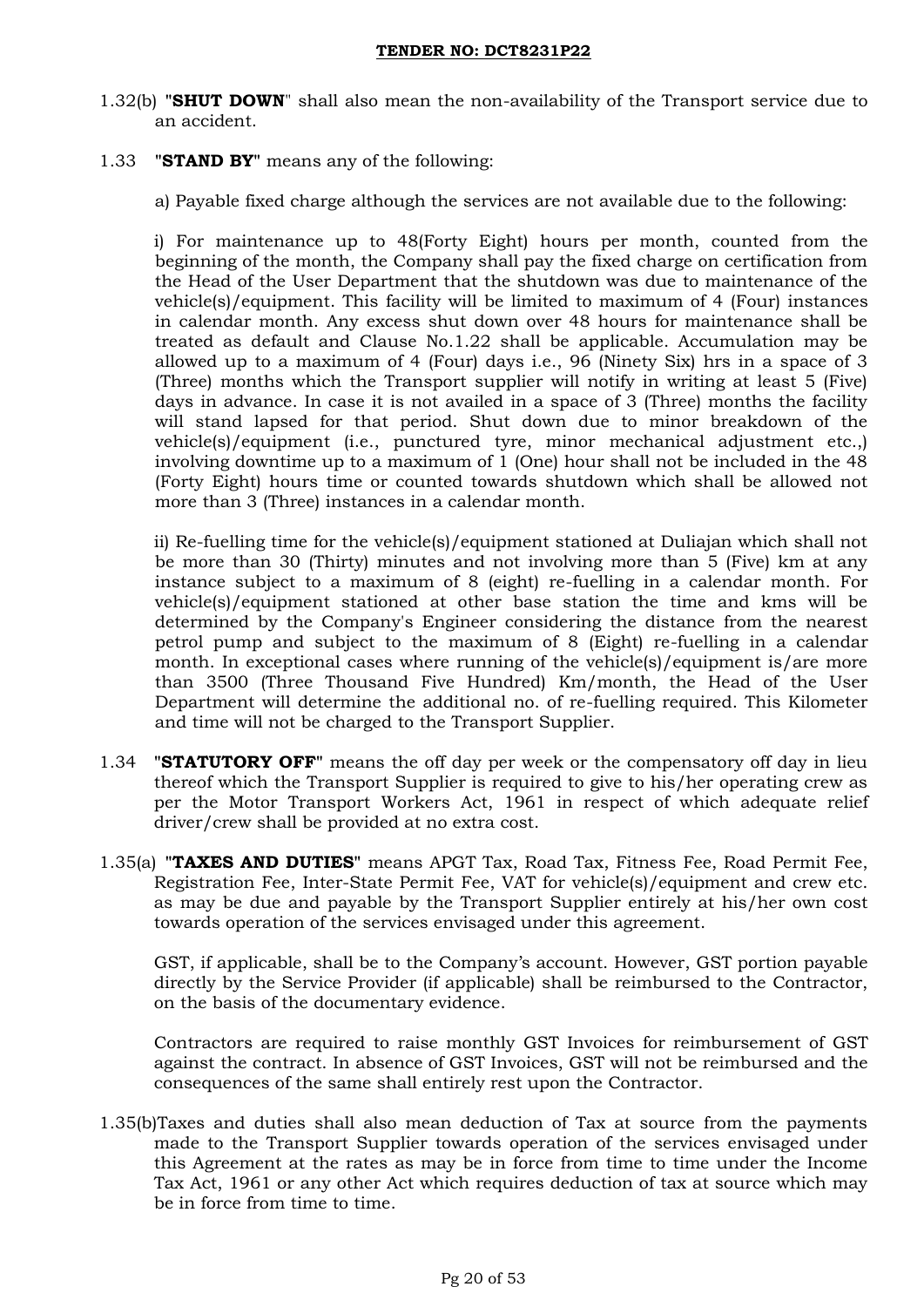## 2.0 **DESCRIPTION OF WORK**:

- 2.1 All work performed by the Transport Supplier shall be continuous, on day to day basis as set down in Schedule of Service, Units and Rates described in Part-II hereof which Part-II forms and constitutes part and parcel of this Agreement, read in conjunction with the particular specification and instruction contained in Part-III hereof which Part-III also forms and constitutes a part and parcel of this Service Agreement. All the 3 (Three) Parts of this service agreement will be read and construed together with the related Annexure.
- 2.2 Transport Supplier shall provide the transport service with vehicle(s)/equipment as determined in Part-II hereof and shall be responsible for all actions necessary for day to day running and maintaining the services on a continuous basis in an efficient and adequate manner. The Transport Supplier shall be responsible for timely payment of all applicable taxes, fees, insurances for smoothly operating the services envisaged under this agreement including all capital investments and operating expenses as may be necessary and incidental in relation thereto.
- 2.3 The rates agreed/accepted by the Transport Supplier as set-out in Part-II hereof are inclusive of all expenses mentioned hereof and such other similar charges as may be required including payment to his/her operator(s), Driver(s), Crew and other staff as per the provisions of the Motor Vehicles Act, 1988 and other Statutory Acts. The rates stipulated in Part-II hereof shall be firm and final and no escalation whatsoever except as may be stipulated otherwise shall be admissible on any account.
- 2.4 The Transport Supplier shall supply and maintain the services of all vehicles EVERY DAY with Operators, Driver(s), Attendant(s), Helper(s) / Jugalees/Mazdoor(s) (wherever applicable) as may be required by the Company.
- 2.5 The Transport Supplier shall hereby undertake to pay to his/her Crew/Staff reasonable/fair wages which are not less than the wages payable under the Minimum Wages Act as applicable to Motor Transport Workers in the area of operations of the Company as may be in force from time to time during the currency of this agreement. He further undertakes to pay all his/her operating staff working under this Agreement the due wages in time including any arrears of wages, if any, which may arise due to amendments in future to the above mentioned Act.
- 3.0 **MANNER OF CONDUCTING WORK**: The Transport Supplier shall carry out all operations hereunder with due diligence, in a safe and workmen like manner and in accordance with the accepted practice and safety rules of the Company in the area of its operations.

## 4.0 **OBLIGATIONS OF THE TRANSPORT SUPPLIER**:

- 4.1 The Transport Supplier shall observe and abide by all the Statutory Acts and shall be primarily and solely responsible for observance of the rules and regulations stipulated hereunder.
- 4.2 The Transport Supplier shall be responsible and liable for all claims, monetary or otherwise, arising out of the use of vehicle(s)/equipment or operations of the services envisaged under this agreement including liability under the Statutory Act or any other liability as may arise due to operation of this agreement and the Company shall not be held liable or responsible for any such claim in any manner whatsoever. The Statutory requirements and obligations to be performed under the Statutory Acts affecting the operations of the services under this Agreement shall have to be performed by the Transport Supplier only and shall be his/her sole responsibility. Be it stated particularly that the Transport Supplier hereby undertakes to fully implement entirely at his/her own cost all the provisions of the Motor Transport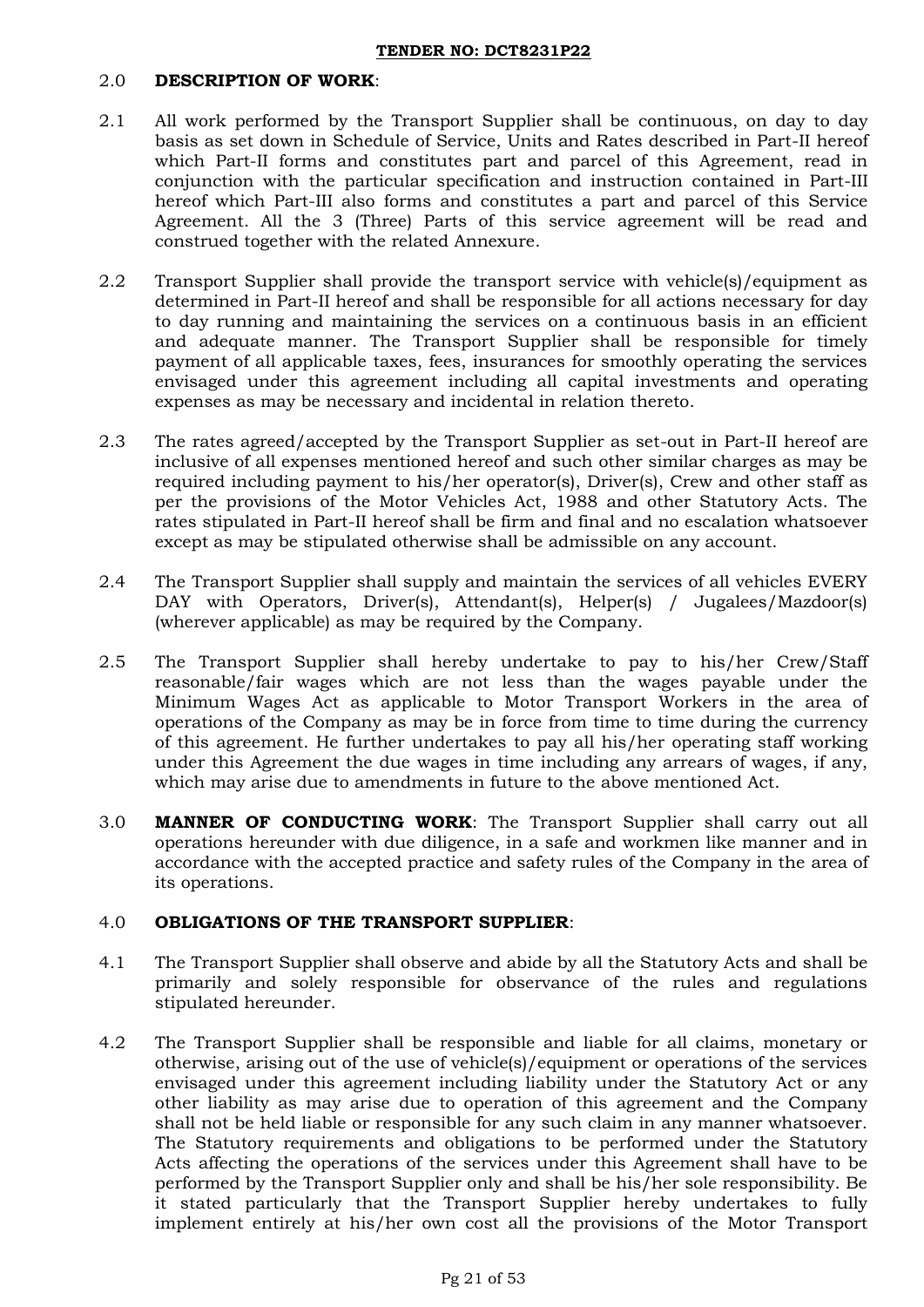Workers Act, 1961 and other Statutory Acts as may be in force from time to time and the rules framed there under as may be applicable to the operation of the service envisaged under this agreement in the area of operations of the Company.

- 4.3 The Company shall not be liable for any dues, statutory or otherwise claimed by the employees/workmen employed by the Transport Supplier for the services rendered under this agreement and all such claims, statutory or otherwise or operation of any settlement or award in favour of the employees/workmen employed by the Transport Supplier will be solely against the Transport Supplier and not against the Company. Be it expressly stated that any demands whether present or future by the employees deployed by the Transport Supplier against the services envisaged under this agreement shall have to be settled and satisfied by the Transport Supplier solely and in the event of any loss or inconvenience or disruption that may result because of any non-settlement of such demands which may lead to a disruption of service envisaged under this Agreement shall also be deemed as a default.
- 4.4 The Company shall neither entertain any demands from the employees of the Transport Supplier nor deal directly or indirectly with any recognised or unrecognised unions of such employees. Be it expressly stated that it shall be primarily and solely the responsibility of the Transport Supplier to deal, interact and settle any demands or disputes of his/her employees individually or through any unions or otherwise and the Company shall not mediate in this matter at all.
- 4.5 Any unsettled disputes between the Transport Supplier and his/her employees leading to a legal or illegal strike by them would have to be settled by the Transport Supplier expeditiously. In the event of such a strike, whether legal or illegal, the vehicle(s)/equipment shall be treated as shut down. Any failure on the part of the Transport Supplier to settle the disputes expeditiously or with reasonable dispatch which results in interruption of the services envisaged under this Agreement would be considered as a default under this agreement and the agreement would be terminated at the discretion of the Company. The Transport Supplier shall, however, be given reasonable opportunity by the Company to explain that the cause of the dispute was not due to delay on his/her part or due to failure to implement the statutory obligations under the Statutory Acts as stipulated hereof. In the event if it is proved that the Transport Supplier was in default as mentioned here above, the Company shall have the option to terminate the Agreement forthwith and the Transport Supplier shall not be entitled to any damages or compensation whatsoever on account of such termination.
- 4.6 The Transport Supplier shall ensure that the vehicle(s)/equipment deployed under this service agreement do not cause any damage to the Company's properties. In the event of any such damages, the cost of repair in respect thereof as determined by the Company's Engineer shall be deducted from the Transport Suppliers outstanding bills. The Company's decision in this regard shall be final and binding.
- 4.7 Any normal hours/timings of duty will be decided by the Company's Engineer and shall be binding on the Transport Supplier. The normal hours of duty/timings may be changed from time to time at the discretion of the Company and the Transport Supplier shall be obliged to accept such changes.
- 4.8(a) The Transport Supplier will park the vehicle(s)/equipment at his/their own parking yard or at Company's yard as directed by the Company's Engineer at the end of the day's work. The Transport Supplier found violating this will be liable for breach of Contract.
- 4.8(b) The Transport Supplier may be asked by Company's engineer to make his/their own arrangement for parking the vehicle/equipment within 5(five) km. from the Industrial Gate of the base station on round the clock basis with ready availability of the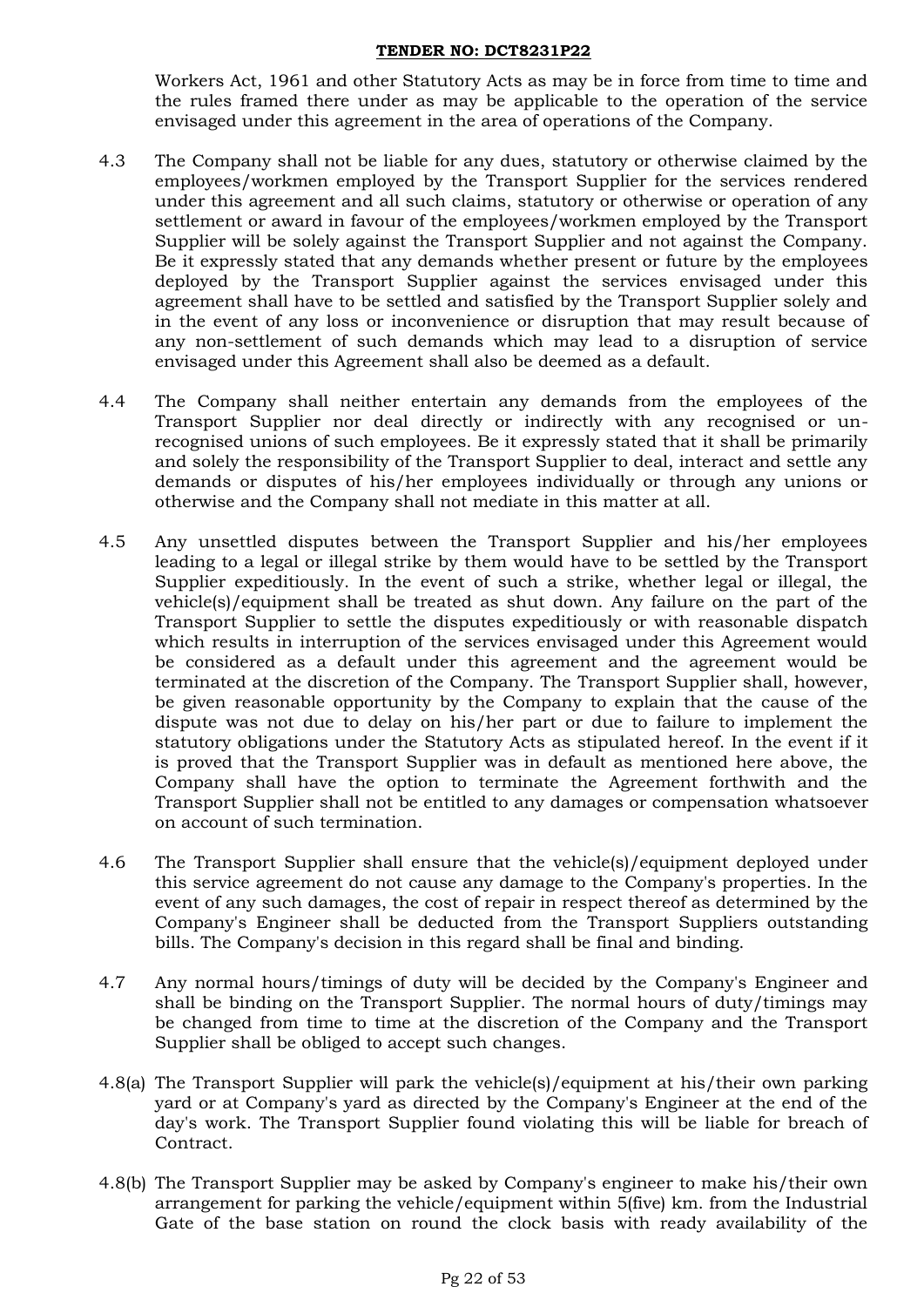services of the crew in such a manner that the vehicle(s)/equipment can be deployed for any specified duties immediately on receipt of the instructions from the Company's Engineer.

- 4.9 The Transport Supplier must place the vehicle(s)/equipment for duties in time on any particular day as per the instructions of the Company's Engineer. In the event of failure to adhere to the foregoing or in the event of unauthorised release of vehicle(s)/equipment before completion of the normal duty hours, the vehicle(s)/equipment shall be treated as shut down and will attract the liquidated damages for each such failure.
- 4.10 The vehicle/equipment should be supplied with the services of Operator / Drivers / Handymen / Helpers / Supervisor /Attendant on duty hours basis, cost in respect thereof is included in that fixed charge per month as per clause No.1.15.
- 4.11 The Transport Supplier shall keep the vehicle(s)/equipment roadworthy throughout the contract period by complying with the statutory requirement, failing which the vehicle(s) will be treated as shut down.
- 4.12 The Transport Supplier should ensure that the Driver(s)/Helpers/Jugalees /Mazdoors (as applicable) are available every day, i.e. on Holidays, Sundays, off days or during leave of the regular drivers/crew as per the requirements of the Company's Engineer. In the event of failure to do so would tantamount to a default and the vehicle(s)/equipment shall be treated as shut down, in which case the liquidated damages shall be deducted from the Transport Supplier.
- 4.13 The Transport Supplier must maintain a register incorporating particulars with the name(s) of the Operator / driver(s) / handymen / Attendant(s) / Crew engaged by the Transport Supplier and the aforesaid be required to sign the register maintained for this purpose, for monitoring their daily attendance, off days; holidays and leave roster etc. This will ensure proper roster of the crew in respect of compliance with the various Statutory Acts. This register must be available for inspection by the appropriate authorities as and when required. The Transport Supplier will be required to submit a certificate to the Company every month along with the Monthly Statement-Cum Bill in the specified format to the effect that all statutory requirements effecting the operations of the service under this agreement under various Statutory Acts have been complied with.
- 4.14 The Transport Supplier shall undertake only journeys authorised by the Company's Engineer. Any unauthorised journeys shall be treated as breach of Contract and shall attract penalty for each such occurrence without prejudice to the Company's right to terminate the agreement without any compensation to the Transport Supplier on any account whatsoever.
- 4.15 The Transport Supplier would be required to submit the statement of payments made to his/her crew employed on the Service envisaged under this agreement as and when required by the appropriate authorities.
- 4.16 The Transport Supplier shall indemnify the Company against any claims by the driver(s)/crew on account of payment of wages, bonus, perquisites etc.
- 4.17 The Transport Supplier shall operate the service envisaged under this Agreement in an efficient, workmen like manner as per the instructions of the Company's Engineer. The Transport Supplier shall abide by the Company's Engineer instructions always and ensure continuous uninterrupted service on day-to-day basis.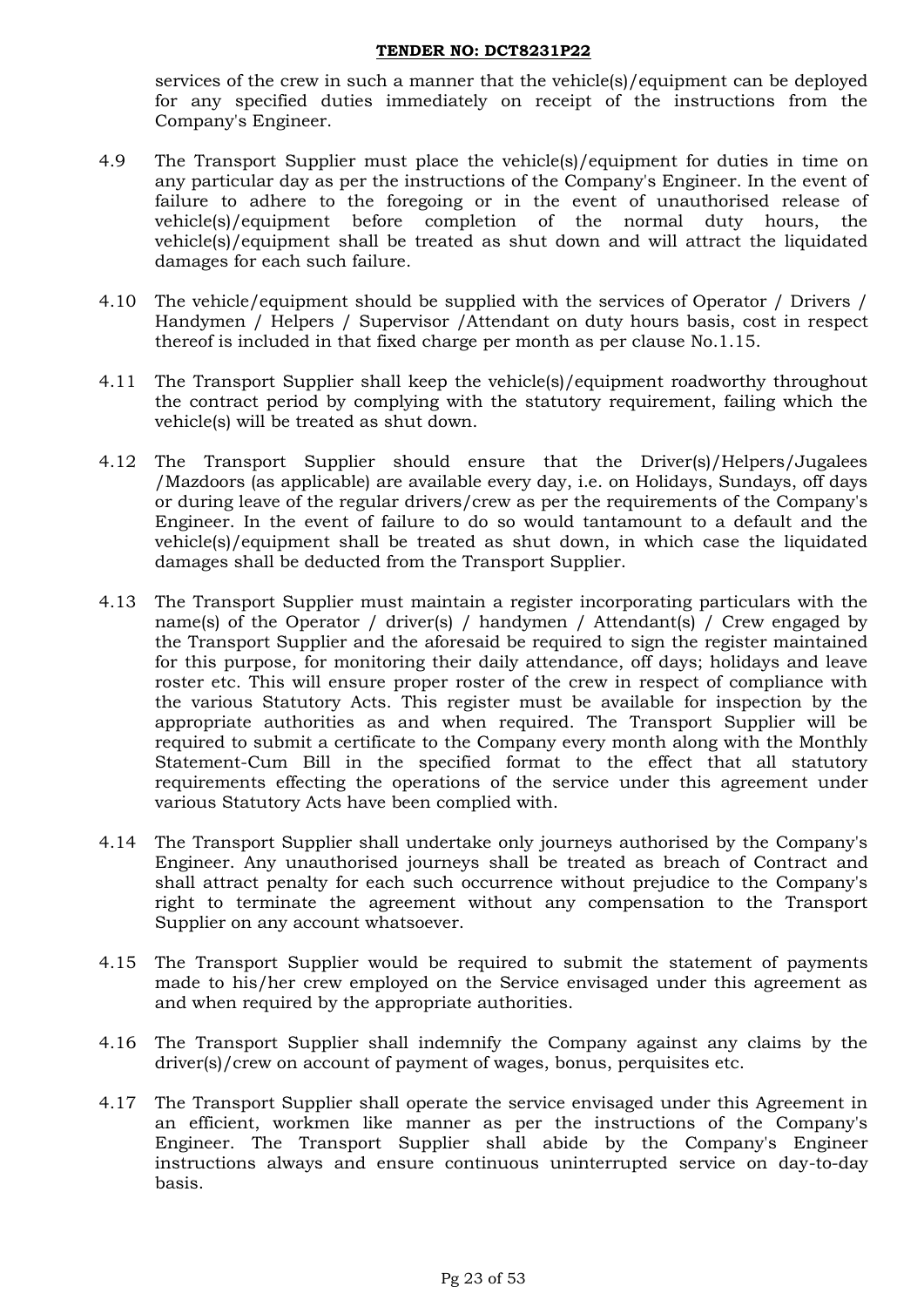## 5.0 **PARTICULARS, SPECIFICATIONS AND INSTRUCTION TO THE TRANSPORT SUPPLIER**:

- 5.1 The Transport Supplier shall instruct his/her crew suitably to ensure that while driving speed limits as enforced are necessarily observed. Any breach of law due to violation of the speed limits shall have to be redressed by the Transport Supplier entirely at his/her own cost.
- 5.2 The vehicle(s)/equipment described/set out in Part-II hereof must be equipped with all standard fittings, instruments etc., and shall be at all times fully conform with all provisions of the Motor Vehicles Acts, 1988.
- 5.3 The vehicle(s)/equipment must all times be comprehensively insured against all risks.
- 5.4 The Operators / Driver(s) must possess valid and relevant permits and professional licenses.
- 5.5 The vehicle(s)/equipment must be registered with the DTO and periodic requirements of fitness, test, must be complied with the evidences produced to the Company's Engineer in this regard as and when required by him.
- 5.6 The vehicle(s)/equipment must at all times be licensed by the appropriate Govt. authority having jurisdiction in the operating areas of the Company to ply on commercial basis and to carry passengers including crew and goods as applicable and within the designed load capacity.
- 5.7 The Transport Supplier must ensure timely renewals of all licenses and permits within the due dates.
- 5.8 The Transport Supplier shall provide at his/her own cost the accommodation/housing for his/her employees, sheds for repairing and servicing of vehicle(s)/equipment, land/garages for parking of the vehicle(s)/equipment (wherever applicable) in and around the base station.
- 5.9 During the course of the day-to-day operations, the vehicle(s)/equipment may be required to ford or ferried through various rivers. The Transport Supplier will not object to such crossing and shall not be entitled to any additional charges.
- 5.10 The vehicle(s)/equipment must be maintained in first class road worthy condition along with uniform standards of safety and comfort to passengers as initially provided for at the time of acceptance of the vehicle(s) on the date of placement.
- 5.11(a) Hour meter, Speedometer and kilometreage gauge must be maintained at a high standard of accuracy. Any defects noticed by the Company's Engineer at the initial and subsequent periodical inspection must be rectified forthwith by the Transport Supplier at his/her own cost. Until such rectification, the readings of the instrument will be subject to such correction factor as may be determined by the Company's Engineer. The Company's decision in this regard shall be final and binding on the Transport Supplier.
- 5.11(b) Monthly payments shall accordingly be regulated according to the corrected readings.
- 5.12 All employees of the Transport Supplier who are deployed under this service agreement must observe the security and safety rules of the Company when working inside the declared prohibited areas or otherwise. Any individual found to be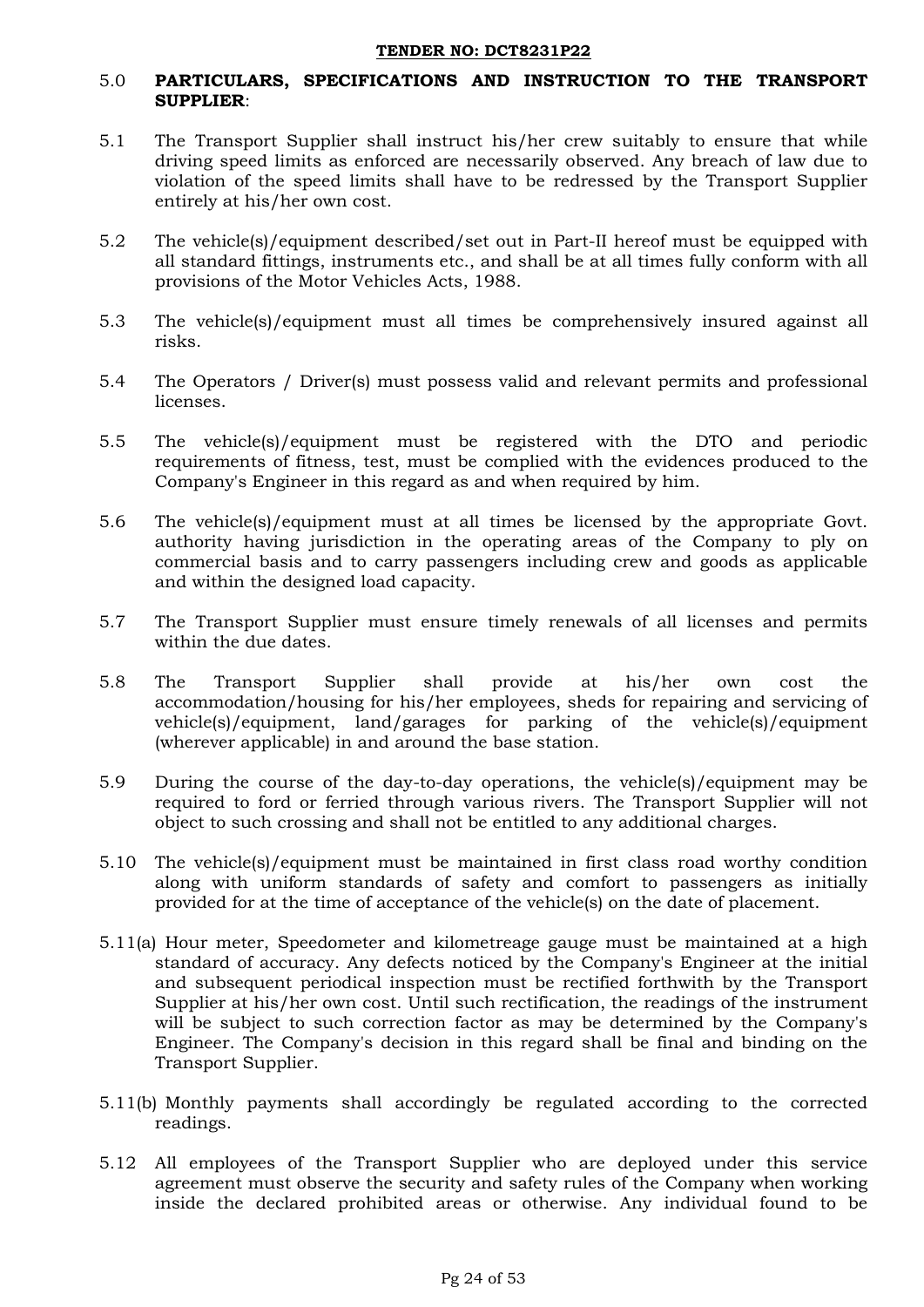objectionable from security considerations must be replaced by the Transport Supplier.

- 5.13 All vehicles / equipment must carry special nameplates or marking for the purpose of identification as directed by the Company's Engineer. Wherever required, all vehicles must also be provided with the towing hook. All expenses on account of the foregoing shall be borne by the Transport Supplier entirely on his/her own cost.
- 5.14 The Transport Supplier shall not refuse the vehicle(s)/equipment to be driven by the Company's operator / driver(s) / officer(s) in case of emergency when Transport Supplier's operator / driver(s) is/are not available for any reason.
- 5.15 The Transport Supplier shall not refuse parking of any vehicle at such places as may be directed by the Company's Engineer.
- 5.16 **"OIL INDIA LIMITED"** must be painted prominently in the wind glass frame of all vehicles.
- 5.17 The Transport Supplier shall furnish together with related power of attorney the names and specimen signature(s) of the authorised representative(s) who will be overall in charge of the Transport Supplier's organisation to carry out its obligations including preparation of bills, receipts of cheques etc.
- 5.18 The Transport Supplier's representative(s) shall report every day to the Transport Office of the Company for receiving instruction for duties of equipment / vehicle allotted for the day-to-day operations.
- 5.19 The Transport Supplier must furnish to the Company upon initial placement of the equipment / vehicle(s), the name(s) of the Operators, Supervisor(s), Driver(s), Handymen, Helper(s), crew as may be applicable together with particulars of their driving license(s) etc. In case any changes are made in the crew deployed under this agreement at any time during the tenure of this contract, the Transport Supplier must notify the Company in writing and furnish similar particulars as required hereof in respect of the replacement(s).

## 6.0 **RIGHTS OF COMPANY'S ENGINEER**:

- 6.1 The Company's Engineer shall upon initial placement of equipment / vehicle(s) check all the relevant documentation and duly inspect/test the same before accepting it for the services under this agreement. Such inspection/test shall be carried out entirely at the Transport Suppliers' risk and cost. Any equipment / vehicle found deficient or defective in any manner will not be acceptable till such deficiency is completely rectified to the satisfaction of the Company's Engineer.
- 6.2 The Company's Engineer shall arrange for allocation of the equipment / vehicle(s) duty to the various departments if so desired.
- 6.3 Upon deployment of the equipment / vehicle(s) to a specified department if required, the transport service shall have to be provided by the Transport Supplier to the satisfaction of the Company's Engineer.
- 6.4 The Company's Engineer shall have power amongst others as follows:
	- a) Fix the normal duty hours/timings of the Transport Supplier and regularly monitor the same;
	- b) Instruct the Transport Supplier from time to time for such further inspection as may be necessary for the proper and adequate supply of services and for keeping such records as are deemed necessary.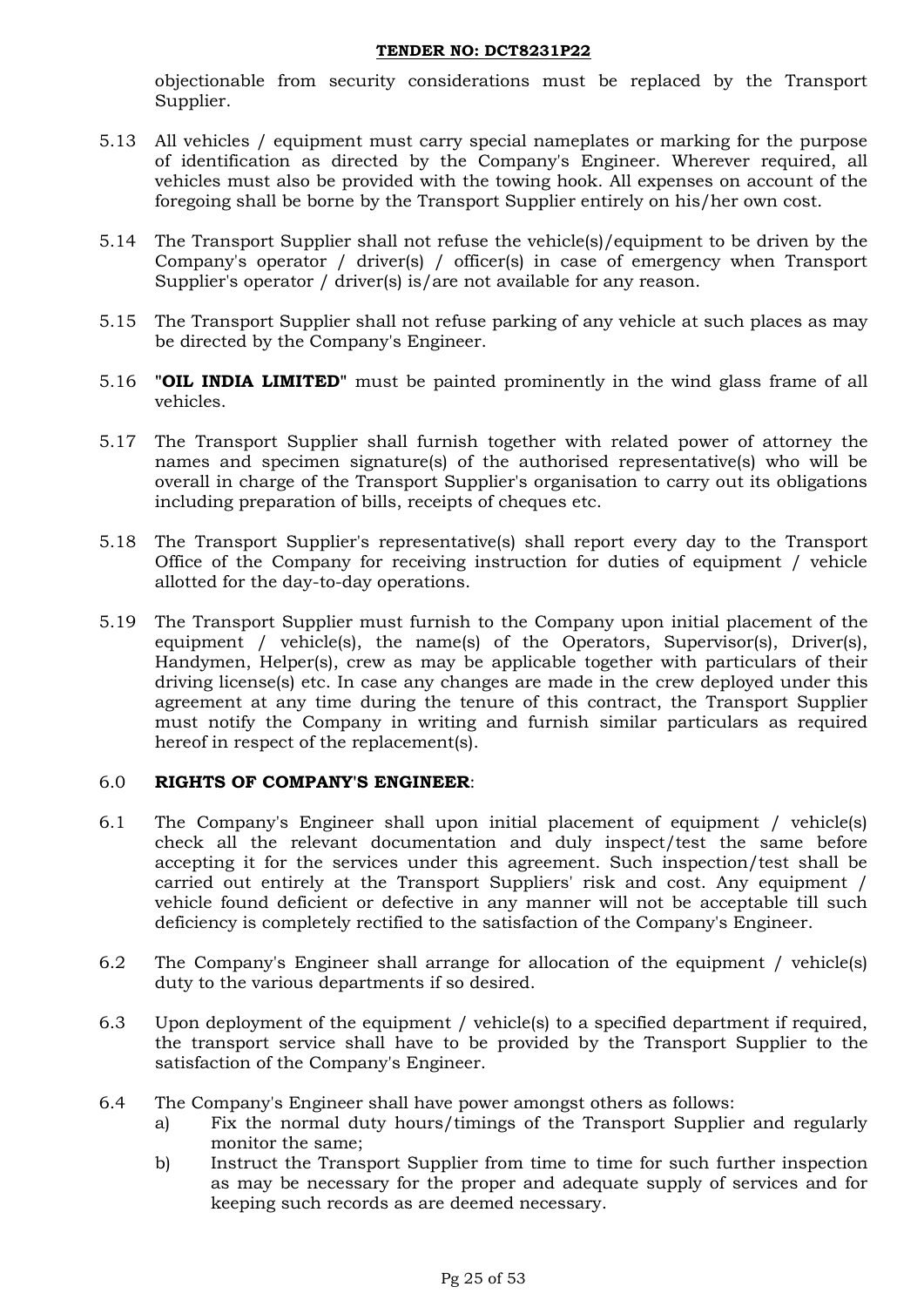- c) Instruct the Transport Supplier to replace by more suitable hands any of his/her crew engaged for running/operating the equipment / vehicle(s) or for general management of the service when such person is found unsuitable for the purpose of rendering efficient service to the Company under this agreement. Be it expressly stated that the Company shall not be responsible or liable in the event of any action by the Transport Supplier against his/her employees or workmen in any manner whatsoever arising out of their removal or replacement.
- d) Instruct the Transport Supplier to remedy breach of contract and levy any penalty in relation thereto.
- e) Refuse the services of any equipment / vehicle(s) found in deteriorated conditions and orders the Transport Supplier to rectify the defects or arrange for replacement till such default is remedied.
- f) Instruct the Transport Supplier to park the equipment / vehicle(s) at a specified place within the Company's premises or at the Transport Supplier's works.
- g) Instruct the Transport Supplier to utilise the services beyond the stipulated hours of service.
- h) Instruct the Transport Supplier to undertake authorised journeys to specified destination(s) and carry the authorised passengers or goods as the case may be.
- i) Instruct the Transport Supplier to go out of station for overnight halt(s).
- j) Undertake periodic inspection of the equipment / vehicle(s) as per programmed as may be decided by him/her. Such inspection shall be carried out in the presence of the Transport Supplier or in presence of his / her authorised representative. Such inspection/ test carried out by the Company shall be at the Transport Supplier's cost and risk.
- k) Instruct the Transport Supplier to remedy/rectify expeditiously and defects revealed upon periodic inspection/test carried out by the Company. Such rectification shall be at the Transport Supplier's cost entirely.
- l) Instruct the Transport Supplier to remove the equipment / vehicle(s) in respect of which the defects as aforestated which have been detected upon inspection/test periodically by the Company which have remained unrectified.
- m) Instruct the Transport Supplier to remove the equipment / vehicle(s) in respect of which defects have been found upon periodic inspection from the service under this agreement till such time as the same are rectified.
- n) Check the hourmeter, speedometer and kilometer readings and notify any defects and determine any correction factor on the statement-cum-bill in case the readings are found to be defective.
- o) Instruct the Transport Supplier to furnish the names of all operator, driver(s) and crew with full particulars at the time of commencement of the service or on any occasion when such operator / driver(s)/crew are required to be replaced for any reason.
- p) The Company's Engineer shall clearly indicate the total shut down hours in a month due to maintenance of the equipment / vehicle(s) and/or default with reason in the monthly statement which will be treated as final for determining liquidated damages or penalty, if any.
- 6.5 The Transport Supplier would at all times obey the instructions of the Company's Engineer and ensure compliance of the above mentioned orders and instructions.

# 7.0 **SECURITY DEPOSIT**:

7.1 The transport supplier shall upon acceptance of the tender, pay to the Company within one week of issue of Letter of Award (LOA) a Security Deposit amounting to **Rs. 10,000.00 (***Rupees Ten Thousand)* only by way of PAY-IN-SLIP mode available at Duliajan bank branches of *UCO, SBI, UBI, Allahabad Bank (Duliajan/Tipling Tinali/AGCL), Indian Bank, Central Bank of India, Canara Bank, Indian Overseas*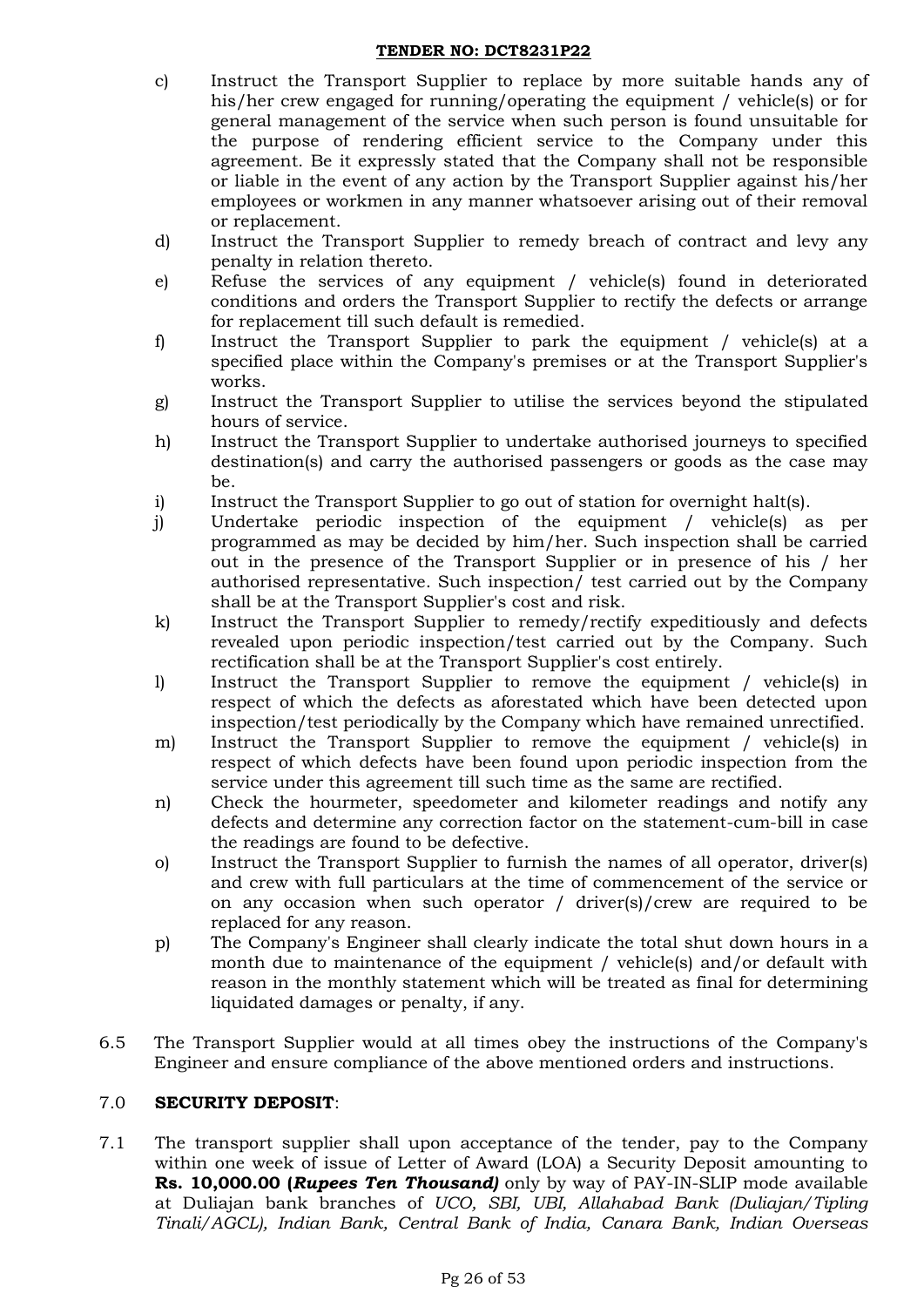*Bank, Union Bank of India*, in favour of OIL INDIA LIMITED, DULIAJAN as a guarantee against timely placement of all vehicles in an acceptable condition and as a guarantee towards smooth operation of the services envisaged under the agreement. This money shall not bear any interest and will be refunded only upon successful completion of the tenure of the contract (including any extension being granted) after deduction/recovery, if any. Failure to provide the aforesaid security amount would render the party liable for rejection apart from any other actions the company may take at its sole discretion.

7.2 The Security Deposit shall be forfeited in case of the occurrence of the following events:

(a) In case of non placement of equipment/ vehicle(s) as per agreement, in full at the sole discretion of the Company.

b) In case of any event occurring as envisaged in clause No.8.1 hereof; and/or

c) In case of any event occurring as envisaged in clause No.8.1 hereof, where the outstanding bills are not adequate to recover the damages to the extent of such shortfall;

d) In case of premature termination due to default or breach of contract by the Transport Supplier.

- 7.3 In the event of an occurrence as envisaged in clause No.7.2 (b) & (c), the Transport Supplier will have to furnish additional Security Deposit in the manner prescribed to the extent of amount forfeited. Failure on the part of Transport Supplier to comply with this would render this agreement liable for termination whether partially or fully at the sole discretion of the Company, without prejudice to the right of the Company to take any other action or such default including but not limited to forfeiture of the entire security deposit. The Transport Supplier shall not be entitled to any damages or compensation whatsoever on account of such termination.
- 7.4 Deleted
- 8.0 The Transport Supplier shall commence the supply of regular and continuous service by placing the equipment / vehicle(s) as per this agreement on and with effect from the due date of placement. Any delay in placement of equipment / vehicle(s) for whatsoever reasons beyond the stipulated due date of placement will call for forfeiture of Security Deposit as stipulated hereof without prejudice to any other rights of the Company reserved in this Agreement.
- 8.1 The Transport Supplier shall supply and maintain the services of all the equipment / vehicles in normal service EVERY DAY with drivers and attendant crew (wherever applicable) as required by the Company. In the event of a default leading to a shut down the Transport Supplier shall not be paid the daily pro-rata fixed charge for the day(s) or part thereof and also be liable to pay to the Company liquidated damages. Such damages will be recovered normally from the Transport Supplier's outstanding bills for the specific shut down vehicle(s). However, in case the outstanding bill for such shut down vehicle(s) (kept off road) is not adequate for such recovery, the Company will have the right to recover the damages from the bills of other vehicles under the agreement, if any. This is without prejudice to the Company's right to recover the amount in any other manner as laid out in the law including appropriation of the Security Deposit towards such outstanding.
- 8.2 In case of default not leading to shut down, the Company's Engineer shall notify the Transport Supplier to remedy the default within reasonable time and till such default is remedied, if necessary the vehicle(s) shall be released to the Transport Supplier, whereupon it shall be treated as shut down and the pro-rata fixed charge per day shall not be paid for the period of shut down and liquidated damages/penalty as applicable shall be levied too.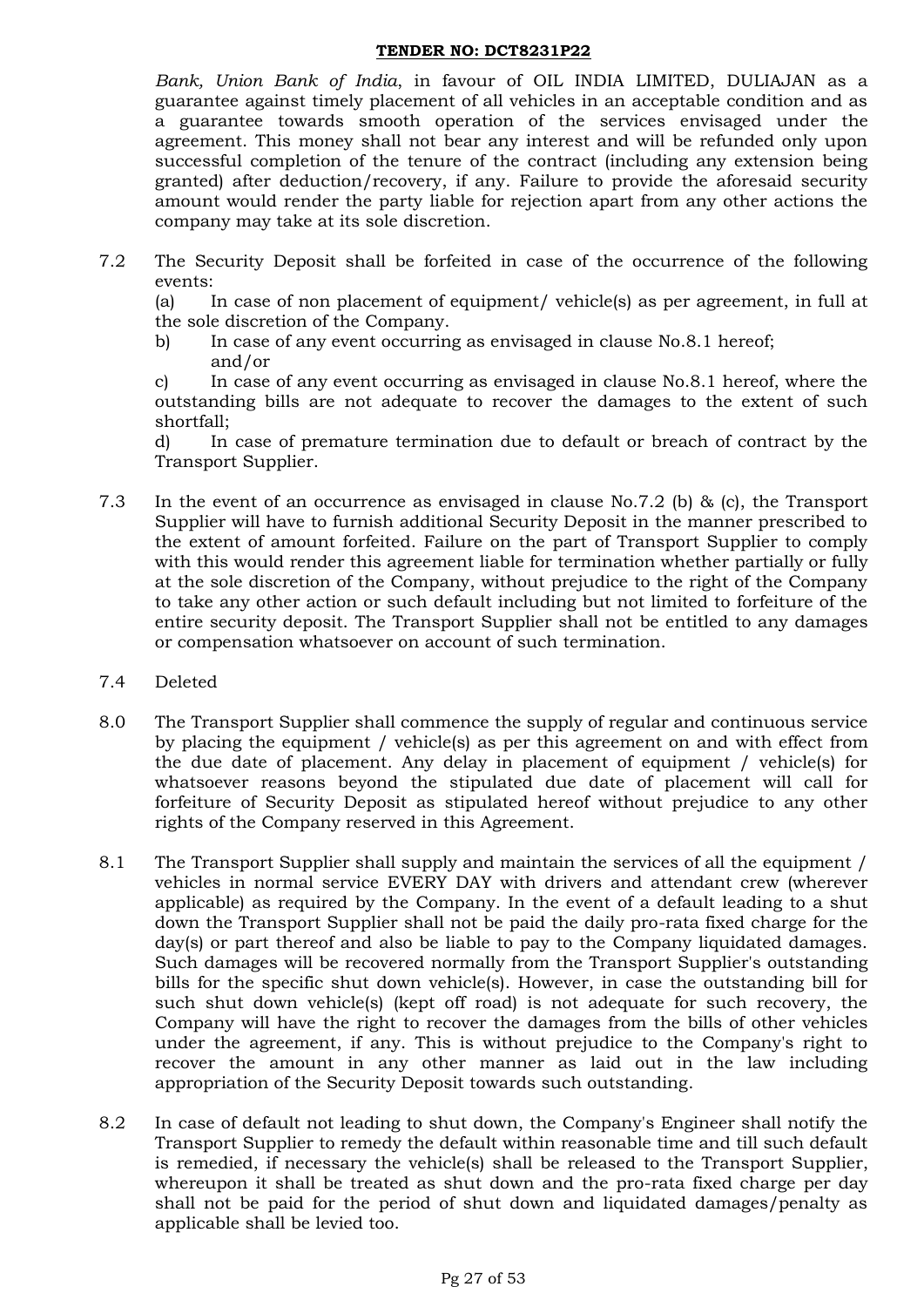- 8.3(a) In case of accidents and consequent non-availability of equipment / vehicle(s), prorata fixed charges will be deducted but the same will not attract liquidated damages if the Transport Supplier notifies in writing to the Company with adequate proof about the accident, copy of FIR (FIRST INFORMATION REPORT) lodged by the Transport Supplier, MVI (Motor Vehicle Inspector) report and copy of garage certificate(in case of damage of vehicles) shall be required as mandatory in addition to other proof to be submitted and accepted by Head-User Department. If satisfied with the documents submitted, Head-User Dept shall waive the liquidated damage and his decision in this regard shall be final and binding on the part of the contractor. However, this will not be applicable in case of:
	- (i) Accidents caused by rough/rash driving or because of negligence of the driver engaged
	- (ii) Where a FIR is lodged by a third party and services of the equipment / vehicle(s) is/are not available for formalities to be observed as per the laws of the land. In such a situation the equipment / vehicle(s) will be treated as shut down and will attract liquidated damages in addition to deduction of pro-rata fixed charges.
- 8.3(b) In case of accidents or otherwise leading to damage/breakdown of the equipment / vehicle(s) the time required to repair and place back the equipment / vehicle(s) into Company's service shall be decided by the Company's Head-Transport which shall be final and not alterable. On expiry of such allotted time, pending placement of equipment / vehicle(s) liquidated damages will be recovered in addition to the deduction of pro-rata fixed charges.
- 8.3(c) In case of Bandhs, Rasta Roko, and Strike etc. called by other organisation and if the equipment / vehicle(s) is/are not available for operations due to absence of operator / driver or otherwise the equipment / vehicle(s) will be treated as shut down and pro-rata fixed charge will be deducted. However, if Company feels such shut down could have been avoided liquidated damages will be imposed and shall be recovered from the subsequent bills of the Transport Supplier with proper intimation. It is to be clearly understood that 48 (Forty-Eight) hours time allotted per month for general maintenance without deduction of pro-rata fixed charge will not be adjusted against such bandh/strike period.

## 9.0 **TERMINATION**:

In the event of the Transport Supplier's failure to place equipment / vehicles in due time or render proper services as per terms of this Agreement, the Company reserves the right to terminate wholly or partially the Agreement with 30 (Thirty) days notice in writing and on the expiry of this notice period, this service Agreement shall stand terminated or modified for the reduced number of equipment / vehicle(s) and Transport Supplier shall not be entitled to any damage or compensation on account of such termination or reduction in number of equipment / vehicle(s) or otherwise from any cause arising whatsoever.

- 9.1 The Company may without prejudice to any other remedy for breach of contract, by written notice of default sent to the Transport Supplier to terminate this Agreement in whole or in part if the Transport Supplier fails to perform any of his/her obligations under this agreement or if the Transport Supplier does not cure his/her failure immediately upon receipt of notice from the Company or during any such time as the Company may authorise in writing after receipt of default notice from the Company.
- 9.2 In the event of Company terminates the contract in whole or in part pursuant to clause No.9.1, the Company may procure, upon such terms and in such manner as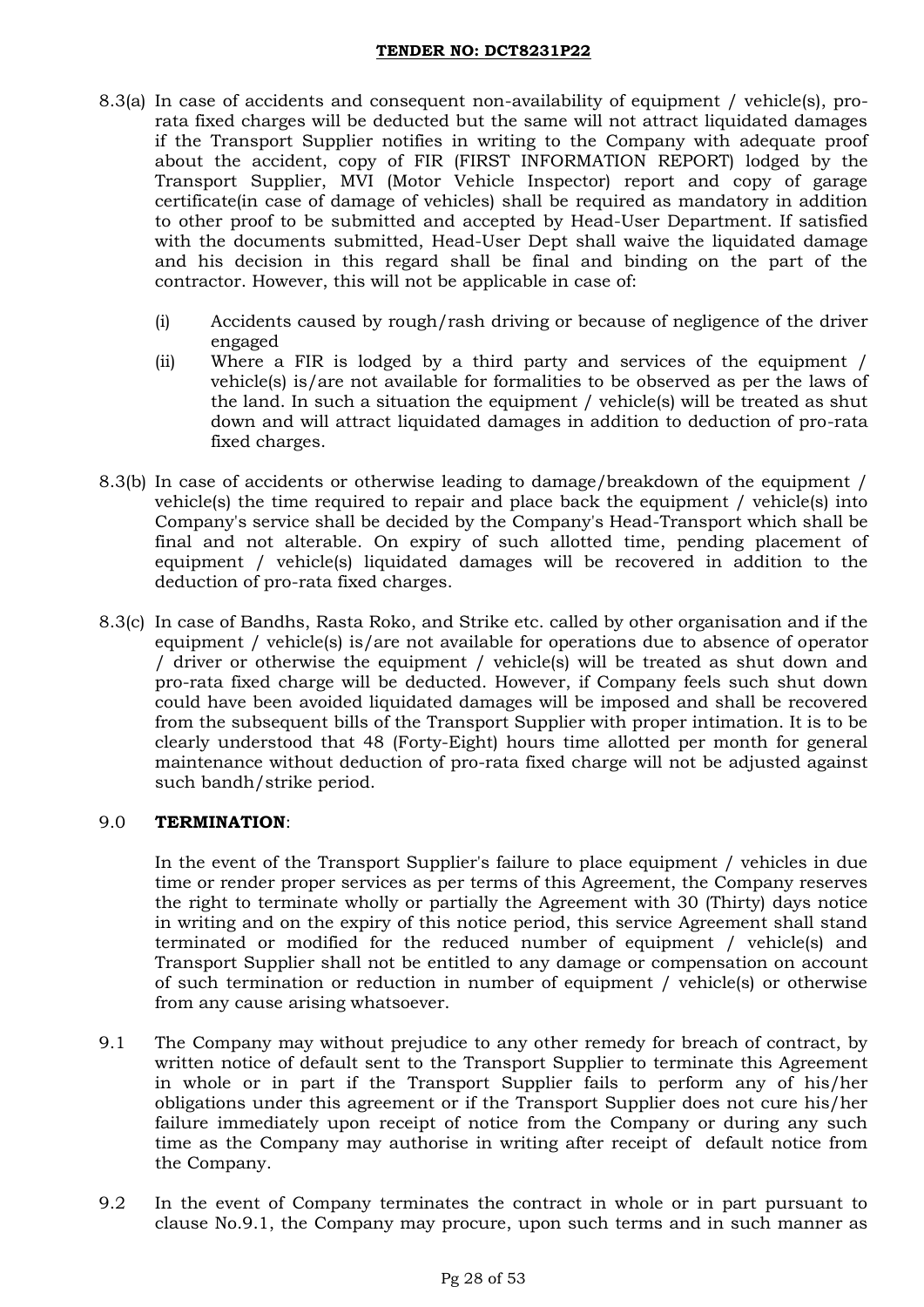may deem appropriate similar services shall be liable for any excess costs incurred by the Company in this regard. However, the Transport Supplier shall continue performance of the Contract to the extent not terminated.

- 9.3 The Company may at any time terminate the contract giving a written notice to the Transport Supplier without compensating him, if the Transport Supplier becomes bankrupt or otherwise insolvent, provided such termination will not prejudice or effect any right of action or remedy which occurred or will occur thereafter to the Company.
- 9.4 The Company may send written notice to the Transport Supplier; terminate the agreement, in whole or in part at any time for its convenience. The notice of termination shall specify that the termination is for Company's convenience, the extent to which performance of service under this agreement is terminated and the date which such termination becomes effective, which will be at least 45 (Forty-Five) days after the date of the notice of termination. If the Company exercises this right, it shall pay the Transport Supplier in accordance with the provisions of this agreement for the services satisfactorily rendered up to the date of termination. The Transport Supplier will not be entitled to any damages or compensation on account of such termination.
- 9.5 In case of default due to delay in placement of vehicle beyond 3(Three) months from the due date of placement stipulated in the Contract, OIL shall have, without prejudice to any other clause of the Contract, the right to terminate the Contract partially or fully. The Contractor will not be entitled to any damages or compensation whatsoever on account of such termination and shall be put on holiday as per the Banning Policy of OIL [available at [www.oil-india.in](https://ind01.safelinks.protection.outlook.com/?url=http%3A%2F%2Fwww.oil-india.in%2F&data=04%7C01%7Cnj_saikia%40oilindia.in%7C09bee7af5cf24878af7208d924a2e64a%7Ce31a7fb602724369aa63b1e02fa1144d%7C1%7C0%7C637581104329026304%7CUnknown%7CTWFpbGZsb3d8eyJWIjoiMC4wLjAwMDAiLCJQIjoiV2luMzIiLCJBTiI6Ik1haWwiLCJXVCI6Mn0%3D%7C1000&sdata=D%2BqM9tIDE4xK12eMHJUQ4hZRWTA8u%2F05wKPr3pr1eb8%3D&reserved=0).

## 9.6 **Consequences of Termination**:

- 9.6.1 In all cases of termination herein set forth, the relative obligations of the parties to the contract shall be limited to the period up to the date of termination. Notwithstanding, the termination of this contract, the parties shall continue to be bound by the provisions of this contract that reasonably require some action or forbearance after such termination.
- 9.6.2 Upon termination of this contract, contractor shall return to Company all of Company's items, which are at the time in contractor's possession.
- 9.6.2 In the event of termination of contract, Company will issue Notice of Termination of the contract with date or event after which the contract will be terminated. The contract shall then stand terminated and the contractor shall demobilize their personnel & materials.
- 10.0(a) The Company will make monthly payment subject to adjustment / deduction as necessary for the services rendered in each calendar month and will endeavour to pay before expiry of 30 (Thirty) days from the date of submission of monthly statement-cum-bill for the month for every equipment / vehicle on the basis of accepted rates calculation as mentioned in Part-II (SOQ) of this Service Agreement. The above period shall be counted from day when all statements in respect of all equipment / vehicles to be deployed under this Agreement are received by the Company.
- 10.0(b) At the end of the month, the Transport Supplier will have to submit the monthly statement-cum-bill in triplicate. Along with the monthly statement-cum-bill, the Transport Supplier will also submit to the User Department a certificate every month confirming compliance with the statutory requirement and in absence of the said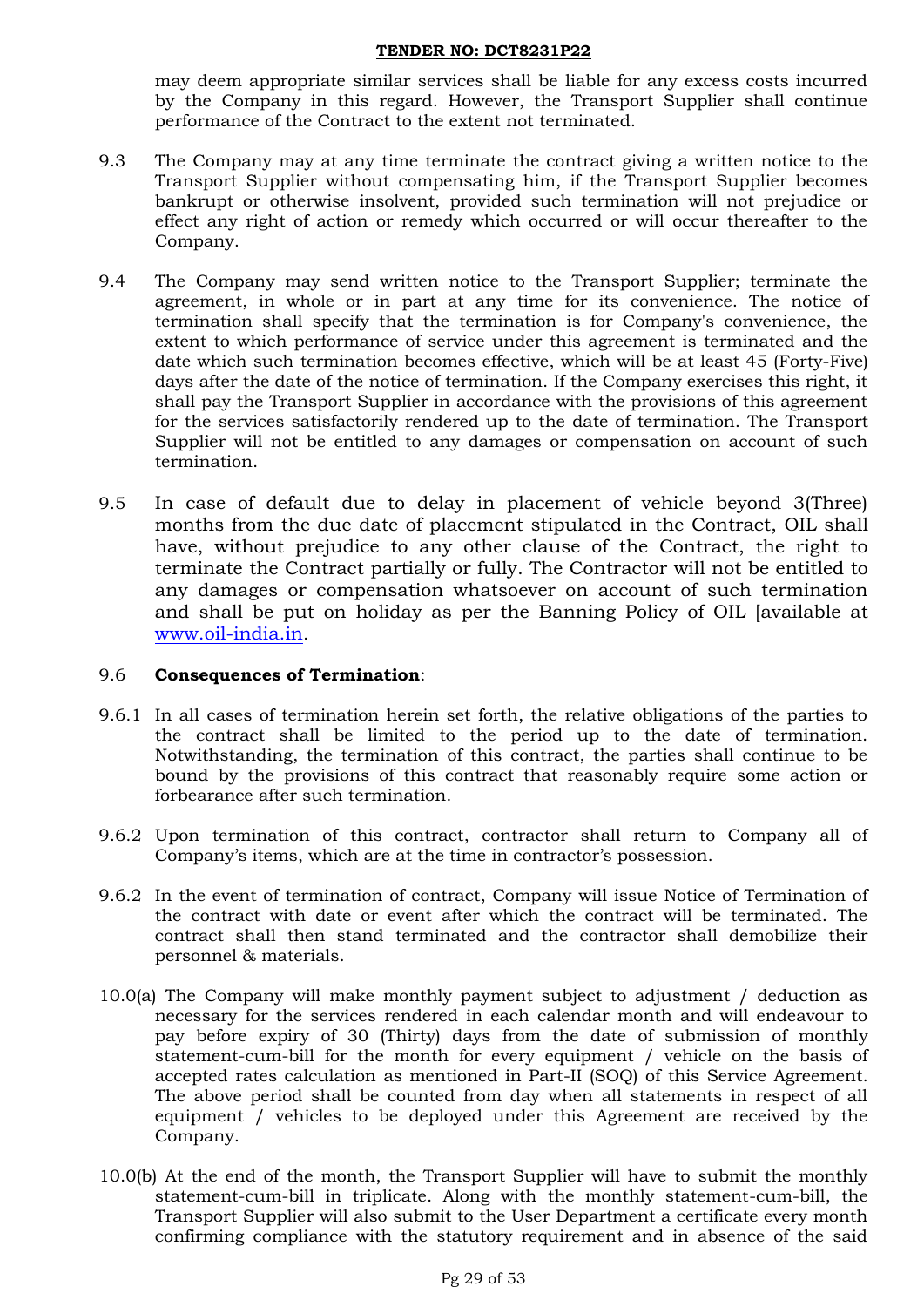certificate, bill will not be processed for payment and any delay arising out of the same shall be attributable to the Transport Supplier.

- 10.0(c) Monthly statement / bills submitted by the Transport Supplier will be cross checked by the Company with the records maintained by the Company. Wherever discrepancies are found the Company would have right to make necessary corrections in the statement/bill submitted by the Transport Supplier before certifying/countersigning the same for processing payment.
- 10.0(d) A daily logbook will be maintained in triplicate. The Transport Supplier's representative or his/her operator / driver should collect the original and a copy of the daily logbook has to be submitted with statement-cum-bill for claiming payment.

# **11.0 STATUTORY OBLIGATIONS OF TRANSPORT SUPPLIER**:

The Transport Supplier shall be responsible and liable for all claims, monetary or otherwise, arising out of the use of the equipment / vehicles or operation of the services envisaged under this Agreement including liability under the Motor Vehicles Act, Payment of Bonus Act, Workmen's Compensation Act, Payment of Wages Act or any other statutory liabilities as may be in force from time to time and whatsoever. The Statutory requirements and obligations to be performed under the above Acts or any other enactment affecting the operation of services under this Agreement shall have to be performed by the Transport Supplier only and shall be his/her sole responsibility.

## 12.0 **FORCE MAJEURE**:

- 12.1 In the event of either party being rendered unable by 'Force Majeure' to perform any obligation required to be performed by them under the contract, the relative obligation of the party affected by such 'Force Majeure' will stand suspended for the period during which such cause lasts. The word 'Force Majeure' as employed herein shall mean Acts of God, War, Revolt, Agitation, Riots, Fire, Flood, illegal & unlawful Strikes, civil commotion, road barricade (but not due to interference of employment problem of the contractor), Bandhs, Sabotage, failure or destruction of roads, culverts or bridges over or on which Transport Supplier's equipment / vehicle(s) is/are or are to travel and any other cause, whether of kind herein enumerated or otherwise which are not within the control of the party to the contract and which renders performance of the contract by the said party impossible.
- 12.2 Upon occurrence of such cause and upon its termination, the party alleging that it has been rendered unable as aforesaid thereby, shall notify the other party in writing within 72 (*Seventy-Two*) hours of the alleged beginning and ending thereof, giving full particulars and satisfactory evidence in support of its claim.
- 12.3 Should 'Force Majeure' condition as stated above occur and should the same be notified within 72 (*Seventy-Two*) hours after its occurrence, the 'Force Majeure' rate shall apply for the first fifteen days.
- 12.4 Parties will have the right to terminate the contract if such 'Force Majeure' conditions continue beyond 15 (fifteen) days with prior written notice. Should either party decide not to terminate the contract even under such condition, no payment would apply after expiry of 15 (Fifteen) days Force Majeure period unless otherwise agreed to.
- 12.5 The 'Force Majeure' rate shall be payable for the period during which such cause lasts on the basis of 'Pro-Rata Fixed Charge per Hour or per Day' as applicable.

## 13.0 **SETTLEMENT OF DISPUTES AND ARBITRATION:**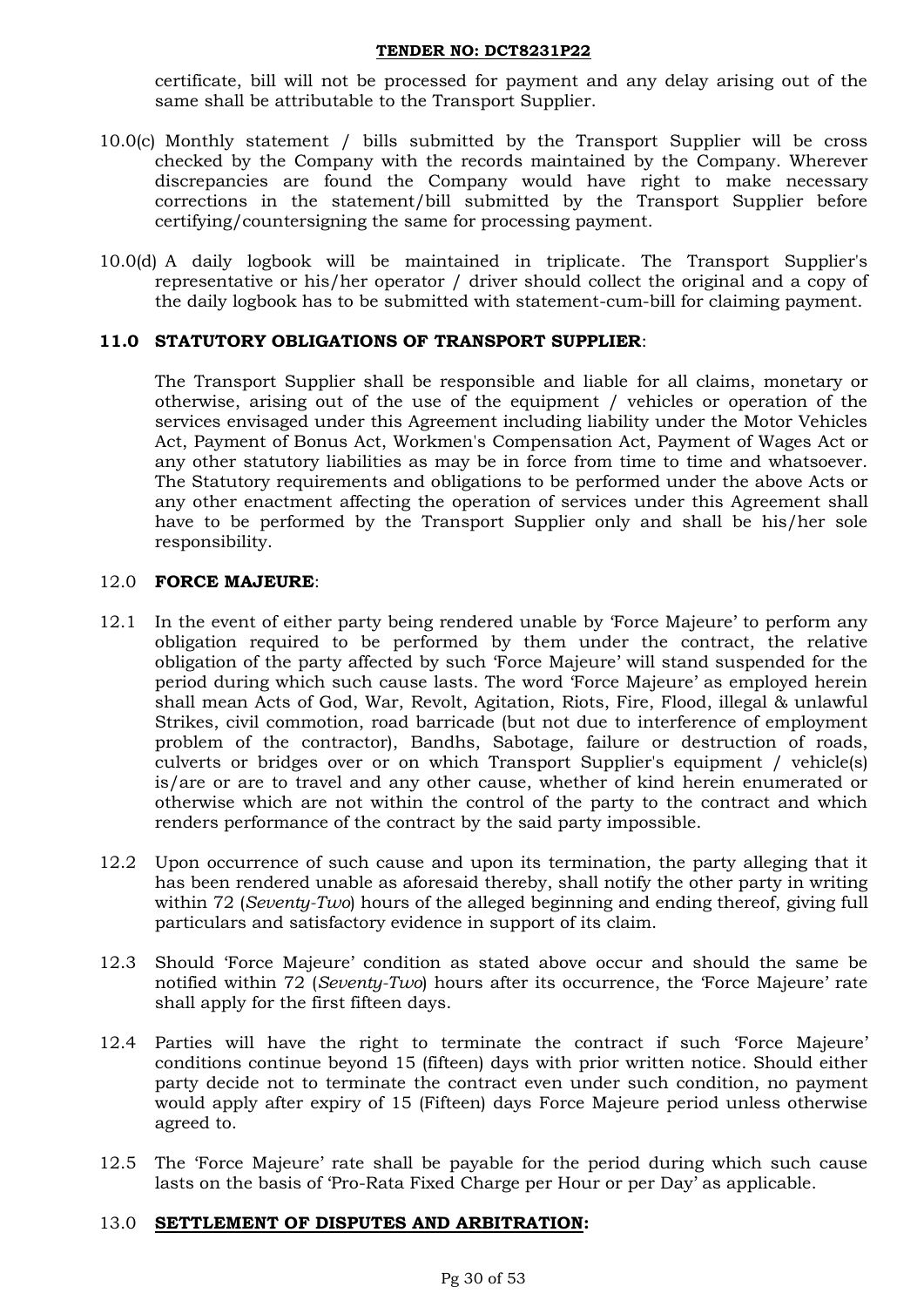# 13.1 **Arbitration (Applicable for Suppliers/Contractors other than PSU):**

Except as otherwise provided elsewhere in the contract, if any dispute, difference, question or disagreement arises between the parties hereto or their respective representatives or assignees, in connection with construction, meaning, operation, effect, interpretation of the contract or breach thereof which parties are unable to settle mutually, the same shall be referred to Arbitration as provided hereunder:

(a) A party wishing to commence arbitration proceeding shall invoke Arbitration Clause by giving 30 days' notice to the other party. The notice invoking arbitration shall specify all the points of dispute with details of the amount claimed to be referred to arbitration at the time of invocation of arbitration and not thereafter. If the claim is in foreign currency, the claimant shall indicate its value in Indian Rupee for the purpose of constitution of the arbitral tribunal.

(b) The number of arbitrators and the appointing authority will be as under:

| Claim amount<br>excluding claim<br>for interest and<br>counter claim, if<br>any) | Number of<br><b>Arbitrator</b> | <b>Appointing Authority</b>                                                                                                     |
|----------------------------------------------------------------------------------|--------------------------------|---------------------------------------------------------------------------------------------------------------------------------|
| Upto Rs. 10 Crore                                                                | Sole<br>Arbitrator             | OIL.                                                                                                                            |
| Above Rs. 10 Crore                                                               | 3<br>Arbitrators               | One Arbitrator by each party and the<br>3rd Arbitrator, who shall be the<br>presiding Arbitrator, by the<br>two<br>Arbitrators. |

(c) The parties agree that they shall appoint only those persons as arbitrators who accept the conditions of the arbitration clause. No person shall be appointed as Arbitrator or Presiding Arbitrator who does not accept the conditions of the arbitration clause.

(d) Parties agree that there will be no objection if the Arbitrator appointed holds equity shares of OIL and/or is a retired officer of OIL/any PSU. However, neither party shall appoint its serving employees as arbitrator.

(e) If any of the Arbitrators so appointed dies, resigns, becomes incapacitated or withdraws for any reason from the proceedings, it shall be lawful for the concerned party/arbitrators to appoint another person in his place in the same manner as aforesaid. Such person shall proceed with the reference from the stage where his predecessor had left if both parties consent for the same; otherwise, he shall proceed de novo.

(f) Parties agree that neither shall be entitled for any pre-reference or pendentelite interest on its claims. Parties agree that any claim for such interest made by any party shall be void.

(g) The arbitral tribunal shall make and publish the award within time stipulated as under:

|                  | Amount of Claims and Period for making and publishing of the |
|------------------|--------------------------------------------------------------|
| counter          | award(counted from the date of first meeting of              |
| claims(excluding | the Arbitrators)                                             |
| interest)        |                                                              |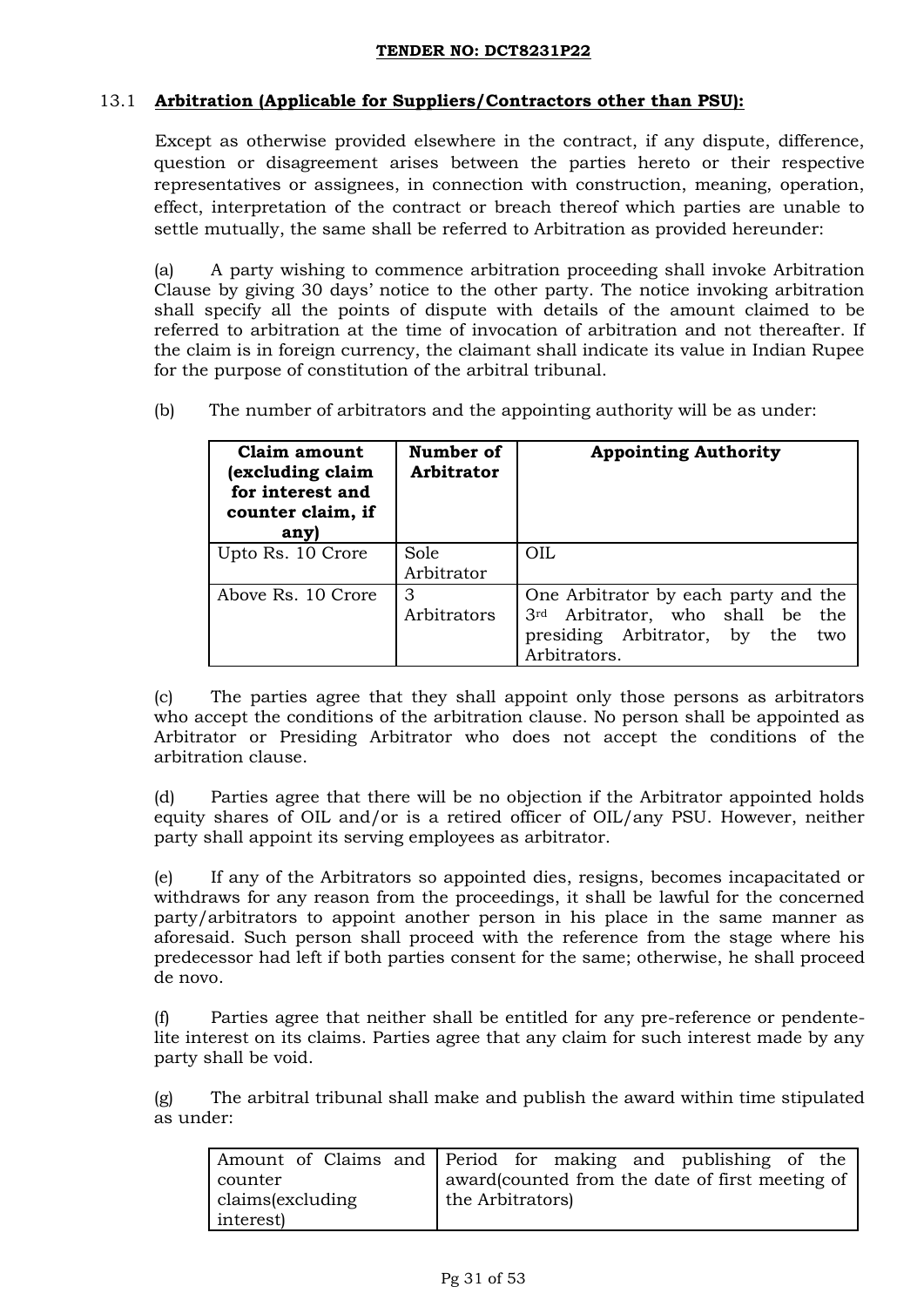| Upto Rs. 5 Crore  | Within 8 months  |
|-------------------|------------------|
| Above Rs. 5 Crore | Within 12 months |

The above time limit can be extended by Arbitrator, for reasons to be recorded in writing, with the consent of the other parties.

(h) If after commencement of the arbitration proceedings, the parties agree to settle the dispute mutually or refer the dispute to conciliation, the arbitrators shall put the proceedings in abeyance until such period as requested by the parties.

(i) Each party shall be responsible to make arrangements for the travel and stay etc. of the arbitrator pointed by it. Claimant shall also be responsible for making arrangements for travel/stay arrangements of the Presiding Arbitrator and the expenses incurred shall be shared equally by the parties.

In case of sole arbitrator, OIL shall make all necessary arrangements for his travel, stay and the expenses incurred shall be shared equally by the parties.

(j) The Arbitration shall be held at the place from where the contract has been awarded. However, parties to the contract can agree for a different place for the convenience of all concerned.

(k) The Arbitrator(s) shall give reasoned and speaking award and it shall be final and binding on the parties.

(l) Subject to aforesaid, provisions of the Arbitration and Conciliation Act, 1996 and any statutory modifications or re-enactment thereof shall apply to the arbitration proceedings under this clause.

# 13.2 **Arbitration (applicable in case of Contract awarded on Public Sector Enterprise)**:

In the event of any dispute or difference relating to, arising from or connected with the Contract, such dispute or difference shall be referred by either party to the arbitration of one of the Arbitrators in the Department of Public Enterprises, to be nominated by the Secretary to the Government of India, In-Charge of the Bureau of Public Enterprises. The Arbitration and Conciliation Act 1996 shall not be applicable to the Arbitration under this clause. The award of the Arbitrator shall be binding upon the parties to the dispute, provided however, any party aggrieved by such award may make a further reference for setting aside or revision of the award to the Law Secretary, Deptt. of Legal Affairs, Ministry of Law and Justice, Government of India. Upon such reference, the dispute shall be decided by the Law Secretary or the Special Secretary/Additional Secretary, whose decision shall bind the parties finally and conclusively. The parties in the dispute will share equally the cost of the arbitration as intimated by the Arbitrator.

The venue of all arbitrations under both 13.1 & 13.2 will be **Duliajan, Assam**. The award made in pursuance thereof shall be binding on the parties.

## 14.0 **LIABILITY & INDEMNITY**:

14.1 Except as otherwise expressly provided, neither the Company or its servants, agents, nominees, assignees, shall have any liability or responsibility whatsoever to whomsoever (including the owner) for loss or damage to the equipment / vehicle(s) or loss or damage to the property of the Transport Supplier or his/her contractors, subcontractors, irrespective of how such loss is caused and even if caused by the negligence of the Company and/or his/her servants, agents, nominees, assignees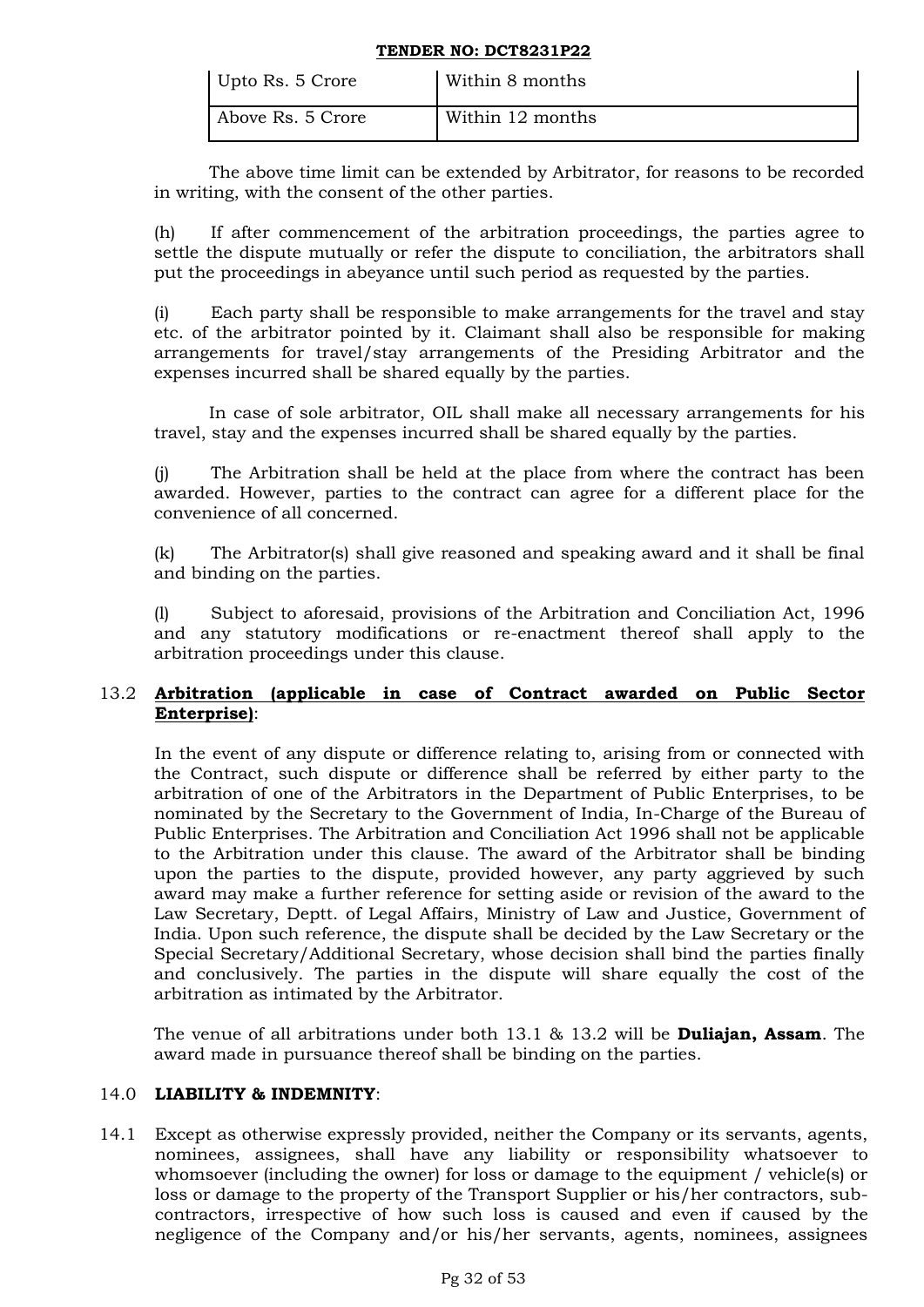unless caused by wilful or gross negligence. The Transport Supplier shall protect, defend, indemnify and hold harmless the Company from and against such loss or damage and any suit, claim or expense resulting there from.

- 14.2 Neither the Company nor its servants, agents, nominees, assignees, shall have any liability or responsibility whatsoever from injury to, illness, or death of any employee of the Transport Supplier irrespective how such injury, illness or death is caused by wilful or gross negligence. The Transport Supplier shall protect, defend, indemnify and hold harmless the Company from and against such loss or damage and any suit, claim or expense resulting there from.
- 14.3 Except as otherwise, expressly provided, neither the Transport Supplier nor his/her servants, agents, nominees, contractors or sub-contractors shall have any liability or responsibility whatsoever to whomsoever (including the owner) for loss of or damage to the equipment and/or loss to the property of the Company irrespective of how such loss or damage is caused unless caused by wilful or gross negligence of the Transport Supplier or his/her servants, agents, nominees, assignees, contractors and sub-contractors. The Company shall protect, defend, indemnify and hold harmless the Transport Supplier from and against such loss or damage and any suit, claim or expense resulting there from.
- 14.4 Neither the Transport Supplier nor his/her servants, agents, nominees, assignees, contractors, sub-contractors shall have any liability or responsibility to whomsoever for injury to, illness, or death to any employee of the Company, irrespective of how such injury, illness or death is caused unless caused by wilful or by gross negligence by or his/her servants, agents, nominees, assignees, contractors or sub-contractors and assignees and hold harmless the Transport Supplier from and against such loss or damage and any suit, claim or expense resulting there from.

## 14.5 **INDEMNITY AGREEMENT**:

- 14.6 The Transport Supplier agrees to protect, defend, indemnify and hold the Company harmless from and against all claims, suits, demands and causes of action, liabilities, expenses, costs, liens and judgment of every kind and character, without limit, which may arise in favour of the Transport Supplier's employees, agents, contractors and sub-contractors or their employees on account of bodily injury or death, or damage to personnel/property as a result of the operations / services contemplated hereby, regardless of whether or not the said claims, demands or causes of action arise out of negligence or otherwise, in whole or in part, or other faults.
- 14.7 The Company agrees to protect, defend, indemnify and hold the Transport Supplier harmless from and against all claims, suit, demands, and causes of action, liabilities, expenses, costs, liens and judgment of sever kind and character, without limit. Which may arise in favour of the Company's agents, contractors and sub-contractors or their employees on account of bodily injury, death or damage to personnel/property as a result of the operations contemplated hereby regardless of whether or not the said claims, demands or causes of action arise out of the negligence or otherwise, in whole or in part, or other faults.

## 14.8 **INDEMNITY APPLICATION**:

The indemnities given herein above, whether given by the Company or the Transport Supplier shall be without regard to fault or to the negligence of either party even though said loss, damage, liability, claim, demand expense, cost or cause of action may be caused, occasioned by or contributed to by the negligence, either sole or concurrent of either party.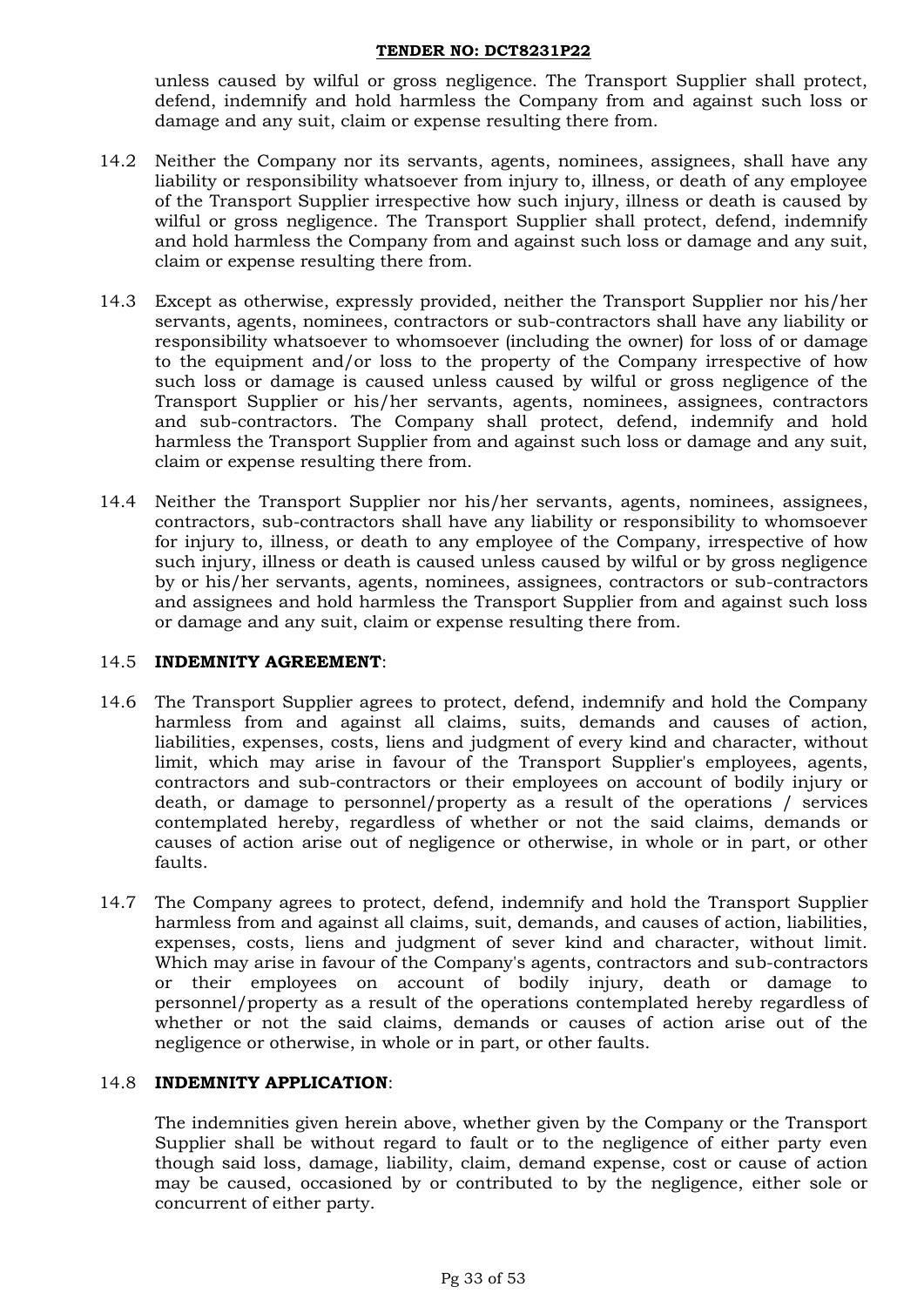14.9 **INSURANCE**: The Transport Supplier shall arrange comprehensive insurance to cover all risks in respect of personnel, passenger, materials equipment and vehicle(s) belonging to the Transport Supplier or his/her contractors or sub-contractors during the currency of the agreement and shall provide certificates of such insurance.

# 15.0 **TAXES & LEVIES**:

# 15.1 **GENERAL REMARKS ON TAXES & DUTIES:**

In view of **GST** Implementation from 1st July 2017, all taxes and duties including Excise Duty, CST/VAT, Service tax, Entry Tax and other indirect taxes and duties have been submerged in **GST**. Accordingly reference of Excise Duty, Service Tax, VAT, Sales Tax, Entry Tax or any other form of indirect tax except of **GST** mentioned in the bidding document shall be ignored.

15.2 Bidders are required to submit copy of the GST Registration Certificate while submitting the bids wherever **GST** (CGST & SGST/UTGST or IGST) is applicable.

15.3 "**GST**" shall mean Goods and Services Tax charged on the supply of material(s) and services. The term "**GST**" shall be construed to include the Integrated Goods and Services Tax (hereinafter referred to as "IGST") or Central Goods and Services Tax (hereinafter referred to as "CGST") or State Goods and Services Tax (hereinafter referred to as "SGST") or Union Territory Goods and Services Tax (hereinafter referred to as "UTGST") depending upon the import / interstate or intrastate supplies, as the case may be. It shall also mean GST compensation Cess, if applicable.

15.4 Quoted price/rate(s) should be inclusive of all taxes and duties, except **GST (i.e. IGST or CGST and SGST/UTGST applicable in case of interstate supply or intra state supply respectively and cess on GST if applicable) on the final service**. However, GST rate (including cess) to be provided in the respective places in the Price Bid. Please note that the responsibility of payment of GST (CGST & SGST or IGST or UTGST) lies with the Supplier of Goods /Services (Service Provider) only. Supplier of Goods / Services (Service Provider) providing taxable service shall issue an Invoice/ Bill, as the case may be as per rules/ regulation of **GST**. Further, returns and details required to be filled under GST laws & rules should be timely filed by Supplier of Goods / Services (Service Provider) with requisite details.

15.5 Bidder should also mention the **Harmonised System of Nomenclature** (HSN) and **Service Accounting Codes (SAC)** at the designated place in SOR.

# 15.6 **Where the OIL is entitled to avail the input tax credit of GST**:

15.6.1 OIL will reimburse the **GST** to the Supplier of Goods / Services (Service Provider) at actuals against submission of Invoices as per format specified in rules/ regulation of GST to enable OIL to claim input tax credit of **GST** paid. In case of any variation in the executed quantities, the amount on which the **GST** is applicable shall be modified in same proportion. Returns and details required to be filled under GST laws & rules should be timely filed by supplier with requisite details.

15.6.2The input tax credit of **GST** quoted shall be considered for evaluation of bids, as per evaluation criteria of tender document.

## 15.7 **Where the OIL is not entitled to avail/take the full input tax credit of GST**:

15.7.1 OIL will reimburse **GST** to the Supplier of Goods / Services (Service Provider) at actuals against submission of Invoices as per format specified in rules/ regulation of **GST** subject to the ceiling amount of **GST** as quoted by the bidder. In case of any variation in the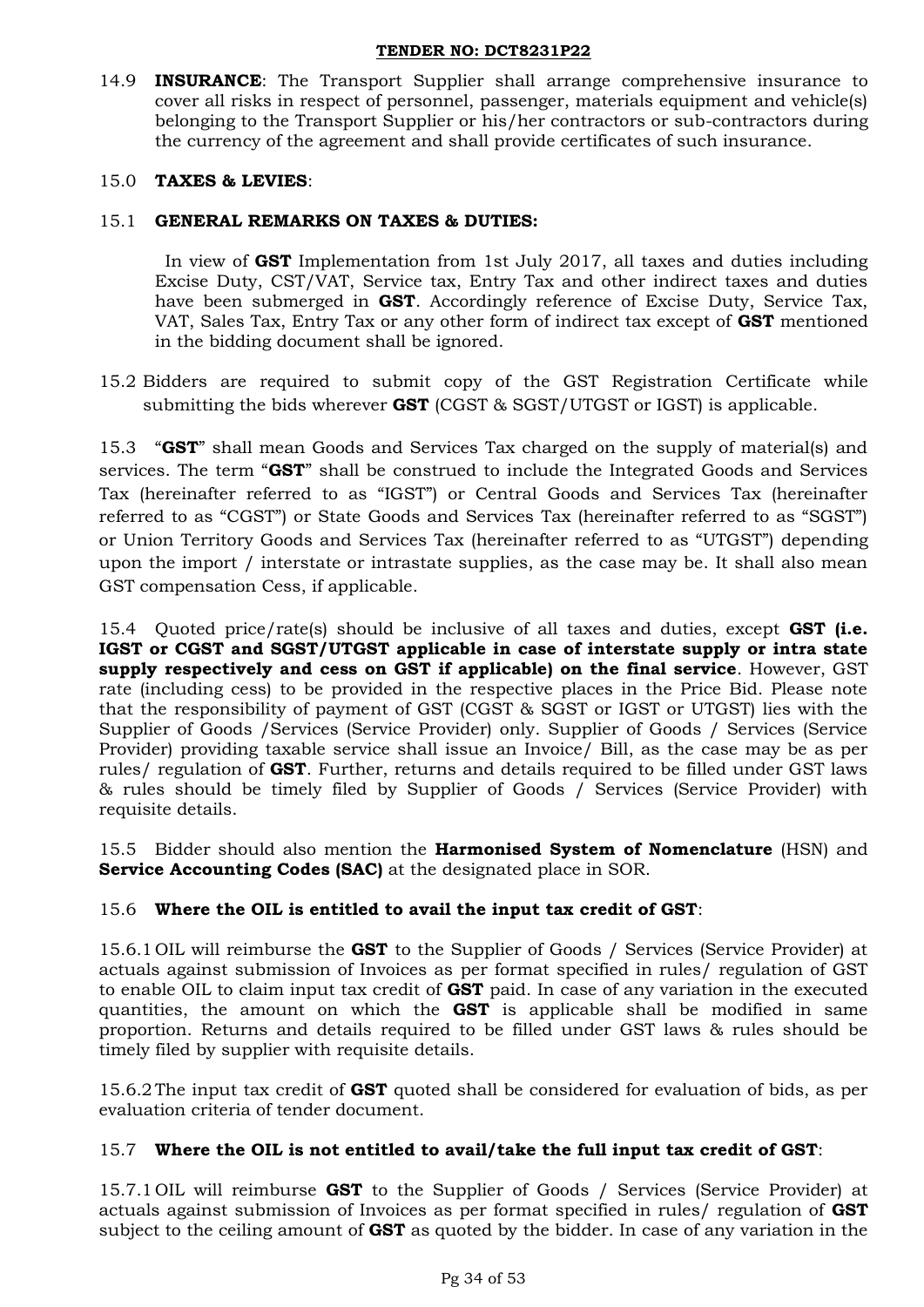executed quantities (If directed and/or certified by the In-Charge) the ceiling amount on which **GST** is applicable will be modified on pro-rata basis.

15.7.2The bids will be evaluated based on total price including **GST**.

15.8 Payments to Service Provider for claiming **GST** amount will be made provided the above formalities are fulfilled. Further, OIL may seek copies of challan and certificate from Chartered Accountant for deposit of **GST** collected from OIL.

15.9 Contractor/vendor shall be required to issue tax invoice in accordance with GST Act and/or Rules so that input credit can be availed by OIL. In the event that the contractor / vendor fails to provide the invoice in the form and manner prescribed under the GST Act read with GST Invoicing Rules thereunder, OIL shall not be liable to make any payment on account of **GST** against such invoice.

15.10 **GST** shall be paid against receipt of tax invoice and proof of payment of **GST** to government. In case of non-receipt of tax invoice or non-payment of **GST** by the contractor/vendor, OIL shall withhold the payment of **GST**.

15.11 **GST** payable under reverse charge mechanism for specified services or goods under GST act or rules, if any, shall not be paid to the contractor/vendor but will be directly deposited to the government by OIL.

15.12 Where OIL has the obligation to discharge **GST** liability under reverse charge mechanism and OIL has paid or is /liable to pay **GST** to the Government on which interest or penalties becomes payable as per GST laws for any reason which is not attributable to OIL or ITC with respect to such payments is not available to OIL for any reason which is not attributable to OIL, then OIL shall be entitled to deduct/ setoff / recover such amounts against any amounts paid or payable by OIL to Contractor / Supplier.

15.13 Notwithstanding anything contained anywhere in the Agreement, in the event that the input tax credit of the **GST** charged by the Contractor / Vendor is denied by the tax authorities to OIL for reasons attributable to Contractor / Vendor, OIL shall be entitled to recover such amount from the Contractor / Vendor by way of adjustment from the next invoice. In addition to the amount of **GST**, OIL shall also be entitled to recover interest at the rate prescribed under GST Act and penalty, in case any penalty is imposed by the tax authorities on OIL.

15.14 TDS under GST, if applicable, shall be deducted from contractor's/vendor's bill at applicable rate and a certificate as per rules for tax so deducted shall be provided to the contractor/vendor.

15.15 The Contractor will be under obligation for charging correct rate of tax as prescribed under the respective tax laws. Further the Contractor shall avail and pass on benefits of all exemptions/concessions available under tax laws. Any error of interpretation of applicability of taxes/ duties by the contractor shall be to contractor's account.

15.16 It is the responsibility of the bidder to quote the correct GST rate. The classification of goods/services as per GST (Goods & Service Tax) Act should be correctly done by the contractor to ensure that input tax credit on GST (Goods & Service Tax) is not lost to the OIL on account of any error on the part of the contractor.

15.17 In case, the quoted information related to various taxes, duties & levies subsequently proves wrong, incorrect or misleading, OIL will have no liability to reimburse the difference in the duty/ tax, if the finally assessed amount is on the higher side and OIL will have to right to recover the difference and in case the rate of duty/ taxes finally assessed is on the lower side.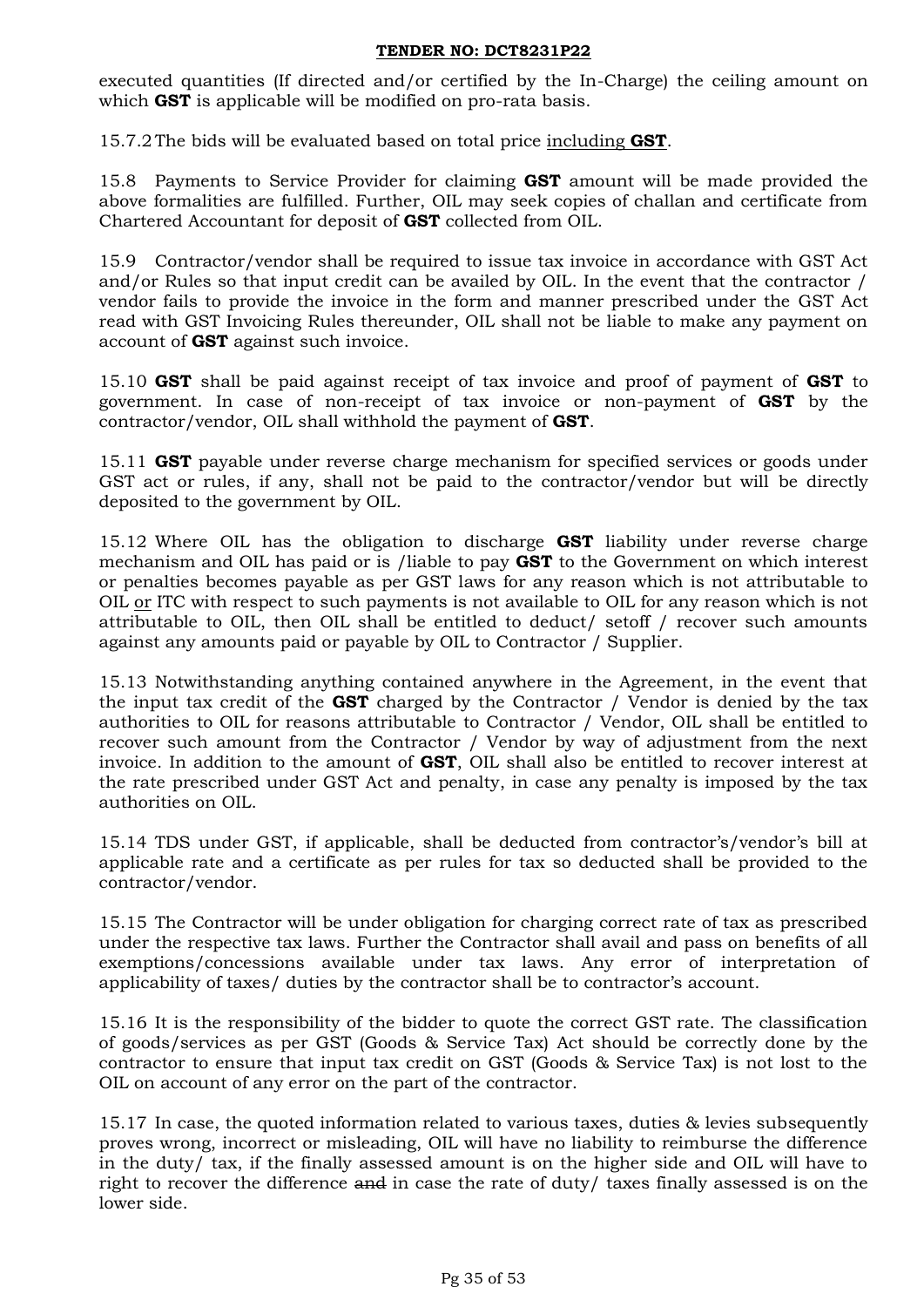15.18 Notwithstanding anything mentioned elsewhere in the Bidding Document the aggregate liability of OIL towards Payment of GST shall be limited to the volume of GST declared by the bidder in its bid & nothing shall be payable extra except for the statutory variation in GST.

15.19 Further, it is the responsibility of the bidders to make all possible efforts to make their accounting / IT system GST compliant in order to ensure availability of Input Tax Credit (ITC) to Oil India Ltd.

15.20 GST liability, if any on account of supply of free samples against any tender shall be to bidder's account.

15.21 In case of statutory variation in **GST,** other than due to change in turnover, payable on the contract value during contract period, the Supplier of Goods / Services (Service Provider) shall submit a copy of the 'Government Notification' to substantiate the rate as applicable on the Bid due date and on the date of revision.

Beyond the contract period, in case OIL is not entitled for input tax credit of **GST**, then any increase in the rate of **GST** beyond the contractual delivery period shall be to Service provider's account whereas any decrease in the rate **GST** shall be passed on to the OIL.

Beyond the contract period, in case OIL is entitled for input tax credit of **GST**, then statutory variation in applicable **GST** on supply and on incidental services, shall be to OIL's account.

Claim for payment of **GST**/ Statutory variation, should be raised within two [02] months from the date of issue of 'Government Notification' for payment of differential (in %) **GST**, otherwise claim in respect of above shall not be entertained for payment of arrears.

The base date for the purpose of applying statutory variation shall be the Bid Opening Date.

15.22 The contractor will be liable to ensure to have registered with the respective tax authorities, wherever applicable and to submit self-attested copy of such registration certificate(s) and the Contractor will be responsible for procurement of material in its own registration (GSTIN) and also to issue its own Road Permit/ E-way Bill, if applicable etc.

15.23 In case the bidder is covered under Composition Scheme under GST laws, then bidder should quote the price inclusive of the GST (CGST & SGST/UTGST or IGST). Further, such bidder should mention "Cover under composition system" in column for GST (CGST & SGST/UTGST or IGST) of price schedule.

15.24 OIL will prefer to deal with registered supplier of goods/ services under GST. Therefore, bidders are requested to get themselves registered under GST, if not registered yet. However, in case any unregistered bidder is submitting their bid, their prices will be loaded with applicable GST while evaluation of bid. Where OIL is entitled for input credit of GST, the same will be considered for evaluation of bid as per evaluation methodology of tender document.

15.25 Procurement of Specific Goods: Earlier, there is no tax incidence in case of import of specified goods (i.e. the goods covered under List-34 of Customs Notification no. 12/2012- Cus dated. 17.03.2012 as amended). Customs duty is not payable as per the policy. However, under GST regime, IGST Plus GST compensation cess (if applicable) would be liveable on such imports. Bidders should quote GST as inclusive considering IGST component for the imported Materials portion while quoting their prices on destination basis. However, GST rate to be specified in the price bid format.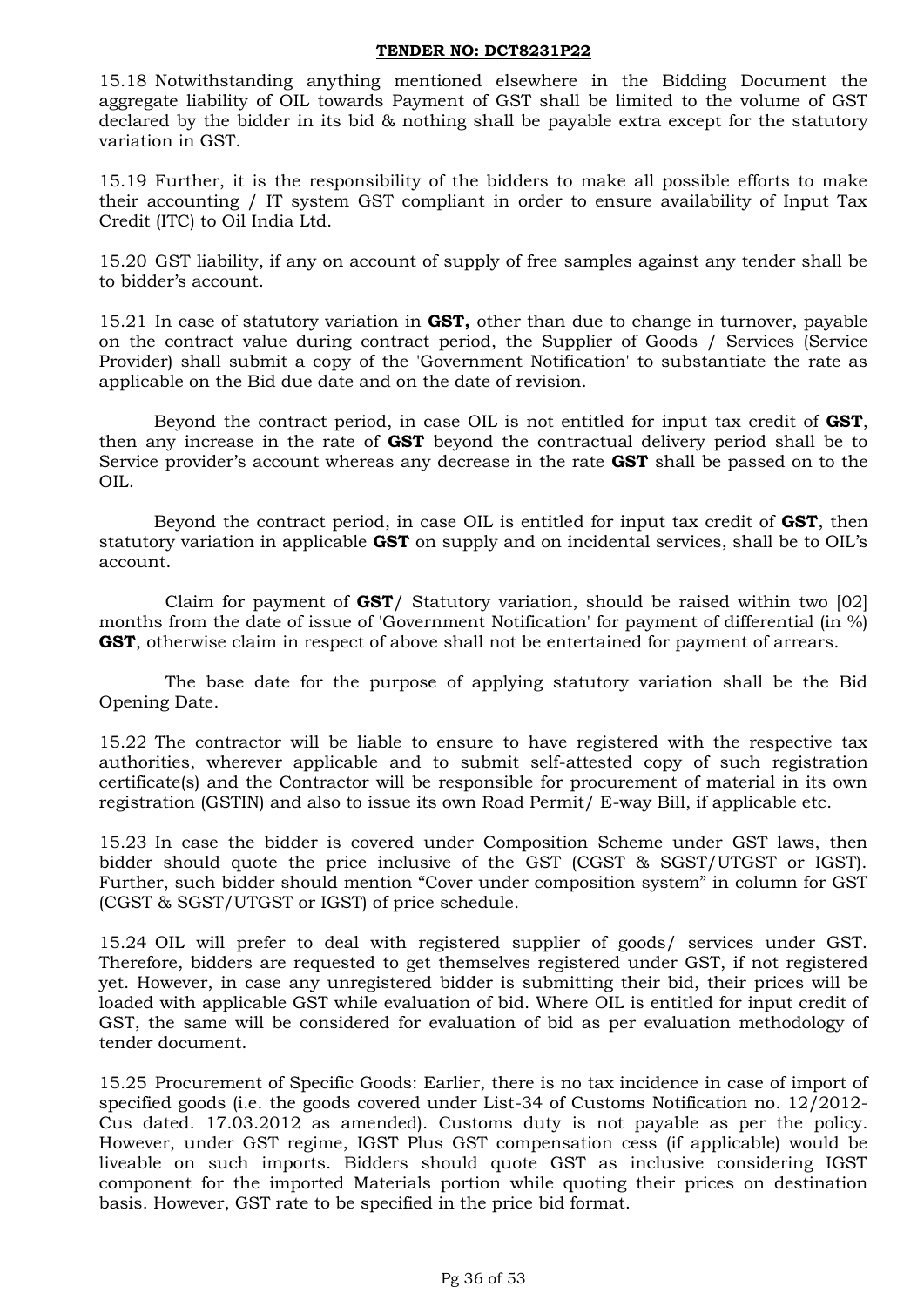15.26 **Documentation requirement for GST:** The vendor will be under the obligation for invoicing correct tax rate of tax/duties as prescribed under the GST law to OIL, and pass on the benefits, if any, after availing input tax credit.

Any invoice issued shall contain the following particulars:

- a) Name, address and GSTIN of the supplier;
- b) Serial number of the invoice;
- c) Date of issue;
- d) Name, address and GSTIN or UIN, if registered of the recipient;
- e) Name and address of the recipient and the address of the delivery, along with the State and its code;
- f) HSN code of goods or Accounting Code of services[SAC];
- g) Description of goods or services;
- h) Quantity in case of goods and unit or Unique Quantity Code thereof;
- i) Total value of supply of goods or services or both;
- j) Taxable value of supply of goods or services or both taking into discount or abatement if any;
- k) Rate of tax (IGST, CGST, SGST/ UTGST, cess);
- l) Amount of tax charged in respect of taxable goods or services (IGST, CGST, SGST/UTGST, cess);
- m) Place of supply along with the name of State, in case of supply in the course of interstate trade or commerce;
- n) Address of the delivery where the same is different from the place of supply and
- o) Signature or digital signature of the supplier or his authorised representative.

GST invoice shall be prepared in triplicate, in case of supply of goods, in the following manner:

- i) The original copy being marked as ORIGINAL FOR RECIPIENT;
- ii) The duplicate copy being marked as DUPLICATE FOR TRANSPORTER and
- iii) The triplicate copy being marked as TRIPLICATE FOR SUPPLIER.

In case of any advance given against any supplies contract, the supplier of the goods shall issue Receipt Voucher containing the details of details of advance taken along with particulars as mentioned in clause no. (a), (b), (c), (d),  $(g)$ ,  $(k)$ ,  $(l)$ ,  $(m)$  & (o) above.

## 15.27 **Anti-profiteering clause:**

As per Clause 171 of GST Act it is mandatory to pass on the benefit due to reduction in rate of tax or from input tax credit to the consumer by way of commensurate reduction in prices. The Supplier of Goods / Services may note the above and quote their prices accordingly.

15.27.1 In case the GST rating of vendor on the GST portal / Govt. official website is negative / black listed, then the bids may be rejected by OIL. Further, in case rating of bidder is negative / black listed after award of work for supply of goods / services, then OIL shall not be obligated or liable to pay or reimburse GST to such vendor and shall also be entitled to deduct / recover such GST along with all penalties / interest, if any, incurred by OIL.

## 16.0 **ASSIGNMENT**:

16.1 The Transport Supplier shall not assign his/her rights, duties and obligations arising under this agreement and sublet to any third person or party except in respect of payments to be received by Transport Suppliers, if acceptable to the Company.

## 17.0 **SUB-CONTRACT**: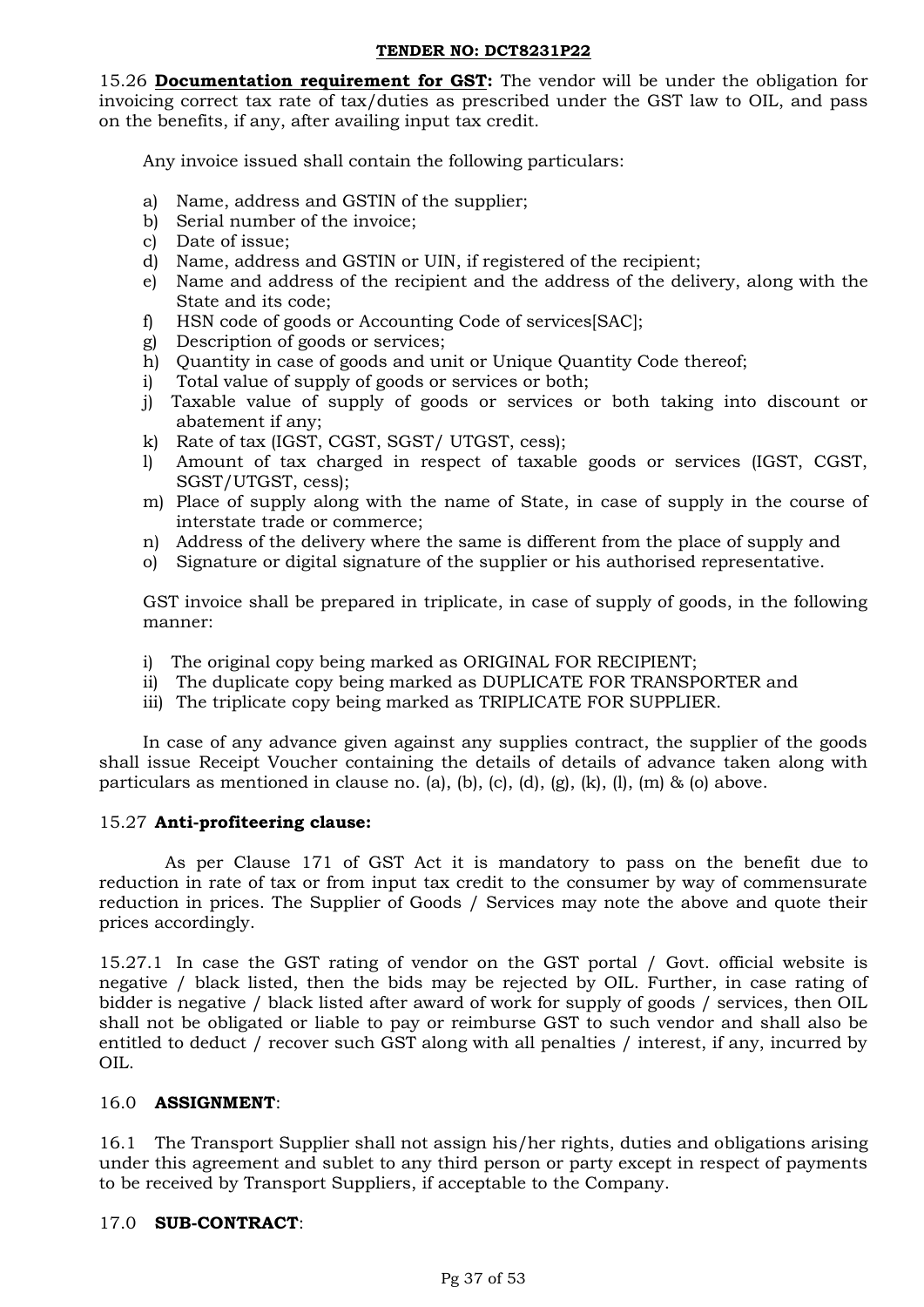17.1 The Transport Supplier shall not sub-contract all or any part of the work envisaged under this Agreement.

### 18.0 **STATUTORY OBLIGATIONS**:

18.1 The Transport Supplier shall bear all other expenditure, which may be deemed necessary or required towards fulfilment of his/her obligations under the Statutory Acts during the tenure of this service agreement.

### 19.0 **SET OFF CLAUSE**:

"Any sum of money due and payable to the contractor (including Security Deposit refundable to them) under this or any other contract may be appropriated by Oil India Limited and set off against any claim of Oil India Limited (or such other person or persons contracting through Oil India Limited) for payment of a sum of money arising out of this contract or under any other contract made by the contractor with Oil India Limited (or such other person or persons contracting through Oil India Limited)."

### 20.0 **FURNISHING FRAUDULENT INFORMATION/DOCUMENT**:

If it is found that a Bidder/Contractor has furnished fraudulent document /information, the Bid Security/Performance Security shall be forfeited and the party shall be debarred for period of 3 (three) years from date of detection of such fraudulent act, besides the legal action.

21.0 **LIQUIDATED DAMAGES FOR DELAY IN PLACEMENT/ MOBILSATION OF EQUIPMENTS/ VEHICLES AND/OR COMPLETION OF WORKS AND SERVICES**: Liquidated Damages will be applicable  $@0.5\%$  of the contract value per week or part thereof, for delay in placement of vehicle(s)/ equipments(s) for Company's services/ Contract mobilization/completion date subject to a maximum ceiling of 7.5% of estimated total contract value.

## 22.0 **THEFT OF VEHICLE**:

- 22.0 (a) In the event that during the tenure of the contract(s), the vehicle is stolen and the same is authenticated with adequate proof of documentary evidence, no penalty shall be imposed during the period of unavailability of the vehicle on account of the same. Moreover, in case the vehicle is not recovered, the contractor(s) shall be given an option to place a new vehicle of similar or equivalent category of stolen vehicle to complete the remaining contractual period under the existing contract with all rates, terms & conditions remaining firm & applicable.
- 22.0 (b) In case the contractor(s) is not agreeable or unable to provide a new vehicle in lieu of the stolen vehicle to complete the remaining contractual period (to be intimated in writing by the contractor), the contract shall be short closed with no penalty for the remaining period and the security money may be released upon advise of the GM-Geophysics.

**\*\*\*\*\*\*\*\*\*\*\*\*\*\*\*\*\*\*\*\*\*\*\*\***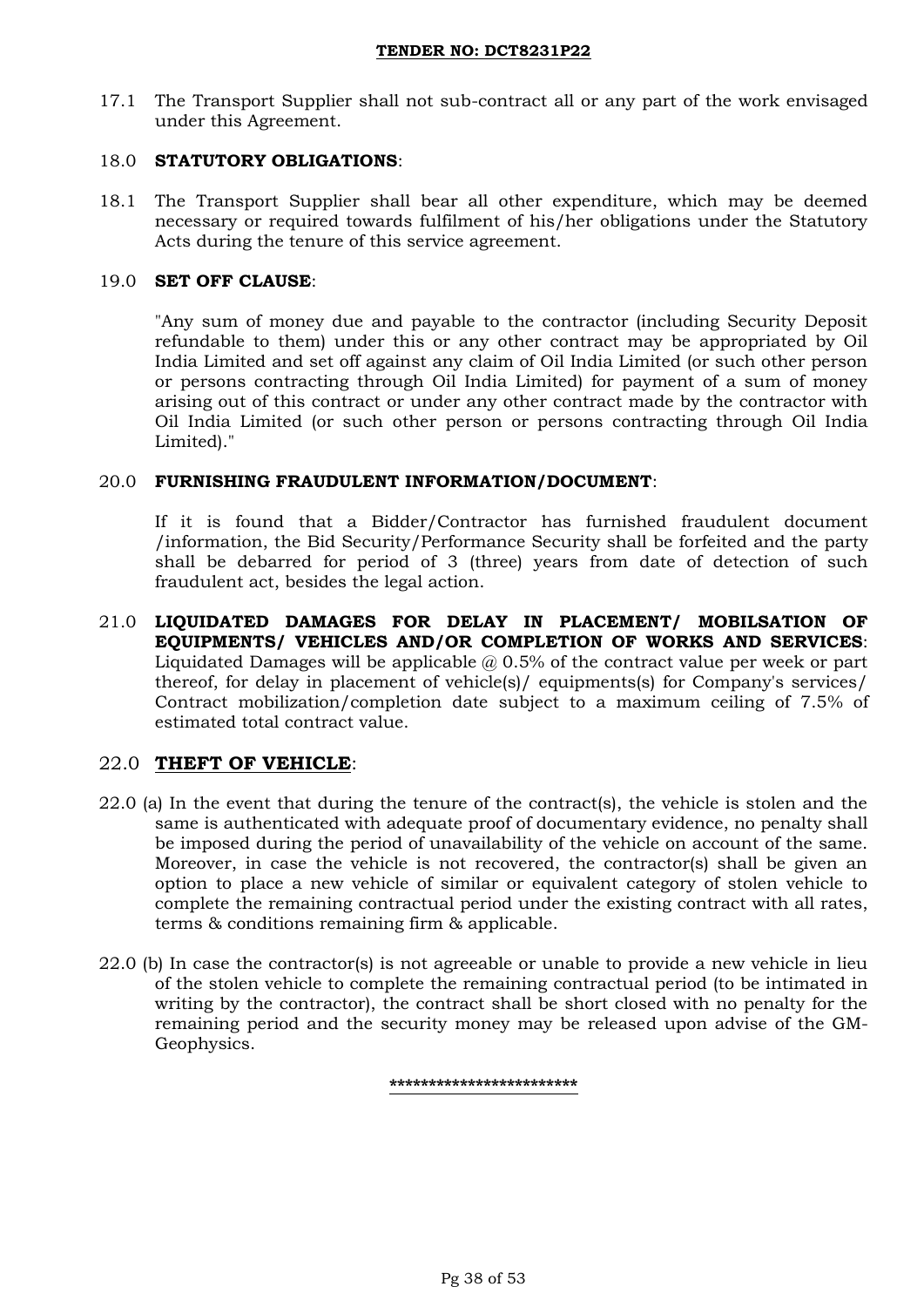## **Section-II SCHEDULE OF WORK, UNIT AND QUANTITY (SOQ)**

- 1. (a) Hiring the services of readily available **TATA SUMO / MAHINDRA BOLERO (2WD)** for a period of 7(seven) months extendable by another 2(two) months if required for seismic survey operations 2021- 22 to be stationed at any place of OIL's operational areas in **Assam & Arunachal Pradesh**. There is no restriction regarding vehicles with AC/Non-AC and/or 2WD/4WD. However, the rates shall be same for vehicles with AC/Non-AC and/or 2WD/4WD. Also, all types of vehicles shall be considered at par during evaluation.
	- (b) Hiring the services of readily available **TATA DI UTILITY / BOLERO CAMPER (DOUBLE CAB, 2WD) or equivalent** for a period of 7(seven) months extendable by another 2(two) months if required for seismic survey operations 2021-22 to be stationed at any place of OIL's operational areas in **Assam & Arunachal Pradesh**. There is no restriction regarding vehicles with AC/Non-AC and/or 2WD/4WD. However, the rates shall be same for vehicles with AC/Non-AC and/or 2WD/4WD. Also, all types of vehicles shall be considered at par during evaluation.

In case, adequate DI/Utility/Camper (Double Cabin) is not available, DI/Utility/Camper (Single Cabin) will be given next preference for the remaining requirement(s) but vintage prior to 2016 will not be considered.

(c) Hiring the services of readily available **TATA 709 PICKUP (DOUBLE CAB, 2WD) or equivalent** for a period of 7(seven) months extendable by another 2(two) months if required for seismic survey operations 2021- 22 to be stationed at any place of OIL's operational areas in **Assam & Arunachal Pradesh**.

Vehicles with 4WD will also be accepted. However, the rates shall be same as indicated in the tender for 2WD vehicle. Also, 2WD & 4WD vehicles shall be considered at par during evaluation.

In case, adequate numbers of TATA 709 PICKUP (Double Cabin) or equivalent is not available, Tata DI/ Utility / Bolero Camper (Double Cabin, 2WD) or equivalent will be given next preference for the remaining requirement(s) at the ratio of 2:3. However, vintage prior to 2016 will not be considered.

- (d) Hiring the services of readily available **TRUCK** (**TATA SE1613/697 or equivalent)** for a period of 7(seven) months extendable by another 2(two) months if required for seismic survey operations 2021-22 to be stationed at any place of OIL's operational areas in **Assam & Arunachal Pradesh**.
- (e) Hiring the services of readily available **MINI BUS 22 to 26 SEATER** (**TATA LP 407/34 STR STARBUS or equivalent)** for a period of 7(seven) months extendable by another 2(two) months if required for seismic survey operations 2021-22 to be stationed at any place of OIL's operational areas in **Assam & Arunachal Pradesh**.
- 2.0 Vintage of Equipment / : **Vehicles with vintage prior to 2016 shall Not**  Vehicle(s) **be considered**
- 3.0 Tenure of Agreement : 7 (Seven) months from the date of placement of vehicle with a provision of extension by 2 (two) more months if required at the same rates, terms and conditions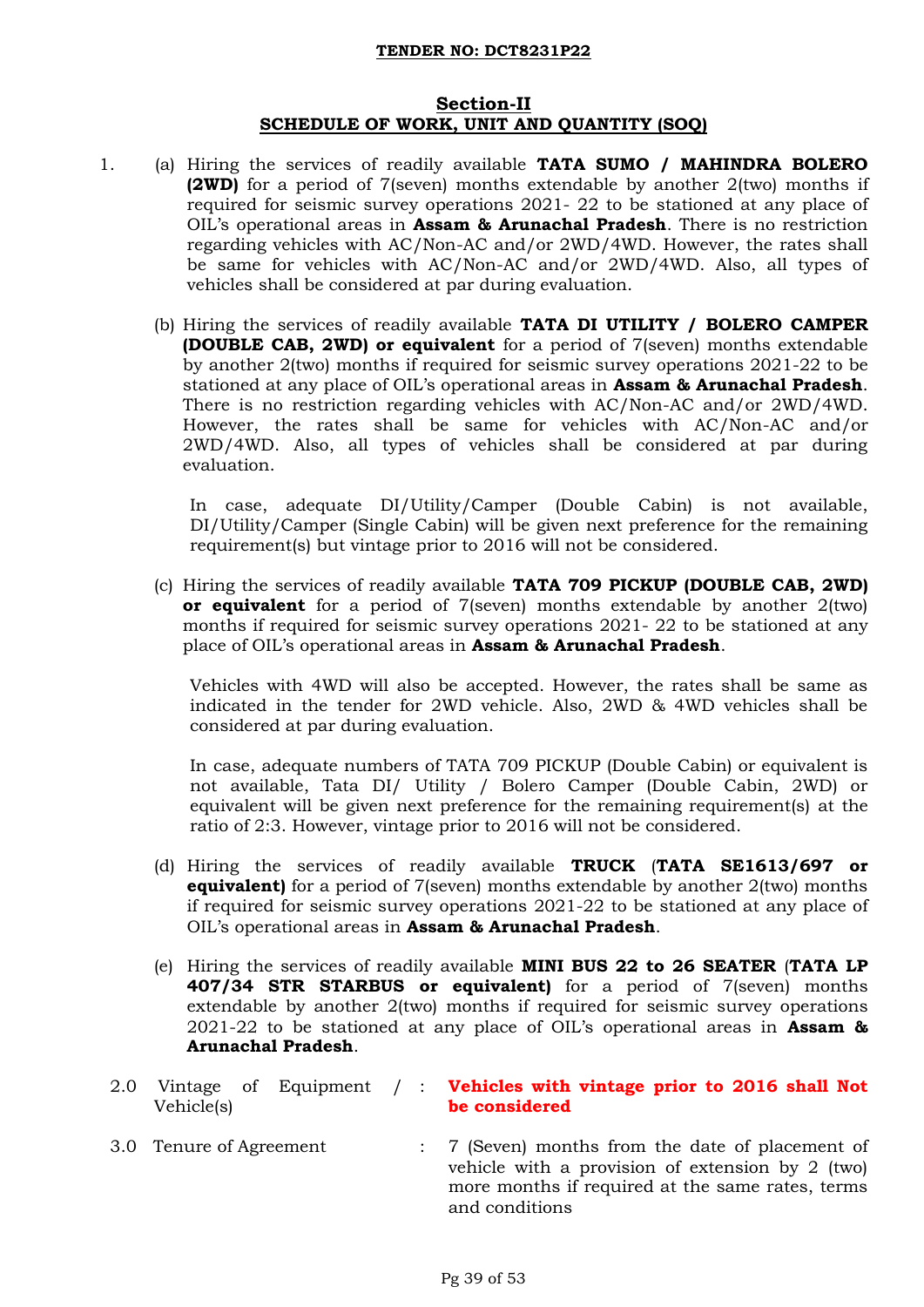|     | 4.0 Area of Operations         | $\mathcal{L}$  | OIL's operational areas in Assam & Arunachal<br>Pradesh.                                                                                                           |
|-----|--------------------------------|----------------|--------------------------------------------------------------------------------------------------------------------------------------------------------------------|
|     | 5.0 Tendered rate of fuel      | $\mathcal{L}$  | Rs $88.35/$ litre (HSD).                                                                                                                                           |
|     | 6.0 Mobilisation Period        | $\mathbb{R}^n$ | Two weeks from the date of issuance of LOA or<br>earlier as mentioned in the LOA.                                                                                  |
|     | 7.0 Periodic inspection / test |                | a) On initial placement; and<br>b) Every three months thereafter or as and when<br>considered necessary by the Company Engineer<br>during the tenure of Agreement. |
| 8.0 | Normal<br>duty/day             |                | hours/timings of : As may be stipulated by the Company's Engineer                                                                                                  |

# 9.0 **SCHEDULE OF SERVICE, UNITS, QUANTITIES & RATES**:

| Item<br>No. | <b>Description of Service</b>                                                                | Unit      | Rate per Unit<br>(Rs.) |
|-------------|----------------------------------------------------------------------------------------------|-----------|------------------------|
| 10          | Fixed Charge per month (vehicle for $24$ hrs $\&$<br>driver's normal duty for 8 hrs per day) | Month     | 43,750.00              |
| 20          | Running Charge per km at tendered price of<br>fuel (HSD) of Rs.88.35/litre                   | Kilometer | 8.74                   |
| 30          | Single OT for Driver beyond 8 hours & upto 9<br>hours duty                                   | Hour      | 61.75                  |
| 40          | Double OT for Driver beyond 9 hours duty                                                     | Hour      | 158.25                 |
| 50          | night<br>Overnight<br>Halting<br>Charge<br>per<br>(outstation)                               | No        | 350.00                 |

# **(a) TATA SUMO / MAHINDRA BOLERO (2WD)**

# **(b) TATA DI / MAHINDRA UTILITY / BOLERO CAMPER (DOUBLE CAB, 2WD) or Equivalent**

| Item<br>No. | <b>Description of Service</b>                                                                | Unit      | Rate per Unit<br>(Rs.) |
|-------------|----------------------------------------------------------------------------------------------|-----------|------------------------|
| 10          | Fixed Charge per month (vehicle for $24$ hrs $\&$<br>driver's normal duty for 8 hrs per day) | Month     | 41,590.00              |
| 20          | Running Charge per km at tendered price of<br>fuel (HSD) of Rs. 88.35/litre                  | Kilometer | 8.71                   |
| 30          | Single OT for Driver beyond 8 hours & upto 9<br>hours duty                                   | Hour      | 61.75                  |
| 40          | Double OT for Driver beyond 9 hours duty                                                     | Hour      | 158.25                 |
| 50          | Halting<br>Overnight<br>Charge<br>night<br>per<br>(outstation)                               | No        | 350                    |

# **(c) TATA 709 PICKUP (DOUBLE CAB, 2WD) or Equivalent**

| Item<br>No. | <b>Description of Service</b>                                                                | Unit  | Rate per Unit<br>(Rs.) |
|-------------|----------------------------------------------------------------------------------------------|-------|------------------------|
| 10          | Fixed Charge per month (vehicle for 24 hrs $\&$  <br>driver's normal duty for 8 hrs per day) | Month | 49,170.00              |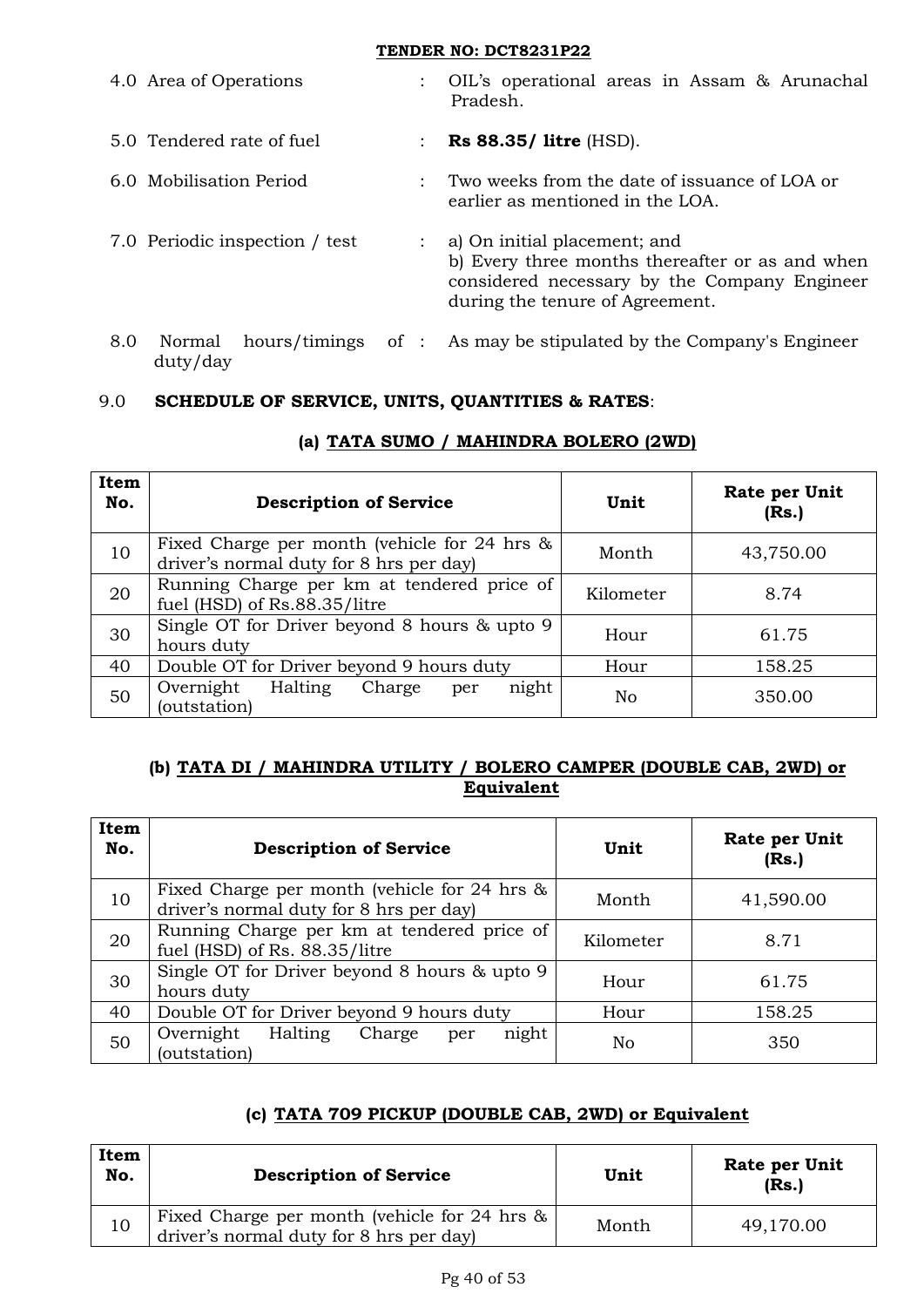| 20 | Running Charge per km at tendered price of<br>fuel (HSD) of Rs. 88.35/litre | Kilometer | 15.91  |
|----|-----------------------------------------------------------------------------|-----------|--------|
| 30 | Single OT for Driver beyond 8 hours & upto 9<br>hours duty                  | Hour      | 61.75  |
| 40 | Double OT for Driver beyond 9 hrs duty                                      | Hour      | 158.25 |
| 50 | night<br>Halting<br>Overnight<br>Charge<br>per<br>(outstation)              | No        | 350.00 |

# **(d) TRUCK (TATA SE1613/697 or equivalent)**

| Item<br>No. | <b>Description of Service</b>                                                                          | Unit           | Rate per Unit<br>(Rs.) |
|-------------|--------------------------------------------------------------------------------------------------------|----------------|------------------------|
| 10          | Fixed Charge per month (vehicle for 24 hrs $\&$<br>driver's/helper's normal duty for 8 hrs per<br>day) | Month          | 77,200.00              |
| 20          | Running Charge per km at tendered price of<br>fuel (HSD) of Rs. 88.35/litre                            | Kilometer      | 28.41                  |
| 30          | Single OT for Driver beyond 8 hours & upto 9<br>hours duty                                             | Hour           | 61.75                  |
| 40          | Double OT for Driver beyond 9 hours duty                                                               | Hour           | 158.25                 |
| 50          | Single OT for Helper beyond 8 hours & upto 9<br>hours duty                                             | Hour           | 51.25                  |
| 60          | Double OT for Helper beyond 9 hours duty                                                               | Hour           | 130.00                 |
| 70          | Overnight Halting Charge per night per person<br>(outstation)                                          | N <sub>o</sub> | 350.00                 |

# **(e) MINI BUS 22 to 26 SEATER** (**TATA LP 410/31 E3 or equivalent)**

| Item<br>No. | <b>Description of Service</b>                                                                            | Unit           | Rate per Unit<br>(Rs.) |
|-------------|----------------------------------------------------------------------------------------------------------|----------------|------------------------|
| 10          | Fixed Charge per month (vehicle for 24 hrs $\&$<br>driver's/helper's normal duty for 8 hours per<br>day) | Month          | 68,690.00              |
| 20          | Running Charge per km at tendered price of<br>fuel (HSD) of Rs.88.35/litre                               | Kilometer      | 12.86                  |
| 30          | Single OT for Driver beyond 8 hours & upto 9<br>hours duty                                               | Hour           | 61.75                  |
| 40          | Double OT for Driver beyond 9 hours duty                                                                 | Hour           | 158.25                 |
| 50          | Single OT for Helper beyond 8 hours & upto 9<br>hours duty                                               | Hour           | 43.75                  |
| 60          | Double OT for Helper beyond 9 hours duty                                                                 | Hour           | 111.75                 |
| 70          | Overnight Halting Charge per night per person<br>(outstation)                                            | N <sub>o</sub> | 350.00                 |

11. Above rates include all liabilities including statutory liabilities but excluding PF, ESI, GPAP, Cost of Uniform/Safety items and GST. GST, if applicable, shall be to the Company's account. However, GST portion payable directly by the Service Provider (if applicable) shall be reimbursed to the Contractor on the basis of the documentary evidence. Contractors are required to raise monthly GST Invoices for reimbursement of GST against the contract. In the absence of GST Invoices, GST will not be reimbursed and the consequences of the same shall entirely rest upon the Contractor. Any input credit benefit received by the party must be passed on to OIL. Fixed Charges also includes vehicle for 24 hours availability with services of Driver / Helper / relief crew for 8 hours normal duty every day

12. The above rates shall be fixed and firm for the entire tenure of the contract and shall be binding on both the parties. No changes in these rates shall be allowed under any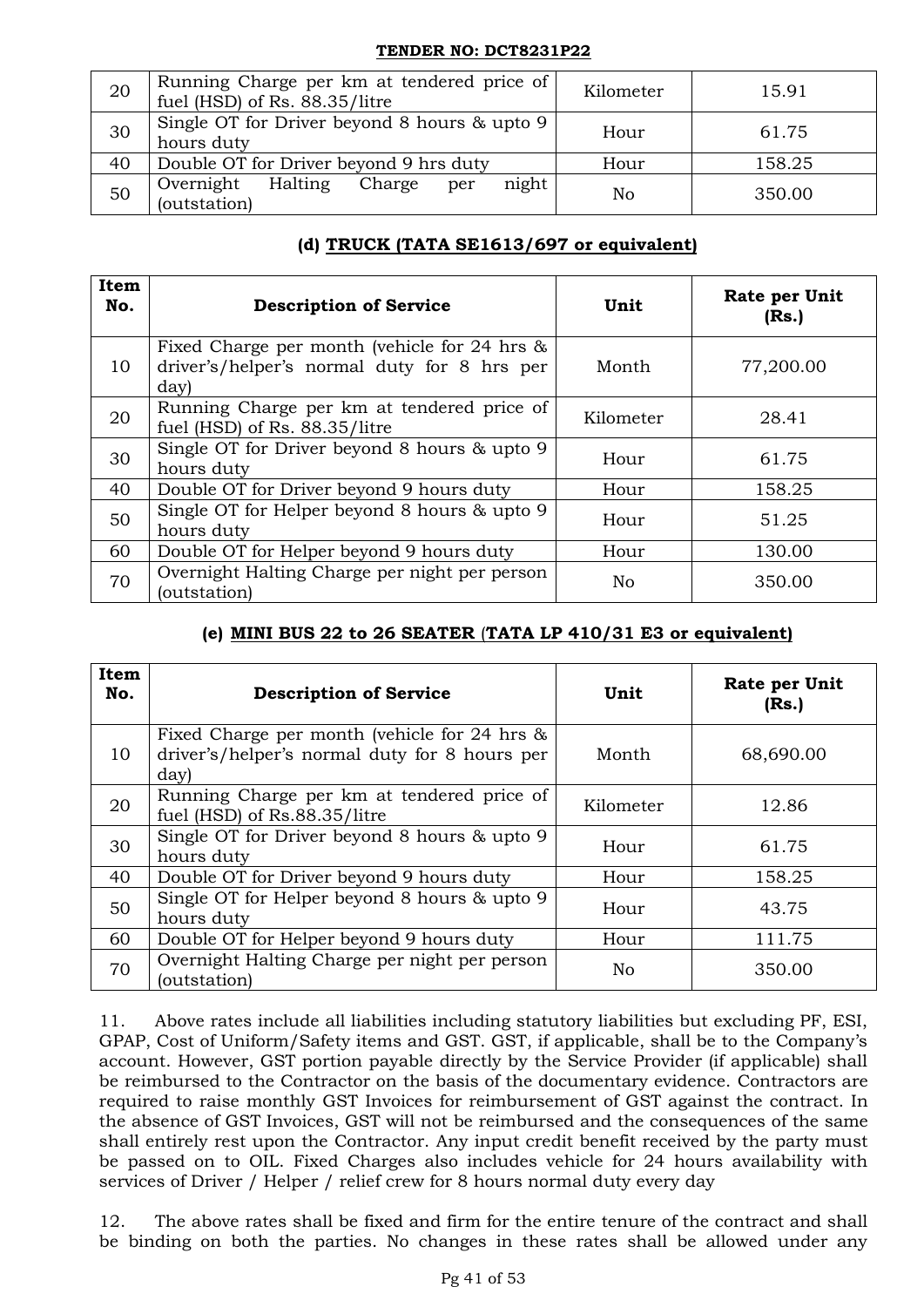circumstances during the tenure of this service agreement except in respect of the following as mentioned in para 13 & 14 below.

13. First Variation in the offered running charges will be effective provided average fuel (HSD) price of the month preceding the month for which the payment is due changes plus or minus 5% (Five percent) over the tendered HSD price of **Rs.88.35** per litre. Subsequent variations in running charges will be effective once the average fuel (HSD) price of the month preceding the month for which payment is due changes plus or minus 5% over the prevalent fuel price corresponding to the existing running charge. For any average fuel price variation within 5% of the prevailing rate, there will not be any change in the running charge. For **Sumo/Bolero (2WD)** and **DI/Utility/Camper** (Double Cabin) category, the variation will be calculated @ **Rs. 0.091/km** (excluding GST) for variation of Rupee 1.00 per litre of fuel price. For **TATA 709 Pickup** (Double Cabin) the variation will be calculated @ **Rs 0.167/km** (excluding GST) for variation of Rupee 1.00 per litre of fuel price. For **Truck**, the variation will be calculated @ **Rs 0.286/km** (excluding GST) for variation of Rupee 1.00 per litre of fuel price. For **Mini Bus** category, the variation will be calculated @ **Rs 0.125/km** (excluding GST) for variation of Rupee 1.00 per litre of fuel price. However, the lower threshold limit of running charge per Km is limited to 0 (zero).

14. The wages & Overtime of driver/helper/relief crew are as per M.O.S. dated 24.01.2014/minimum rates of wages notified by Govt. of India. The rates are liable to change depending on notifications issued by the Govt of India.

15. The wages etc. due to the driver(s)/helper(s) as per provisions of applicable MOS must be made/disbursed through online Bank Transfer or electronic mode only by the contractor. The contractor must also submit certificate(s) (declarations as per format (may be seen at the office of the GM-Geophysics) duly signed by both the contractor & Driver(s) along with the monthly statement-cum-kilometerage bill of each subsequent month in support of payment of the wages to driver(s).

16. The Contractor(s) shall have to pay monthly wages to his/her/their crew/staff engaged under this contract as per minimum rates of wages notified by Govt. of India. The current applicable rates of wages are as given below:

- i) Wage component of Driver/Relief Driver for 8 hours duty (wage per day including Bonus amount of Rs. 19.17): **Rs. 652.17.**
- ii) Wage component of Helper/Relief Helper (Truck) for 8 hours duty (wage per day including Bonus amount of Rs. 19.17): **Rs. 539.17**
- iii) Wage component of Helper/Relief Helper (Mini-Bus) for 8 hours duty (wage per day including Bonus amount of Rs. 19.17): **Rs. 466.17**

**\*\*\*\*\*\*\*\*\*\*\*\*\*\*XXX\*\*\*\*\*\*\*\*\*\*\*\*\*\***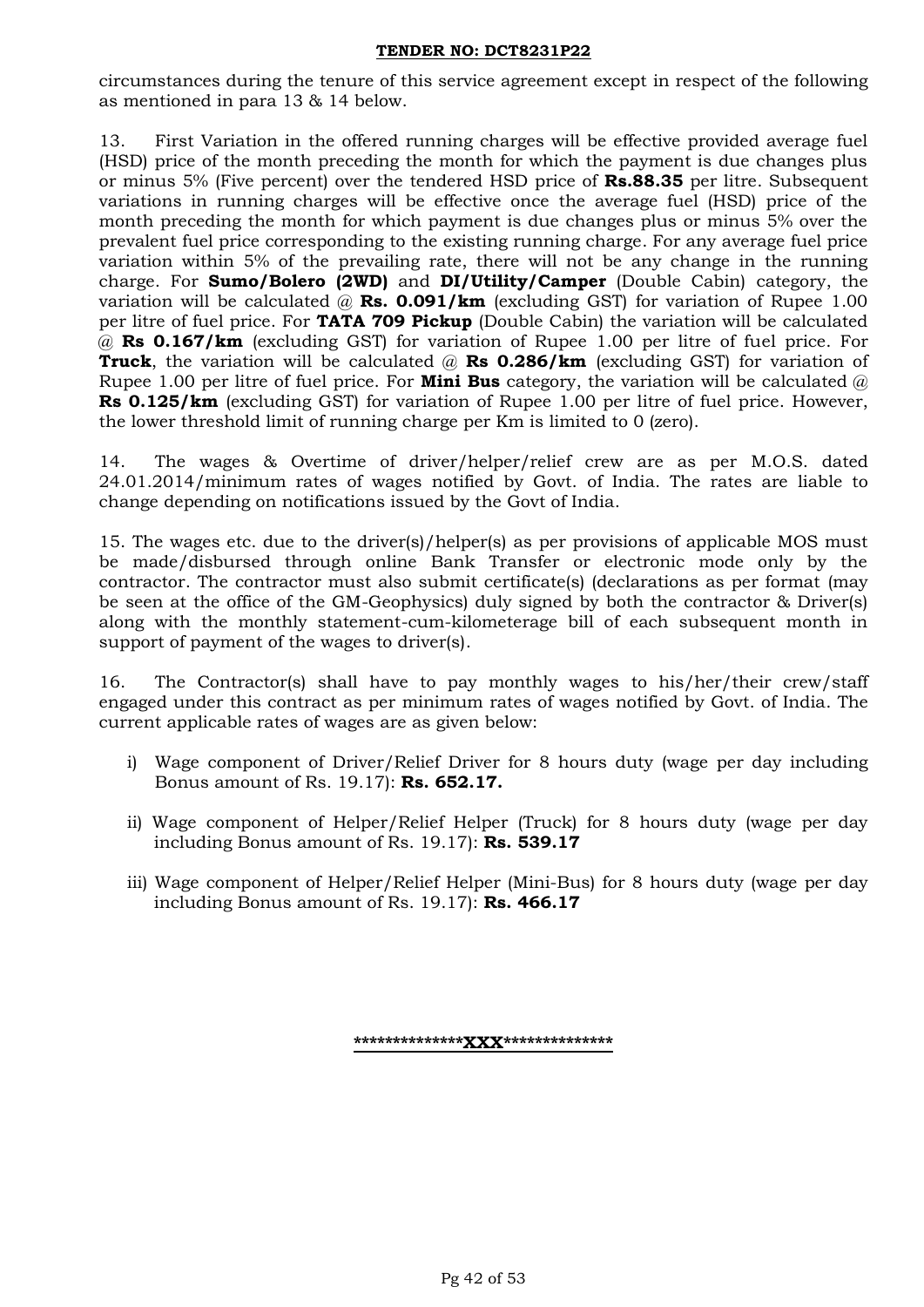# **Section-III Special Conditions of Contracts (SCC)**

- 1.0 The final agreement or contract shall consist of GCC, SOQ, SCC, SM and Application Format (Annexure-I), Bidder Details (Annexure-II), Court Affidavit (Annexure-III) & if applicable Dependent Joint Declaration Format (Annexure-IV). The agreement shall be deemed to be a service contract since substantial control of the vehicle will rest upon the Service Provider/Contractor.
- 2.0 Primary location of the vehicle shall be in OIL's Geophysical operations in Assam & Arunachal Pradesh for the seismic season 2021-22.
- 3.0 Present requirement under each category of vehicle(s) are as follows:
	- a) Sumo / Bolero 2WD: 21 (twenty-one) nos. (There is no restriction regarding vehicles with AC/Non-AC and/or 4WD)
	- b) Tata DI/Utility/Bolero Camper (Double Cab, 2WD) or Equivalent: 17 (seventeen) nos. (There is no restriction regarding vehicles with AC/Non-AC and/or 4WD)
	- c) Tata 709 Pick-Up (Double Cab, 2WD) or Equivalent: 16 (sixteen) nos. (There is no restriction regarding vehicles with AC/Non-AC and/or 4WD)
	- d) Truck (TATA SE1613/697 or equivalent): 02 (two) nos.
	- e) Mini Bus 22-26 seaters (TATA LP 407/34 STR STARBUS equivalent): 02 (two) nos.
- 4.0 Although the actual total requirement of vehicles to be hired in different categories is **58** *(fifty eight)*, a **waiting-list** of provisionally selected applicants in order of priority ranking shall/may be maintained with validity **up to 31.01.2022** as follows: **2** *(two)* each against Truck & Minibus category; **5** (*five*) each against categories of Sumo/Bolero & TATA 709 Pickup, **30** (*thirty*) against TATA DI/Utility/Camper category to fill up the backlog in the event of shortfall. The wait-listed applicants if selected shall have to place the vehicles within 02(two) weeks from date of issue of LOA.
- 5.0 The vehicle should be fitted with all standard fittings like foot-step etc. as per applicability.
- 6.0 The contractor should be personally present at the time of placement of the vehicle.
- 7.0 The drivers of the vehicles must possess valid professional driving license etc. of appropriate category and must have sufficient experience in their respective categories. All guidelines issued by State/Regional Transport Authorities in respect of these vehicles, drivers etc. must be adhered/followed while performing the duties.
- 8.0 Before engaging any driver at the time of initial placement or subsequently, the driver's name should be cleared by **Geophysics Dept.** for credentials etc. The driver / relief driver engaged by the contractor should be of good character, discipline and in good health. If the driver / relief driver indulges in any theft, or other unlawful activities, action will be taken as per the law of the land. If the vehicle is seized by the Police or any other law enforcing agency for such activities, while on company's duty, it will be the responsibility of the contractor to deal with the matter. Under no circumstances, the vehicle should carry out / involve in any unlawful activities / duties. In the event of any such case, the contractor will be held responsible for the consequences.
- 9.0 In company's opinion, if a driver is not attending duty properly or having bad credentials or found involved in theft or any other unlawful activities including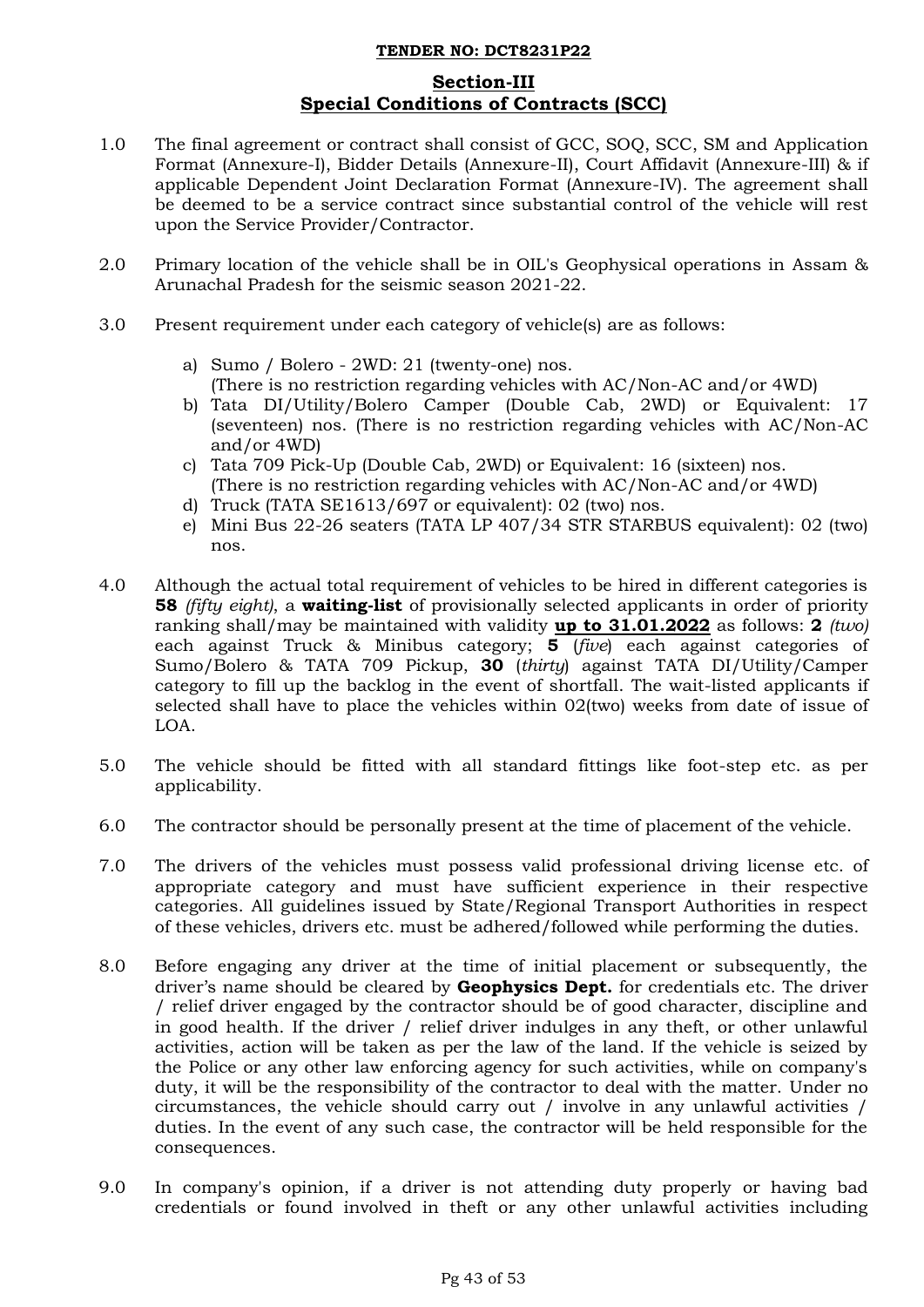drunken driving, he may not be issued any entry pass. In that event the contractor has to remove the driver on getting advice from the company.

- 10.0 The vehicles must have full insurance including coverage for crew and the third party for the entire contract period to cover all risks.
- 11.0 The vehicles must be complete with all necessary permits etc. from Govt. Authorities of **ASSAM & ARUNACHAL PRADESH** for carrying crew and materials etc.
- 12.0 The contractor shall faithfully discharge his obligations under all laws for the time being in force; particularly the payment of wages act, minimum wages act, workmen's compensation act, motor vehicles act etc. and keep the vehicle and the employee therein fully covered of all risks and accidents. The contractor shall engage as many numbers of drivers as may be necessary to maintain uninterrupted supply of service of the vehicle for 8 hours daily or if necessary beyond the said period for minimum six days a week.
- 13.0 The crew should always wear proper uniform while attending duties.
- 14.0 Notwithstanding any clause of the contract, it will be terminated on account of any one of the following situations –
	- a) Deteriorated mechanical condition of the vehicle.
	- b) Frequent shutdown due to non-availability of fuel etc.

c) During the tenure of the contract, if it is found that the contractor submitted any false statement / document in the application / tender document.

d) **The vehicle must be owned and registered in the name of the contractor during the entire tenure of the contractual period including extension period, if any**. Change of ownership of vehicle at any time during the tenure of the contract period will lead to termination of the contract.

- 15.0 The company reserves the right to change the base station of the vehicle operation whenever necessary.
- 16.0 The entry passes for OIL's protected areas will be recommended to the appropriate authority, only for two persons against the contract i.e. one for the driver & the other for the contractor or his authorised representative.

## 17.0 **TERMS OF PAYMENT**:

- 17.1 On receipt of the Monthly statement-cum-kilometreage Bill the Company's Engineer shall verify the same with the Daily Log Book and forward the same after making adjustment as may be necessary to the Finance Department of the Company for Payment. The Bill must be accompanied with the following:
	- i) Daily Log Book in original for the month.

ii) Statutory compliance statement per Standard Format & the declaration as per format regarding payment of salary/wages to driver / helper / relief crew.

- 17.2 The Company shall pay the Transport Supplier during the term of the contract the amounts due from time to time calculated according to the rates of payment set out hereof and in accordance with the other provisions of this agreement.
- 17.3 Payment of monthly bills, if undisputed, shall be made within 10 (Ten) days following the date of receipt of the same by the Company. The company shall within 10 (Ten) days of receipt of invoice notify the Transport Supplier or any item under dispute, specifying the reasons thereof, in which event, the disputed amount may be withheld till settlement of the dispute, but payment shall be made for the undisputed portion on or before the due date.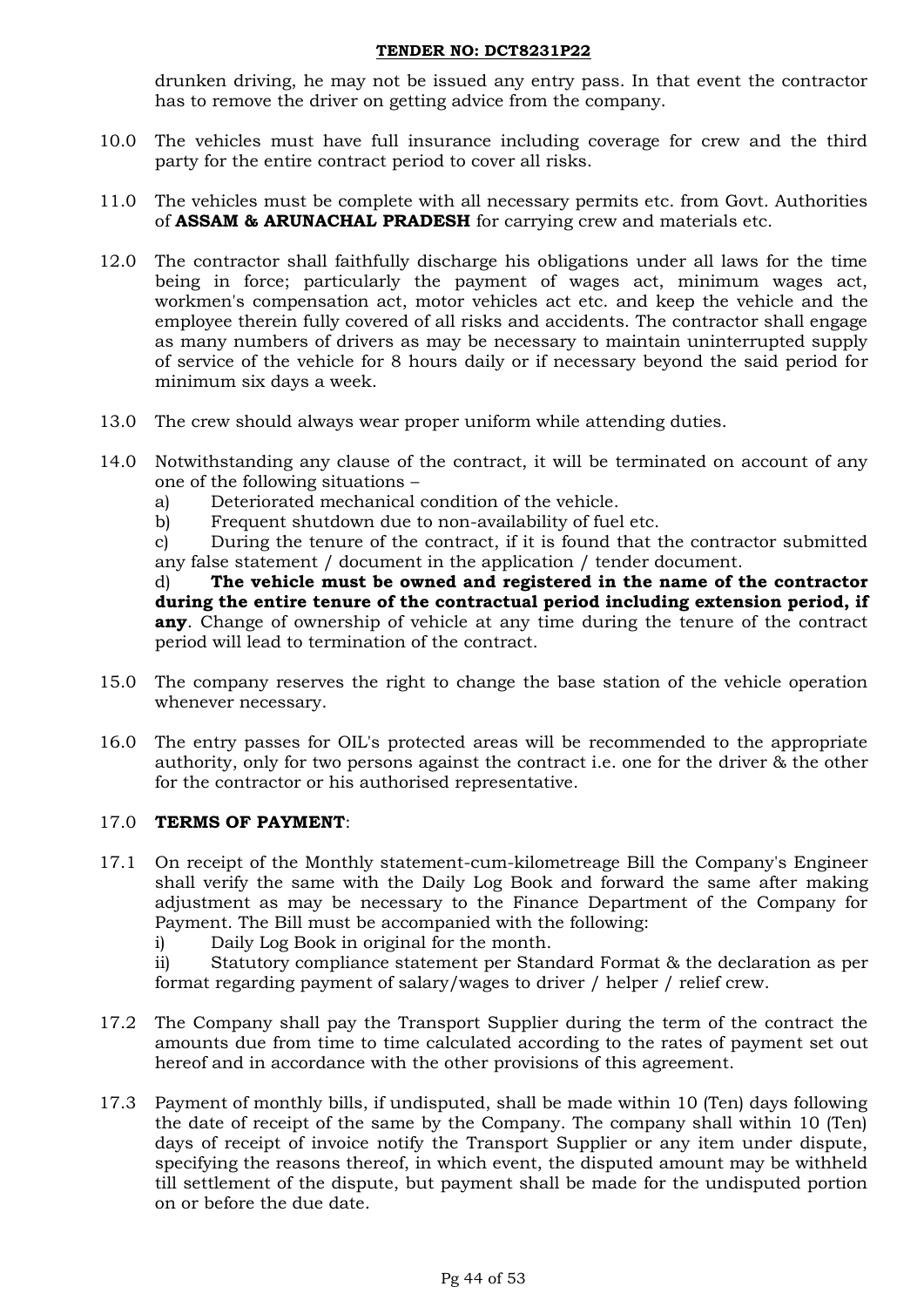17.4 For the purpose of payment for the service rendered the Transport Supplier shall:

i) Accept as final and daily logbook which must be signed on a daily basis by the Company's Authorised Personnel. Any deletions and/or over writings on the Daily Log Book must be avoided as far as practicable and if such deletions and over writings are incidenced, the same must be countersigned by the Company's Authorised Personnel, otherwise the Monthly kilometreage Statement-cum-bill shall not be accepted. Logbook Sheets must be made out in triplicate of which second copy be retained by the Transport Supplier for preparing the monthly kilometreage statement-cum-bill only at the end of each month. The original should be sent to Accounts Department and the first copy be retained by User / Logistics Department.

ii) a) Prepare monthly kilometreage statement-cum-bill and submit the same to the Company's Authorised Personnel for verification within 10 (Ten) days following the last date of the month. The monthly kilometreage statement-cum-bill must be accompanied with a certificate every month as per prescribed format of OIL towards his/her compliance with the Statutory Acts affecting the operation of this Service Agreement. The monthly bill should be claimed every month as mentioned. The contractor shall not be allowed to accumulate monthly bills. If the monthly bill is not claimed (for any particular month) within the next two months, the payment will get lapsed. The Company shall be at liberty not to make or process such belated monthly bill.

ii) b) The monthly kilometreage statement-cum-bill must include a factual records based on daily log sheet for services rendered as per instructions of the Company's Authorised Personnel, i.e. for Company duty only and should exclude for payment the following:

- $\triangleright$  Such kilometreage and time as may be involved on standby where kilometreage done for refueling is in excess of 5 (Five) kms. Or time taken is more than 30 (Thirty) minutes. In case a vehicle is allocated for operation in Arunachal Pradesh, Company may have to supply fuel for the vehicle allocated against written request of the contractor and security money deposited for this purpose due to non availability of public fuelling station in nearby area (within 5 Km range). In the event of above, Company will not charge any additional amount over the prevailing fuel price.
- $\triangleright$  Such hours/days or part thereof as may be involved on standby per month where time taken for routine servicing and maintenance exceeds 48 (Forty Eight) hours (2 days).
- $\triangleright$  Such hours/days or part thereof as may be involved in any month when the vehicle(s) was/were shut down due to default or otherwise.

ii) c) Accept such adjustments on the monthly kilometreage statement-cumbill as the Company's Authorised Personnel may make on account of all or any of the following:

- A) Deductions for defaults / shut downs not shown correctly:
- B) Deductions for liquidated damages & penalty for shut downs:
- C) Deductions for penalties in case of breach of contract:
- D) Adjustment of kilometreage and corrections as per Clause 5.11 of Part-I (GCC).
- E) Such other adjustments as the Company's Engineer shall consider necessary as per the requirements of the situation prevailing, the Company's decision in which regard shall be final.
- 17.5 Excepting the rates payable as per terms & conditions detailed in this tender document and for variation due to changes in fuel price as applicable, no other rates, charges etc. shall be payable to the contractor during the entire tenure of the contract.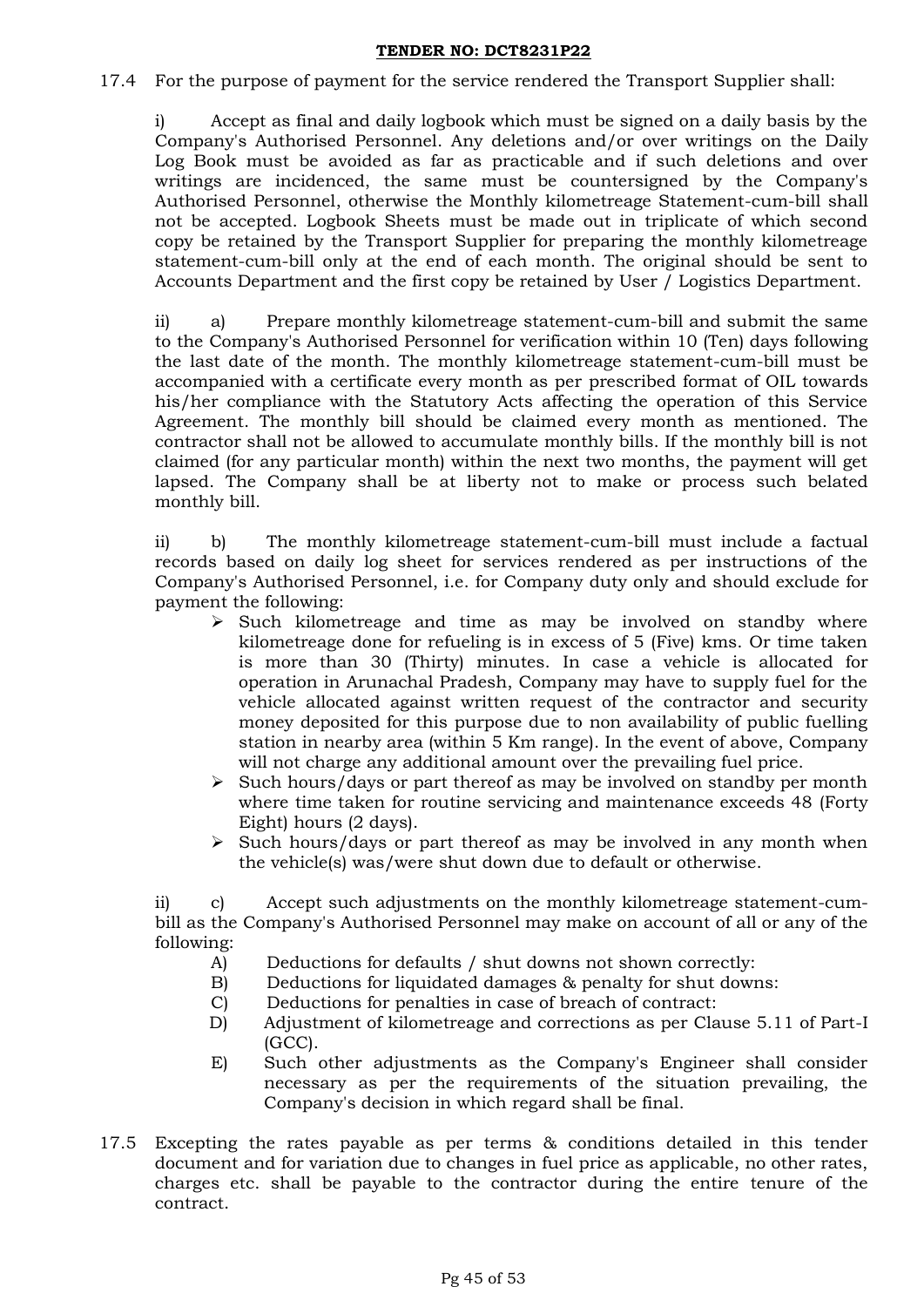- 18.0 **MODE OF PAYMENT**: The payment of monthly Salary/ Wages to the driver/helper (as applicable) must be made through account payee cheques or bank transfer / eremittance etc. The contractor must also submit a certificate (declaration as per format) duly signed by both the contractor & driver along with the monthly statement-cum-kilometerage bill of each subsequent month in support of payment of the Salary/wages to driver as mentioned in Para-15 of SOQ of this tender document. The wages etc. due to the driver or drivers must be paid in full in time, as mentioned elsewhere in the agreement. If there is any complaint from the crew members, the Company will be at liberty to deduct the wages etc. from the monthly bill.
- 19.0 Refund of security deposit will be made within three months from the date of release of the vehicle after certification from Geophysics Department. Any belated claim will not be entertained.
- 20.0 For the days or part thereof when the services envisaged under this agreement are disrupted due to default / shut down etc. clause nos. 1.27 and 1.32 of Part I (GCC) of the agreement will be applicable.
- 21.0 In case of any situation not provided under this Agreement, the Company's Engineer or any other person authorised on his / her behalf by the Company, shall have the right to decide upon any further claim on the facts and circumstances, which shall be binding upon the Transport Supplier.
- 22.0 The Company at its own discretion reserves the right to extend the contract beyond the stipulated seven months for another two more months at the same rates, terms and conditions.

### 23.0 **Other Applicable Terms & Conditions:**

- **(a)** In the event of the applicable minimum wages as notified by the Central Govt. exceeding the prevalent daily wages for **Driver/Helper**, the daily wages will be **suitably enhanced** so as to cover the applicable minimum daily rate of wages notified by the Central Govt. authorities.
- **(b)** The Driver/Helper will be entitled **for bonus @ 8.33%** of the daily wages subject to the wages ceiling under the Payment of Bonus Act, 1965 which has been included in the monthly wages of the driver/helper.
- **(c)** The applicable daily rate of wages will be for **08(eight) hours of work for 06(six) days a week** which will be inclusive of rest day wages.
- **(d)** For all services **beyond 08(eight) hours of work** required for operational purpose, the **Driver/Helper** will be paid **overtime** at the applicable rates as per notifications of Govt. of India.
- **(e)** The **Driver/Helper** is entitled for a **weekly day of rest after working for 06(six) consecutive** days from the contractors engaging them and contractors shall provide **relief driver/helper** to run the services of the hired vehicles during the rest days.
- **(f)** The **Driver/Helper** will be granted **18(eighteen) days annual leave** with wages by the respective contractors which will be **non-cumulative and nonencashable**. The annual leave with wages can be availed **03(three) times** in a calendar year and it will not exceed **18 days** in a year.
- **(g)** The **Driver/Helper** will be extended **05(five) days of casual leave** by the respective contractors in a calendar year which will be **non-cumulative and**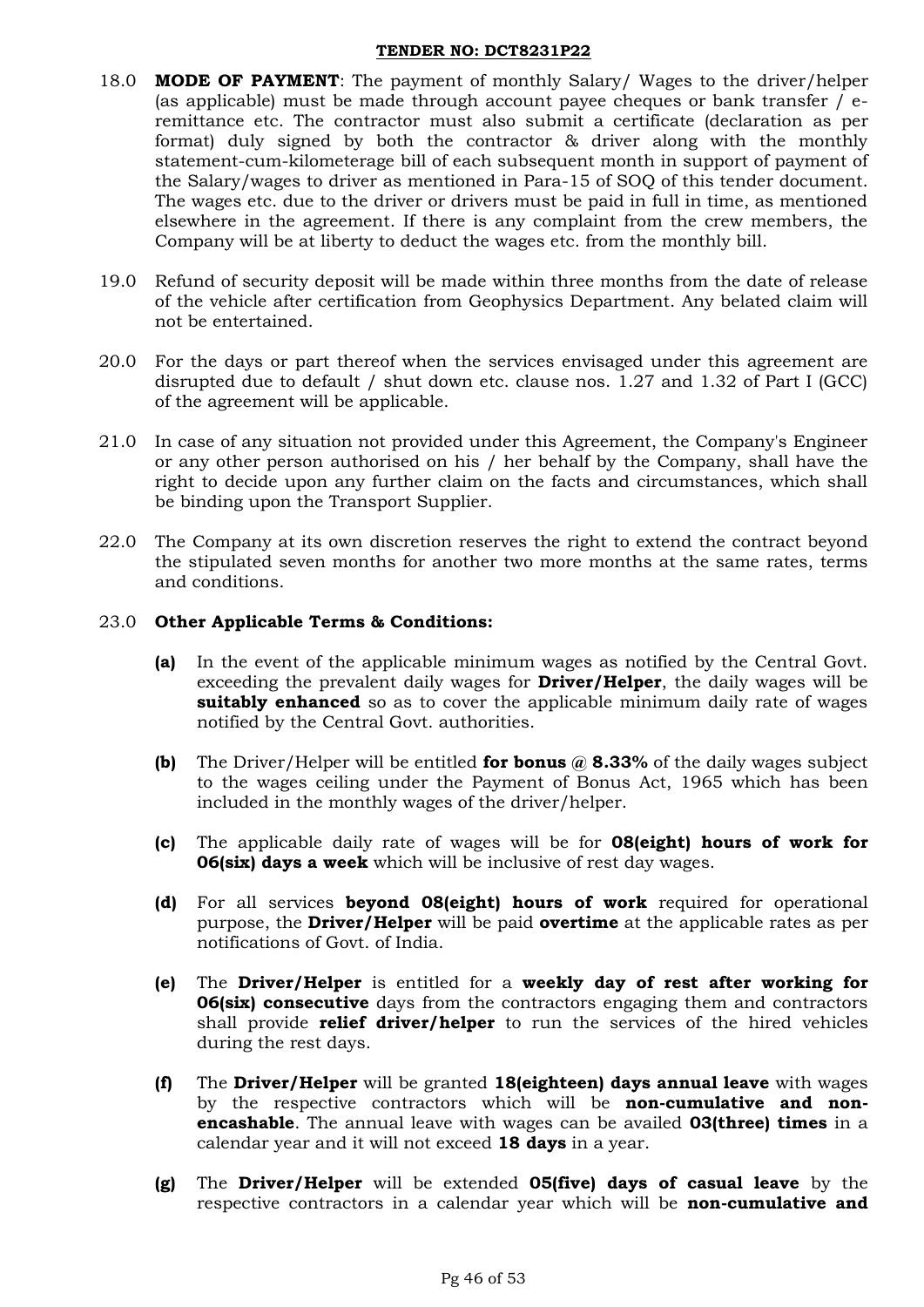**non-encashable**. The casual leave cannot be combined with annual leave and cannot be availed for more than **02(two) days** at a time.

- **(h)** All concerned contractors shall deposit the **PF and EPF** with the PF authorities positively **on or before the 15th day** of the subsequent month and will submit the PF and EPF deposit **receipt** to the Company. On production of the receipt, the amount will be **reimbursed** to the contractors. For compliance to the provisions of the EPF & MP Act, the contractors will approach the concerned PF authorities.
- **(i)** The **LMV/HMV Driver** will be **insured** for an amount of **Rs 03(Three) Lakhs**  and the **Helper for an amount of Rs. 02 (Two) Lakhs** under **Group Personal Accident Policy** (GPAP) by the concerned contractors for coverage under Employees Compensation Act, 1923. The annual premium will be **reimbursed** to the contractors by the Company on production of documentary evidence.
- **(j)** The **Driver/Helper** will be provided **uniform and shoes** by the concerned contractors and the expenditure towards the same will be reimbursed to them by the Company on submission of documents / proof of receipt upto a maximum of Rs.2000 during the tenure of the Contract.
- **(k)** The **monthly disbursement of wages** to the **Driver/Helper** by the contractors will be made latest by 10<sup>th</sup> day of the subsequent month. The mode of disbursing the monthly wages to the **Driver/Helper** by the concerned contractors will be through account payee cheques or bank transfer / eremittance as may be agreed upon mutually amongst themselves. The contractors will have to issue proper wages slip to the Driver/Helper containing therein all the requisite details such as income and deductions, if any.
- **(l)** The **Driver/Helper** will be extended the benefits under the **Employees State Insurance (ESI) Act**.
- **(m)** The **Driver/Helper** engaged by the concerned contractors will be extended **medical treatment** in OIL Hospital at Duliajan in the event of any work accident arising out of the employment and in the course of employment.
- **(n)** The **Driver/Helper** will not be engaged by the concerned contractors on the following grounds:
	- (i) On attaining the age of **60(sixty) years**.
	- (ii) \*The person is found **medically unfit**.
	- (iii) For any **riotous behavior and indiscipline**.
	- (iv) Any person with **adverse records**.

\*Note: The contractor will submit a Medical Fitness Certificate every 02(two) years in respect of the **Driver/Helper** engaged by them.

24.0 In case of default due to delay in placement of vehicle beyond 01 (one) month from the due date of placement stipulated in the Contract, OIL shall have, without prejudice to any other clause of the Contract, the right to terminate the Contract partially or fully. The Contractor will not be entitled to any damages or compensation whatsoever on account of such termination and shall be put on holiday as per the Banning Policy of OIL [available at [www.oil](https://ind01.safelinks.protection.outlook.com/?url=http%3A%2F%2Fwww.oil-india.in%2F&data=04%7C01%7Cnj_saikia%40oilindia.in%7C09bee7af5cf24878af7208d924a2e64a%7Ce31a7fb602724369aa63b1e02fa1144d%7C1%7C0%7C637581104329026304%7CUnknown%7CTWFpbGZsb3d8eyJWIjoiMC4wLjAwMDAiLCJQIjoiV2luMzIiLCJBTiI6Ik1haWwiLCJXVCI6Mn0%3D%7C1000&sdata=D%2BqM9tIDE4xK12eMHJUQ4hZRWTA8u%2F05wKPr3pr1eb8%3D&reserved=0)[india.in](https://ind01.safelinks.protection.outlook.com/?url=http%3A%2F%2Fwww.oil-india.in%2F&data=04%7C01%7Cnj_saikia%40oilindia.in%7C09bee7af5cf24878af7208d924a2e64a%7Ce31a7fb602724369aa63b1e02fa1144d%7C1%7C0%7C637581104329026304%7CUnknown%7CTWFpbGZsb3d8eyJWIjoiMC4wLjAwMDAiLCJQIjoiV2luMzIiLCJBTiI6Ik1haWwiLCJXVCI6Mn0%3D%7C1000&sdata=D%2BqM9tIDE4xK12eMHJUQ4hZRWTA8u%2F05wKPr3pr1eb8%3D&reserved=0).

This clause supersedes Clause 9.5 of GCC of this Contract.

**\*\*\*\*\*\*\*\*\*\*\*\*\*\*XXX\*\*\*\*\*\*\*\*\*\*\*\*\*\*\***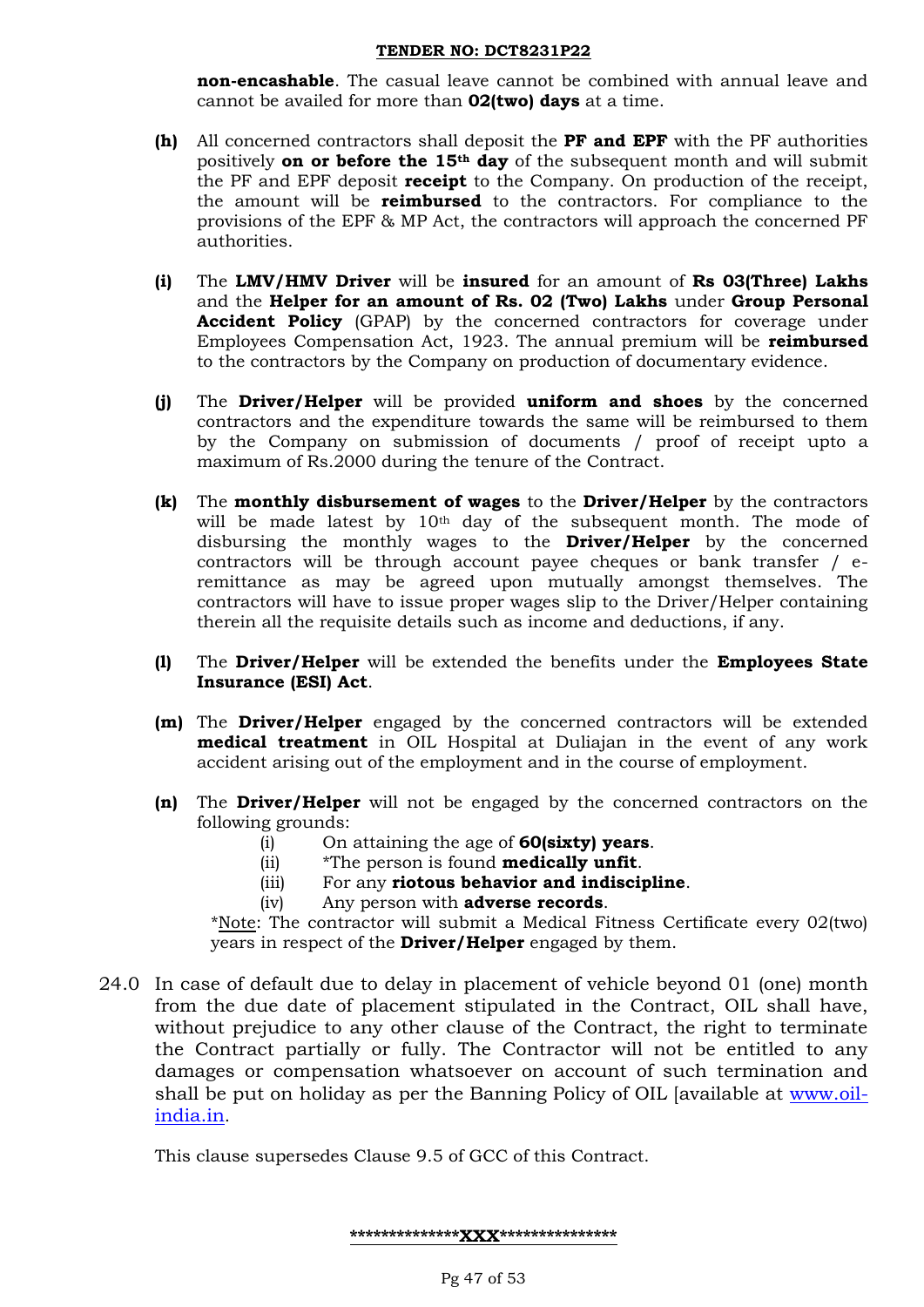To GM-CONTRACTS OIL INDIA LIMITED DULIAJAN

### SUB: SAFETY MEASURES Tender No: **DCT8231P22**

### Description of Work / Service:

Hiring the services of readily available vehicles for a period of 7(seven) months extendable by another 2(two) months if required for seismic survey operations 2021-22 to be stationed at any place of OIL's operational areas in Assam & Arunachal Pradesh.

Sir,

We hereby confirm that we have fully understood the safety measures to be adopted during execution of the above contract and that the same have been explained to us by the concerned authorities. We also give the following assurances.

a) Only experienced and competent persons shall be engaged by us for carrying out work under the said contract.

b) The names of the authorised persons who would be supervising the jobs on day to day basis from our end are the following:



The above personnel are fully familiar with the nature of jobs assigned and safety precautions required.

c) Due notice would be given for any change of personnel under item(b) above.

d) We hereby accept the responsibility for the safety of all the personnel engaged by us and for the safety of the Company's person and property involved during the course of our working under this contract. We would ensure that all the provisions under the Oil Mines Regulations,2017 and other safety rules related to execution of our work would be strictly followed by our personnel. Any violation pointed out by the Company's Engineers would be rectified forthwith or the work suspended till such time the rectification is completed by us and all expenditure towards this would be on our account.

e) We confirm that all persons engaged by us would be provided with the necessary Safety Gears at our cost.

f) All losses caused due to inadequate safety measures or lack of supervision on our part would be fully compensated by us and the Company will not be responsible for any lapses on our part in this regard.

g) We shall abide by the following HSE (Health, Safety & Environmental) POINTS:

## **HEALTH, SAFETY & ENVIRONMENT (HSE) POINTS**

The Contractor shall adhere to following points while performing the works under this contract.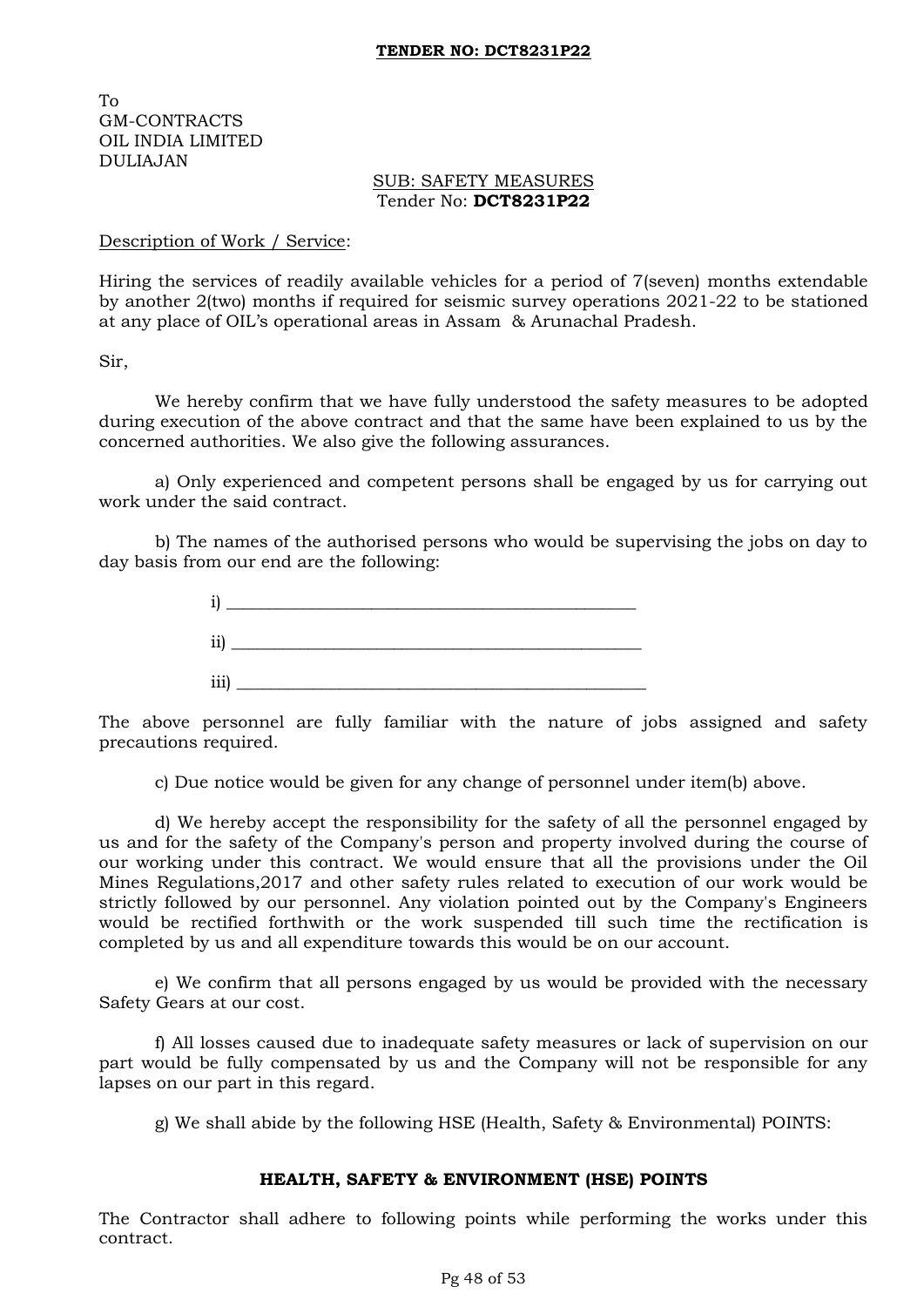- 1. The Contractor shall be solely responsible to comply all the statutory norms as applicable while executing the job. It will be solely the Contractor's responsibility to fulfill all the legal formalities with respect to the Health, Safety and Environmental aspects of the entire job (namely: the person employed by him, the equipment, the environment, etc.) under the jurisdiction of the district of that state where it is operating. Ensure that all sub-contractors hired by him comply with the same requirement as the Contractor himself and shall be liable for ensuring compliance of all HSE laws by the sub-contractors. It will be the responsibility of the Contractor/his Supervisor/representative to ensure strict adherence to all HSE measures and statutory Rules during operation in OIL's installations and safety of workers engaged by him. The crew members will not refuse to follow any instruction given by representative of OIL.
- 2. The Contractor shall ensure complete safety of the personnel engaged by him, and of all the equipment, they will handle and must take full responsibility for their safety.
- 3. Contractor's arrangements for health and safety management shall be consistent with those for the company (OIL).
- 4. A Contractor employee must, while at work, take reasonable care for the health and safety of people who are at the employee's place of work and who may be affected by the employee's Actor omissions at work.
- 5. The Contractor should frame a mutually agreed bridging document between OIL & the Contractor for all issues not envisaged under the terms and conditions of the contract with the roles and responsibilities clearly defined.
- 6. The Contractor has to keep a register of the persons employed by him/her. The Contractor's supervisor shall take and maintain attendance of his men every day for the work, punctually.
- 7. The fitness of the persons deployed is to be ensured by the contractor.
- 8. PESO approved spark arrestor needs to be fitted in the vehicles.
- 9. Every person deployed by the Contractor must use appropriate PPEs (Personal Protective Equipment) to be provided by the Contractor. The Contractor shall provide Personnel Protective Equipment as per the hazard identified and risk assessed for the job and conforming to statutory requirement and company's PPE schedule. Safety appliances like protective footwear, Safety Helmet and Full Body harness, Fall Prevention Devises (FPD) shall conform to relevant IS codes. Necessary supportive document shall have to be available at site as proof. If the Contractor fails to provide the safety items as mentioned above to the working personnel, the Contractor may request to the Company (OIL) for providing the same. In case of exigency OIL will provide the safety items if available. However in turn, OIL will recover the actual cost of the items by deducting from Contractor's Bill. However, it will be the Contractor's sole responsibility to ensure that the persons engaged by him in the mines use the proper PPE while at work. Contractor employees should be trained in the proper use and maintenance of PPE. In absence of appropriate PPEs, the representative of OIL has the right to stop the work which will be binding for the Contractor. Moreover, the accountability towards any delay in work/ penalty due non-adherence to PPE shall be binding to the Contractor.
- 10. The Contractor's personnel should be aware about the existing as well as probable hazards and ensured their training to tackle such untoward events by the Contractor. If the Company (OIL) arranges any safety awareness program / training for the working personnel at site (company employee, Contractor worker, etc.) the Contractor will not have any objection to any such training.
- 11. The Contactor personnel shall arrange daily meeting and monthly pit level meeting headed by the OIL Engineer and maintain records accordingly. Safety Briefing, Evacuation plan in case of emergency and how to inform (in case of emergency) to be discussed during the Tool Box meeting.
- 12. After receipt of the work order the Contractor shall have to submit authorized list of Contract Personnel, who will be engaged for the jobs including name of the Contractor's competent persons and every contact details. No person shall be engaged in any job in a mine unless his competency has been assessed and approved by the OIL Engineer in Charge.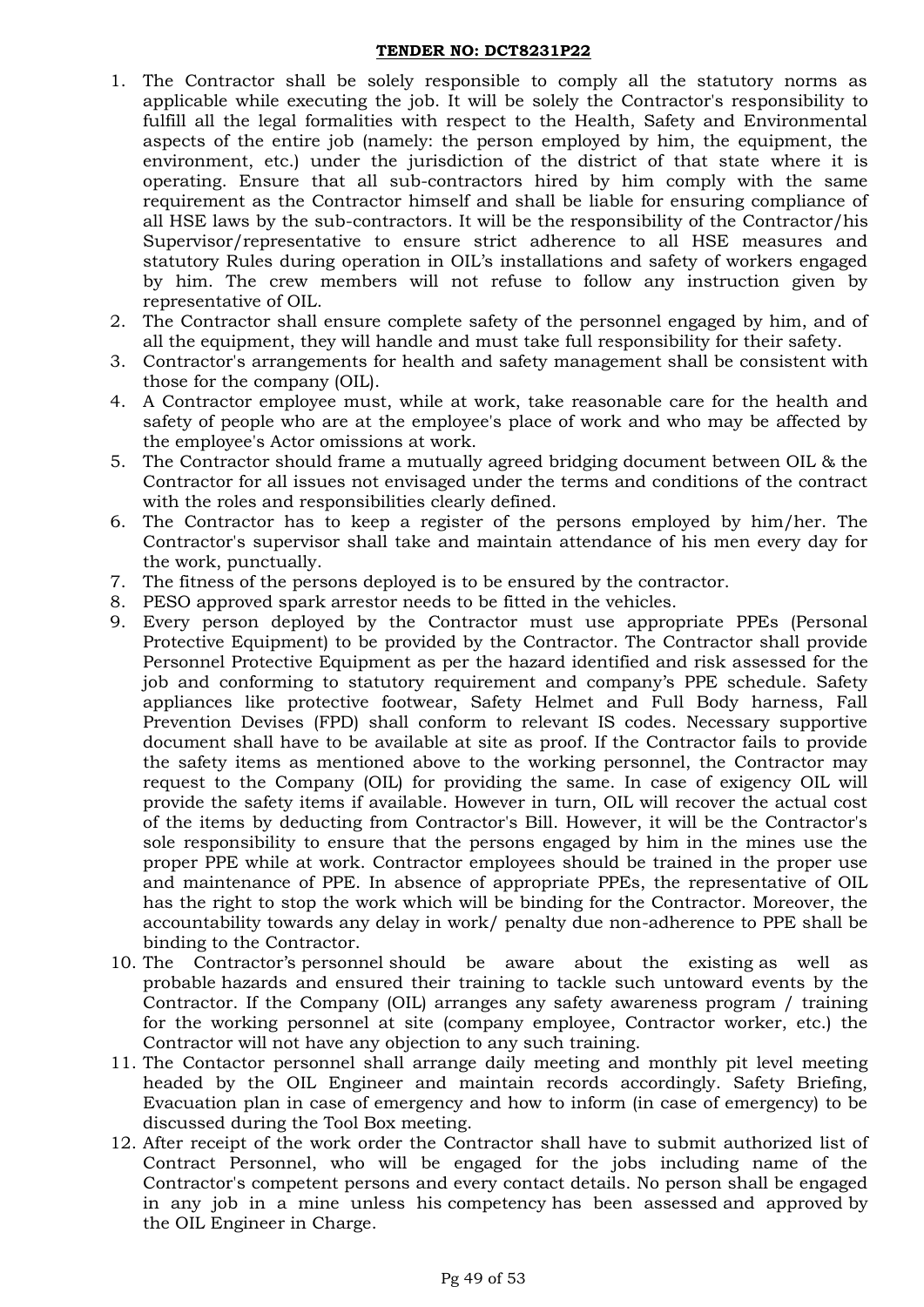- 13. The Contractor shall not engage minor laborer below eighteen (18) years of age under any circumstances.
- 14. OIL will communicate all information to the Contractor or his authorized representative only.
- 15. The Contractor shall have to report all incidents including near miss to the representative of OIL who shall be supervising the Contractor's work.
- 16. Any compensation arising out of the job carried out by the Contractor whether related to pollution, Safety or Health will be paid by the Contractor only.
- 17. Any compensation arising due to accident of the Contractor's personnel while carrying out the job, will be payable by the Contractor and their medical treatment/ facilities in case of accidents should be provided by the same Contractor. The Contractor's personnel should be aware about the existing as well as probable hazards and ensured their training to tackle such untoward events by the Contractor.
- 18. Contractor shall keep a reasonable degree of order by disposing of accumulated rubbish and excess material. Disposal of solid wastes generated by the Contractor shall be in accordance with the company's Procedure for Solid Waste Management. The Contractor Personnel have to take every possible care to keep the environment clean and free from pollution.
- 19. The Contractor have to ensure the quality and reliability of all the tools, equipment and instruments they use. The supporting documents relevant to prove the above should be submitted. Defective tools shall be immediately removed.
- 20. The Contractor should prevent the frequent change of his deployed employees as far as practicable. The Contractor shall not employ or terminate his worker without the knowledge of the OIL engineer in charge. However, if OIL Engineer in Charge found any person not appropriate to with respect to job, the Contractor has to remove the person and replace a suitable person within the timeline as per the terms of the Contract.
- 21. Contractor's Supervisor/ Contractor's personnel needs to be aware about the site specific emergency response plan (which includes display of emergency contact nos., establish telephone communication, layout of working area, use of fire extinguisher, emergency exit, assembly point).
- 22. The First-Aid box should be provided by the Contractor and the same has to be kept ready to use at the site throughout the working hours.
- 23. The availability of First-Aid Fire Fighting equipment should be ensured by the Contractor at all working hours.
- 24. Smoking is prohibited in all Company restricted areas except in authorized smoking areas/ shelters. Carrying of matches and lighters into the Hazardous Area is prohibited. Cellular phones shall not be used in operating areas / hazardous areas unless they have been classified as 'intrinsically safe' for use in that atmosphere. Consumption of alcohol and possession of non- prescribed drug in Company work site is strictly prohibited.
- 25. When there is a significant risk to health, environment or safety of a person or place arising because of a non-compliance of HSE Measures Company will have the right to direct the Contractor to cease work until the non-compliance is corrected.
- 26. The Contractor personnel should understand the implication of the known hazards related to the work undertaken by them and the necessity of having an emergency plan approved by OIL to counter them, if anything goes wrong.
- 27. In case Contractor is found non-compliant of HSE laws as required and all the above mentioned general HSE points, company will have the right for directing the Contractor to take action to comply with the requirements, and for further noncompliance, the Contractor will be penalized as per the terms of the Contract.
- 28. Considering the ongoing Covid-19 pandemic, those who are engaged in the above operations should be followed the Covid-19 Protocol as per the prevailing Government Guidelines.

Any requirement arise by the Statutory Authorities during the period of contract shall be applicable and binding for the Contractor.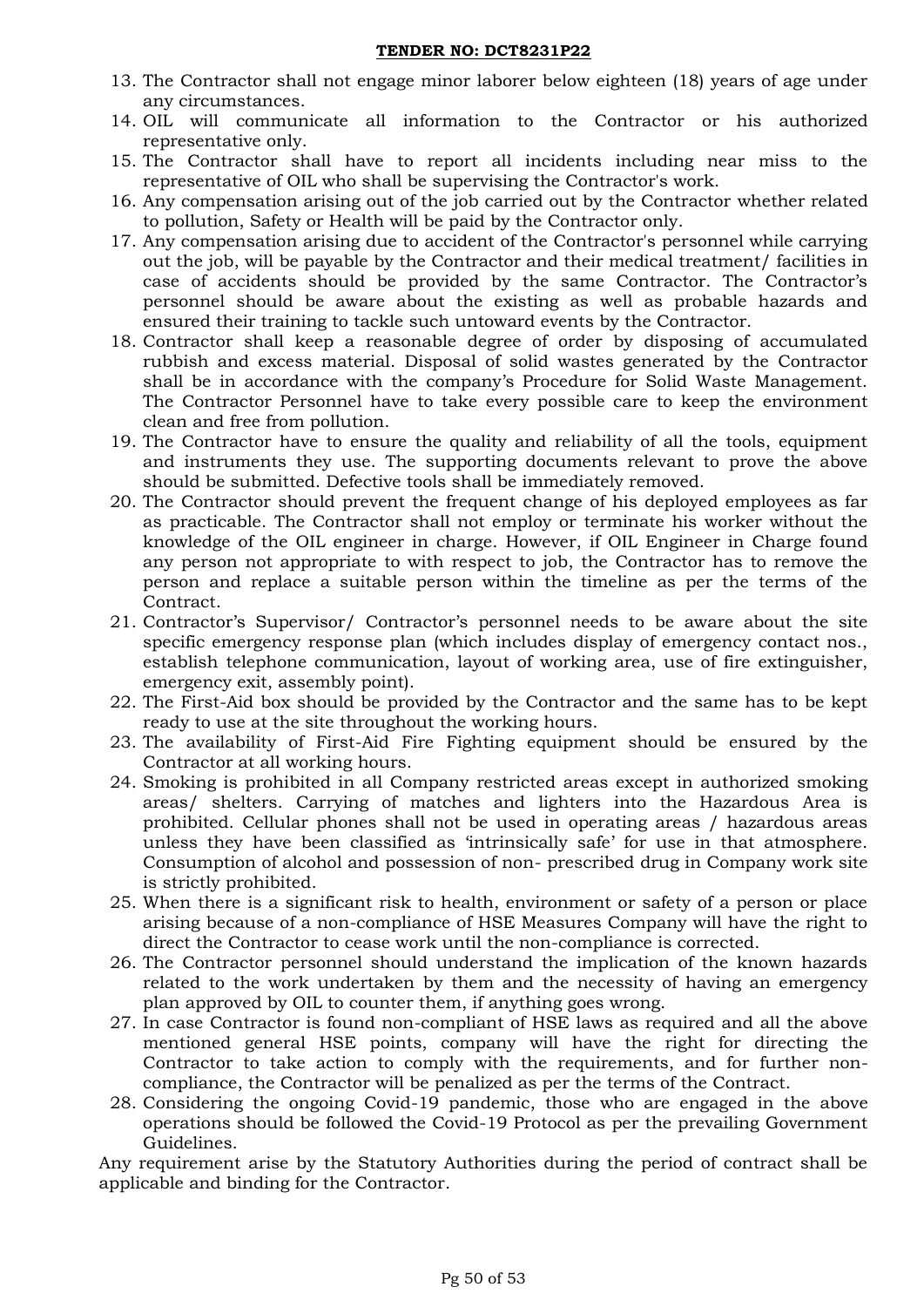(Seal)

Yours Faithfully

 $\text{Date}\underline{\hspace{2cm}}$ 

Shri/Smti\_\_\_\_\_\_\_\_\_\_\_\_\_\_\_\_\_\_\_\_\_\_\_\_\_\_

FOR & ON BEHALF OF CONTRACTOR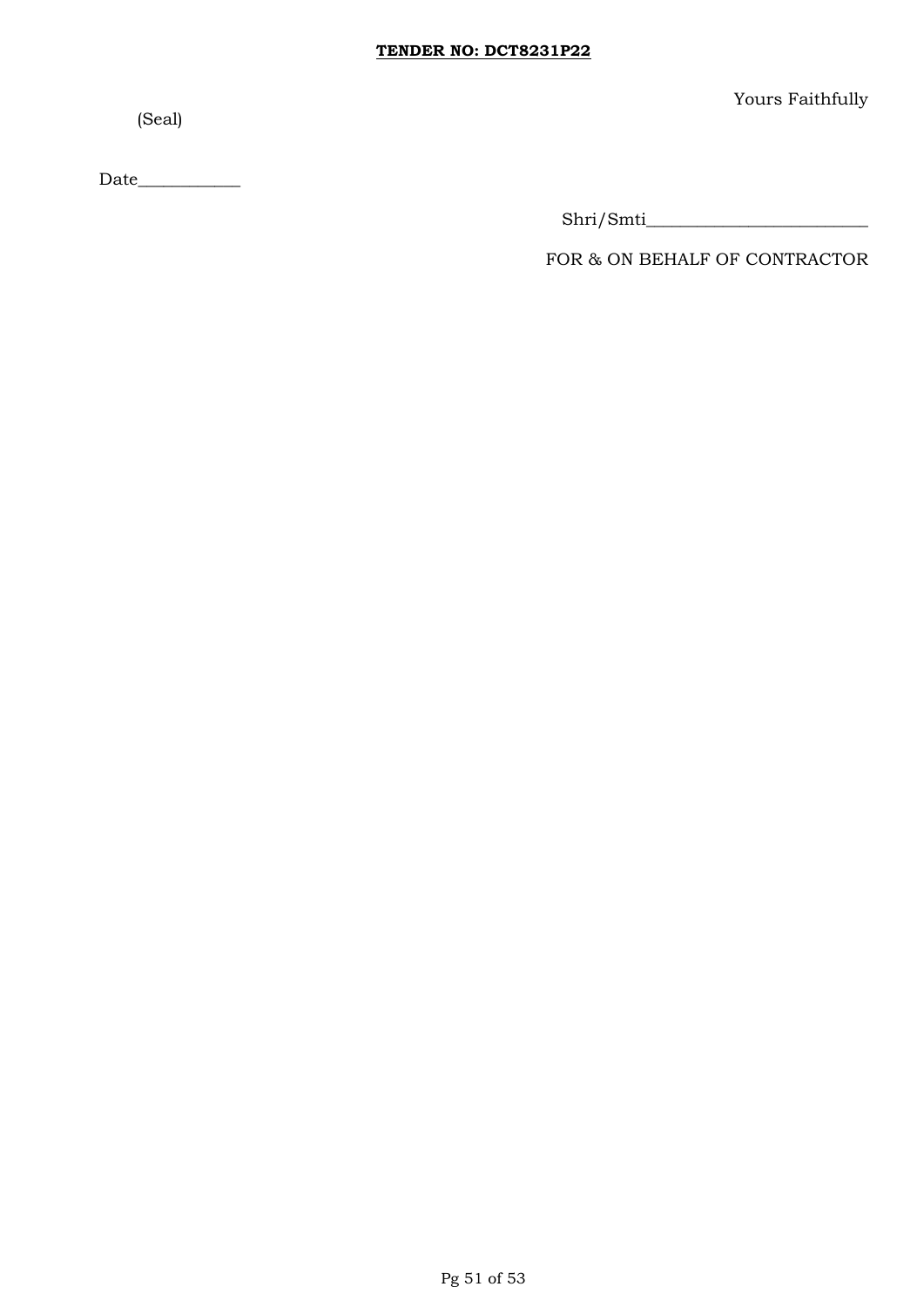### **APPENDIX-I**

### **AGREEMENT FORM**

This Agreement is made on \_\_\_\_\_\_ day of \_\_\_\_\_\_\_\_\_\_\_\_\_\_\_\_\_\_\_\_\_ 20\_\_\_ between Oil India Limited, a Government of India Enterprise, incorporated under the Companies Act 1956, having its registered office at Duliajan in the State of Assam, hereinafter called the "Company" which expression unless repugnant to the context shall include executors, administrators and assignees on the one part, and M/s. (Name and address of Contractor) hereinafter called the "Contractor" which expression unless repugnant to the context shall include executors, administrators and assignees on the other part;

WHEREAS the Company desires that Services \_\_\_\_\_\_\_\_\_\_\_\_\_\_\_\_\_\_\_\_\_\_\_ (brief description of services) should be provided by the Contractor as detailed hereinafter or as Company may requires;

WHEREAS, Contractor engaged themselves in the business of offering such services represents that they have adequate resources and equipment, material etc. in good working order and fully trained personnel capable of efficiently undertaking the operations and is ready, willing and able to carry out the said services for the Company as per Section-II attached herewith for this purpose and

WHEREAS, Company had issued a firm Letter of Award No. \_\_\_\_\_\_\_\_\_\_\_\_\_\_\_\_ dated based on Offer No. \_\_\_\_\_\_\_\_\_\_\_ dated \_\_\_\_\_\_\_\_\_\_ submitted by the Contractor against Company's IFB No. DCT8231P22.

WHEREAS, Contractor accepted the above LOA by endorsing on the copy of the LOA and furnished Security Deposit of Rs. \_\_\_\_\_\_\_\_\_\_\_\_\_ (Rupees \_\_\_\_\_\_\_\_\_\_\_\_\_\_\_\_\_\_\_\_\_\_\_\_\_\_\_\_\_\_\_\_\_\_\_\_\_\_\_\_\_\_\_\_\_\_\_ only) vide \_\_\_\_\_\_\_\_\_\_\_\_\_\_ No. dated end and till of

All these aforesaid documents shall be deemed to form and be read and construed as part of this agreement/contract. However, should there be any dispute arising out of interpretation of this contract in regard to the terms and conditions with those mentioned in Company's tender document and subsequent letters including the Letter of Intent and Contractor's offer and their subsequent letters, the terms and conditions attached hereto shall prevail. Changes, additions or deletions to the terms of the contract shall be authorized solely by an amendment to the contract executed in the same manner as this contract.

NOW WHEREAS, in consideration of the mutual covenants and agreements hereinafter contained, it is hereby agreed as follows -

1. In this Agreement words and expressions shall have the same meanings as are respectively assigned to them in the Conditions of Contract referred to.

2. In addition to documents herein above, the following Sections and Annexures attached herewith shall be deemed to form and be read and construed as part of this agreement viz.:

- (a) Section-I indicating the General Conditions of this Contract;
- (b) Section-II indicating the Schedule of work, unit, quantities & rates;
- (c) Section-III indicating the Special Conditions of Contract;
- (d) Section-IV indicating the Safety Measures.

3. In consideration of the payments to be made by the Company to the Contractor as hereinafter mentioned, the Contractor hereby covenants with the Company to provide the